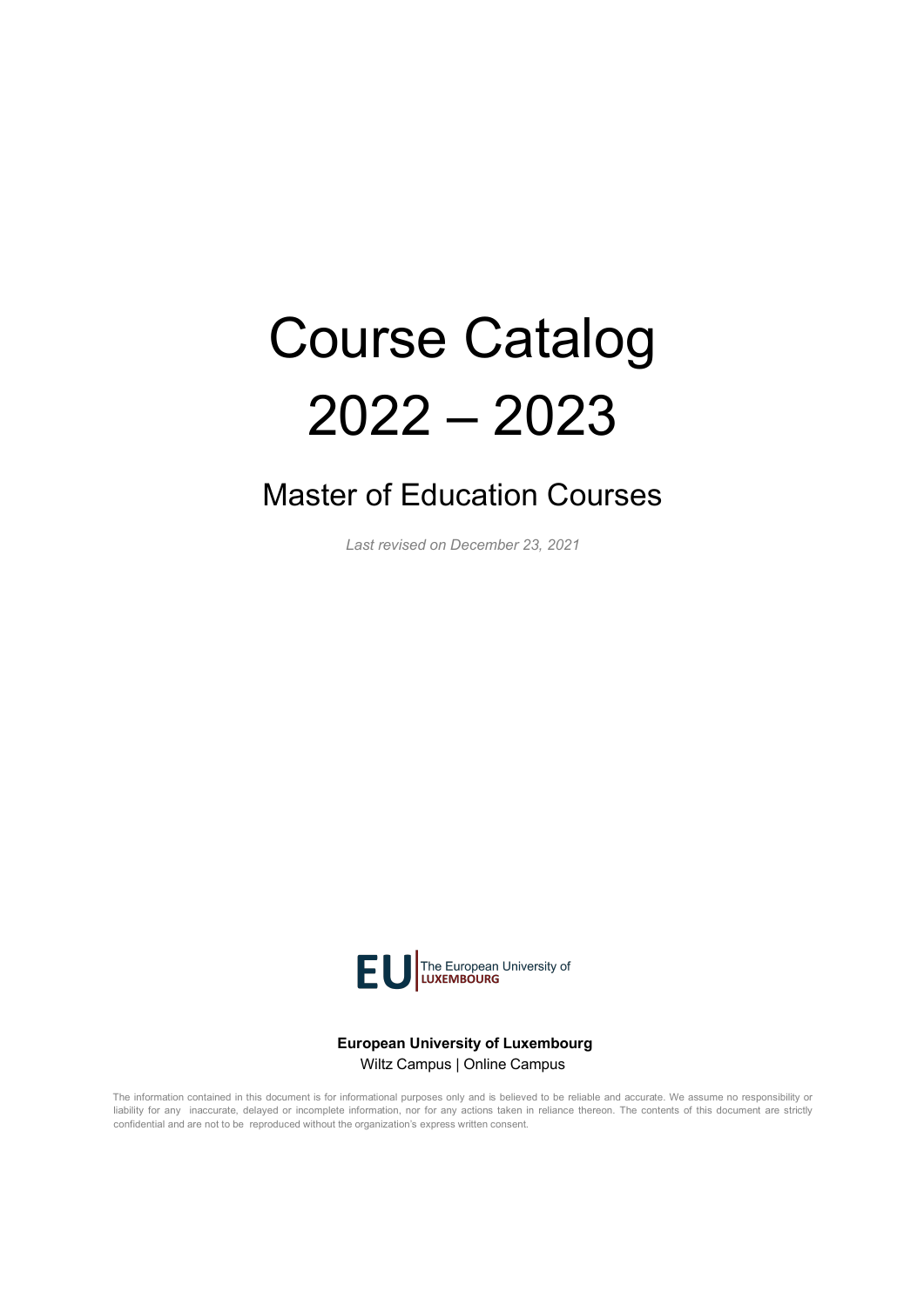# **CONTENTS**

| <b>INTRODUCTION</b>                                                                 | $\overline{2}$ |
|-------------------------------------------------------------------------------------|----------------|
| CODE: MED100 - EDUCATION IN CONTEXT: HISTORY, PHILOSOPHY AND<br><b>SOCIOLOGY</b>    | 5              |
| CODE: ME101 TEACHING FOR DIVERSE AND INCLUSIVE CLASSROOMS                           | 8              |
| CODE: ME200 CONTEMPORARY GLOBAL CHALLENGES IN EDUCATION POLICY                      |                |
| <b>AND LEADERSHIP PRACTICE</b>                                                      | 11             |
| CODE: ME201 LEARNING THEORY AND IMPLICATIONS FOR INSTRUCTION                        | 14             |
| CODE: ME300 GAMES AND VIRTUAL SIMULATIONS FOR LEARNING                              | 17             |
| CODE: ME301 CURRICULUM DESIGN AND INSTRUCTIONAL DECISION MAKING                     | 22             |
| CODE: ME102 ASSESSMENT AND EVALUATION                                               | 24             |
| CODE: ME103 CREATING POSITIVE CLASSROOM ENVIRONMENTS                                | 27             |
| CODE: ME202 INSTRUCTIONAL TECHNIQUES FOR THE PRIMARY AND MIDDLE<br>SCHOOL CLASSROOM | 30             |
| CODE: ME203 SPECIAL EDUCATIONAL NEEDS: INCLUSIVE APPROACHES                         | 34             |
| CODE: ME302 INTEGRATION OF LEARNING TECHNOLOGY                                      | 38             |
| CODE: ME303 ADVANCED PRACTICES FOR TEACHING THE STEM FIELDS                         | 41             |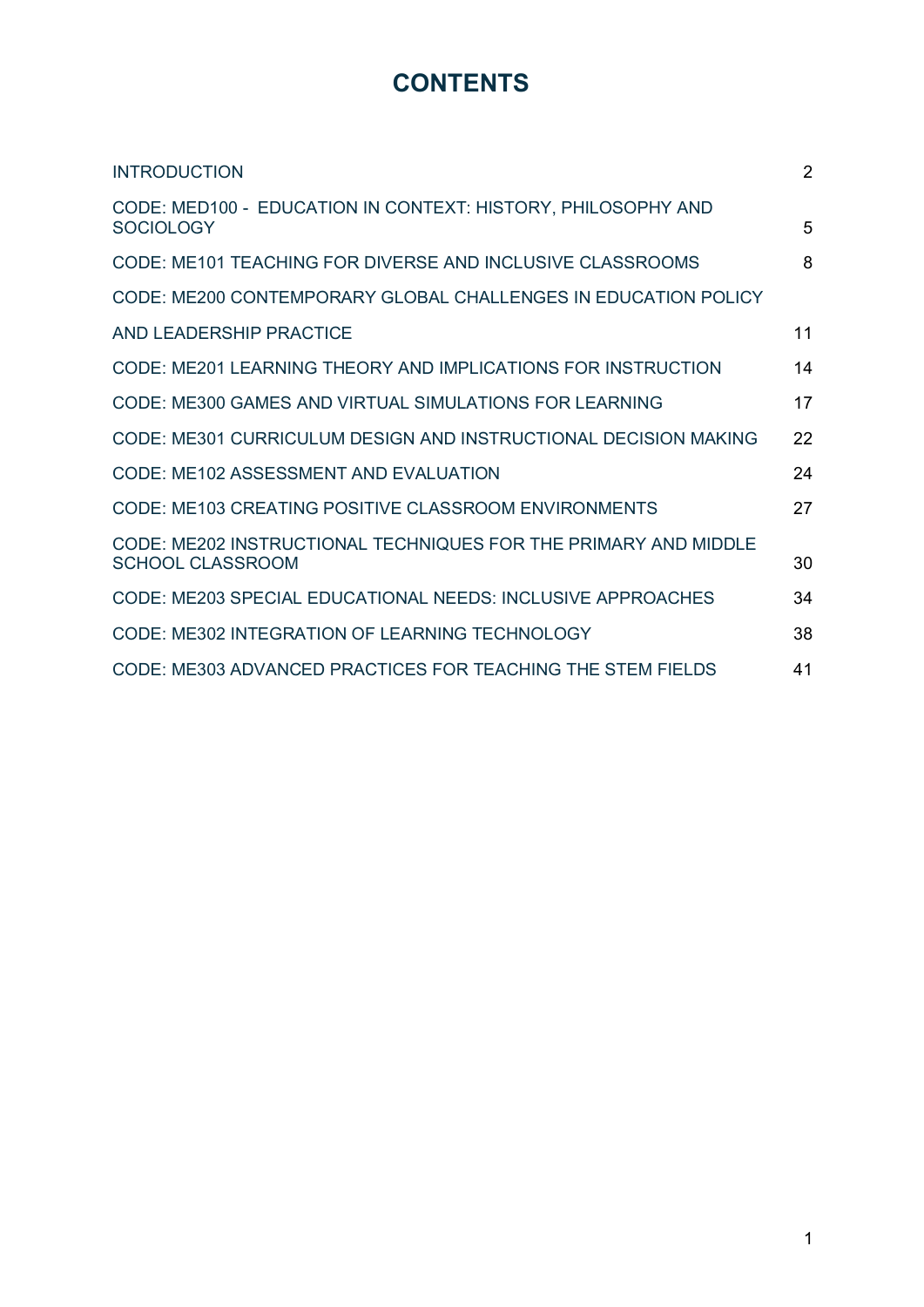# **INTRODUCTION**

This catalog provides course syllabi for all Master of Education (M.Ed.) graduate courses. Unless mentioned otherwise, course structure, as well as course evaluation are standardized for all graduate courses. Credits are expressed using the European Credit Transfer System. One European credit stands for 30 hours of workload. The EBU M.Ed. course load consists of 30-40 contact hours and 200-240 study hours. Contact hours include lectures, discussion forums, and examinations and study hours include independent study, practical work, and research forums, etc. One graduate semester consists of 10 weeks of class sessions.

# **COURSE PLANNING**

The total number of courses offered is dependent on the total credit study plan requirements of enrolled students. Students plan their courses according to course availability and prerequisites. Some of the courses have required prerequisites. A minimum of one course from each of the graduate specialization courses is offered. The total number of specialization courses offered per specialization is dependent on the total credit and course requirements of enrolled students. Students plan their courses according to course availability. None of the specialization courses have required prerequisites.

#### **COURSE SCHEDULING**

Courses are scheduled over the full duration of the semester and all courses finish within one semester. Graduate courses consist of 35 contact hours, 1-2 midterm exam hours, and 2 final exam hours. Contact hours are usually scheduled as 10 one (1) hour class sessions with one session per week for the duration of the semester and 2 hours of discussion forum per week for 10 weeks. Mid-term exams take place in week 5 and final exams take place in week 10 of each semester.

#### **COURSE STRUCTURE**

Students are provided a strong theoretical foundation and are introduced to the various concepts to gain a thorough understanding of the subject matter. The practical application and implementation of these specific concepts are methodically discussed during the various class sessions through real-life examples and comprehensive case studies.

#### **COURSE CONTENT AND LEARNING OUTCOMES**

All courses are graduate level and are taught according to a student-centered approach. Course content listed should be regarded as indicative course content. Learning outcomes listed are reference points and should be regarded as intended learning outcomes for what students are expected to be able to do at the end of the course. Assessments done in the course should address these learning outcomes. The learning outcomes are established according to Benjamin Bloom's taxonomy for cognitive learning. Based on this framework, courses at Graduatelevel address primarily the thinking processes: Knowledge, Comprehension, Application, and Analysis.

The overall learning of the courses at the graduate program corresponds to the level descriptors proposed by European Quality (EQF), corresponding with the descriptors for second-cycle qualification. The overall learning of the graduate programs aims at students obtaining a level according to the indications below.

The descriptor for the second cycle is in the Framework for Qualifications of the European Higher Education Area agreed by the ministers responsible for higher education at their meeting in Bergen in May 2005. This is in the framework of the Bologna process corresponding to the learning outcomes for EQF level 7.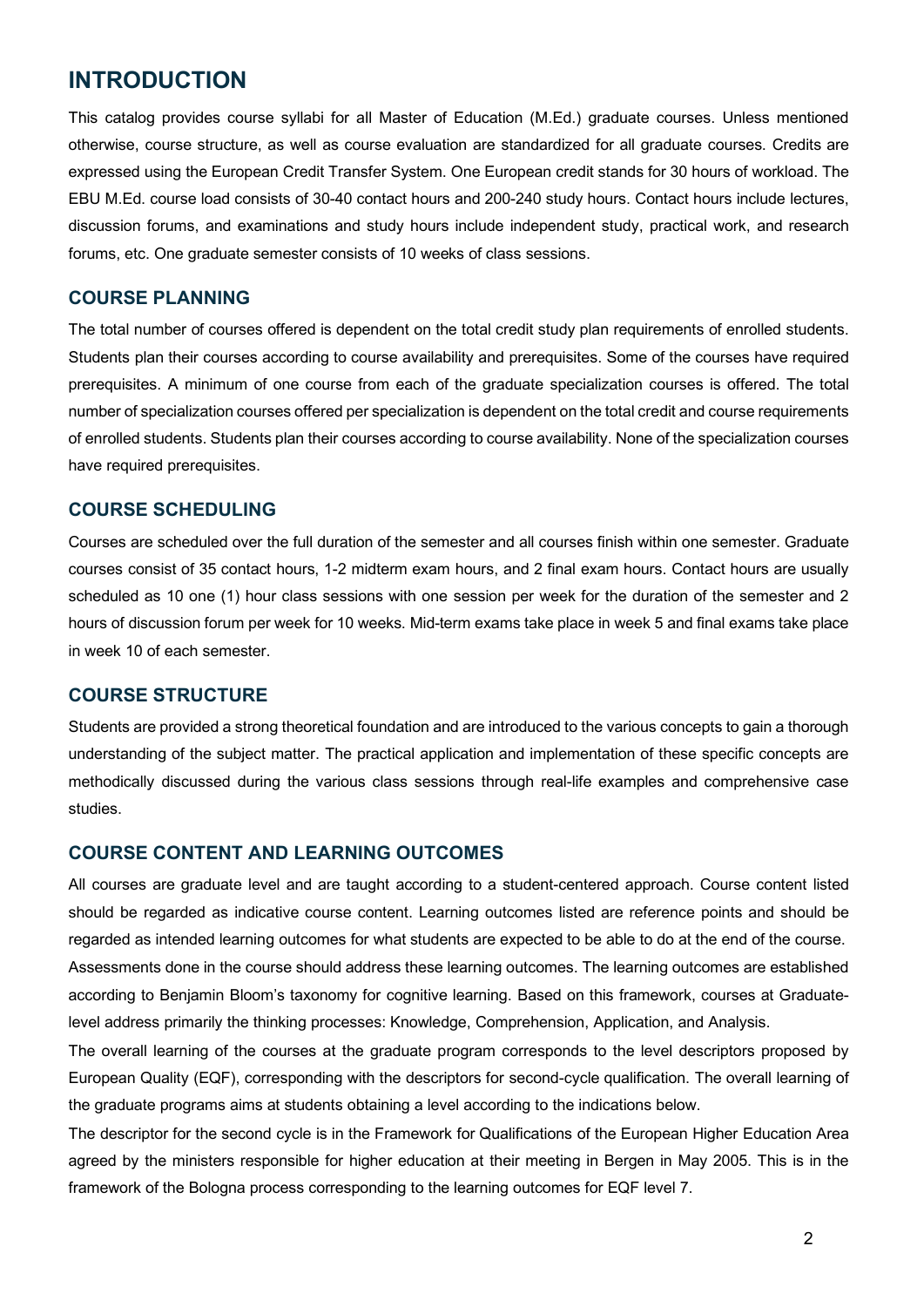#### **SETTING**

- Operational Context: The learner operates in complex and unpredictable contexts, requiring selection and application from a wide range of largely standard techniques and information sources.
- Autonomy and responsibility for actions: The learner acts with minimal supervision or direction, within agreed guidelines taking responsibility for accessing support and accepts accountability for determining and achieving personal and/or group outcomes.

#### **CHARACTERISTIC 1: KNOWLEDGE AND UNDERSTANDING**

- Demonstrate and/or work with:
	- Knowledge that covers and integrates most, if not all, of the main areas of the subject/discipline/sector – including their features, boundaries, terminology, and conventions.
	- A critical understanding of the principal theories, concepts, and principles.
	- A critical understanding of a range of specialised theories, concepts, and principles.
	- Extensive, detailed, and critical knowledge and understanding in one or more specialisms, much of which is at, or informed by, developments at the forefront.
	- A critical awareness of current issues in a subject/discipline/sector and one or more specialisms.

#### **CHARACTERISTIC 2: PRACTICE: APPLIED KNOWLEDGE, SKILLS, AND UNDERSTANDING**

- Apply knowledge, skills, and understanding:
	- In using a significant range of the principal professional skills, techniques, practices, and/or materials associated with the subject/discipline/sector.
	- In using a range of specialised skills, techniques, practices, and/or materials that are at the forefront of, or informed by forefront developments.
	- In applying a range of standard and specialised research and/or equivalent instruments and techniques of enquiry.
	- In planning and executing a significant project of research, investigation, or development.
	- In demonstrating originality and/or creativity, including in practices.
	- To practise in a wide and often unpredictable variety of professional-level contexts.

#### **CHARACTERISTIC 3: GENERIC COGNITIVE SKILLS**

- Apply critical analysis, evaluation, and synthesis to forefront issues, or issues that are informed by forefront developments in the subject/discipline/sector.
- Identify, conceptualise and define new and abstract problems and issues.
- Develop original and creative responses to problems and issues.
- Critically review, consolidate and extend knowledge, skills, practices, and thinking in a subject/discipline/sector.
- Deal with complex issues and make informed judgements in situations in the absence of complete or consistent data/information.

#### **CHARACTERISTIC 4: COMMUNICATION, ICT, AND NUMERACY SKILLS**

- Use a wide range of routine skills and a range of advanced and specialised skills as appropriate to a subject/discipline/sector, for example:
	- Communicate, using appropriate methods, to a range of audiences with different levels of knowledge/expertise.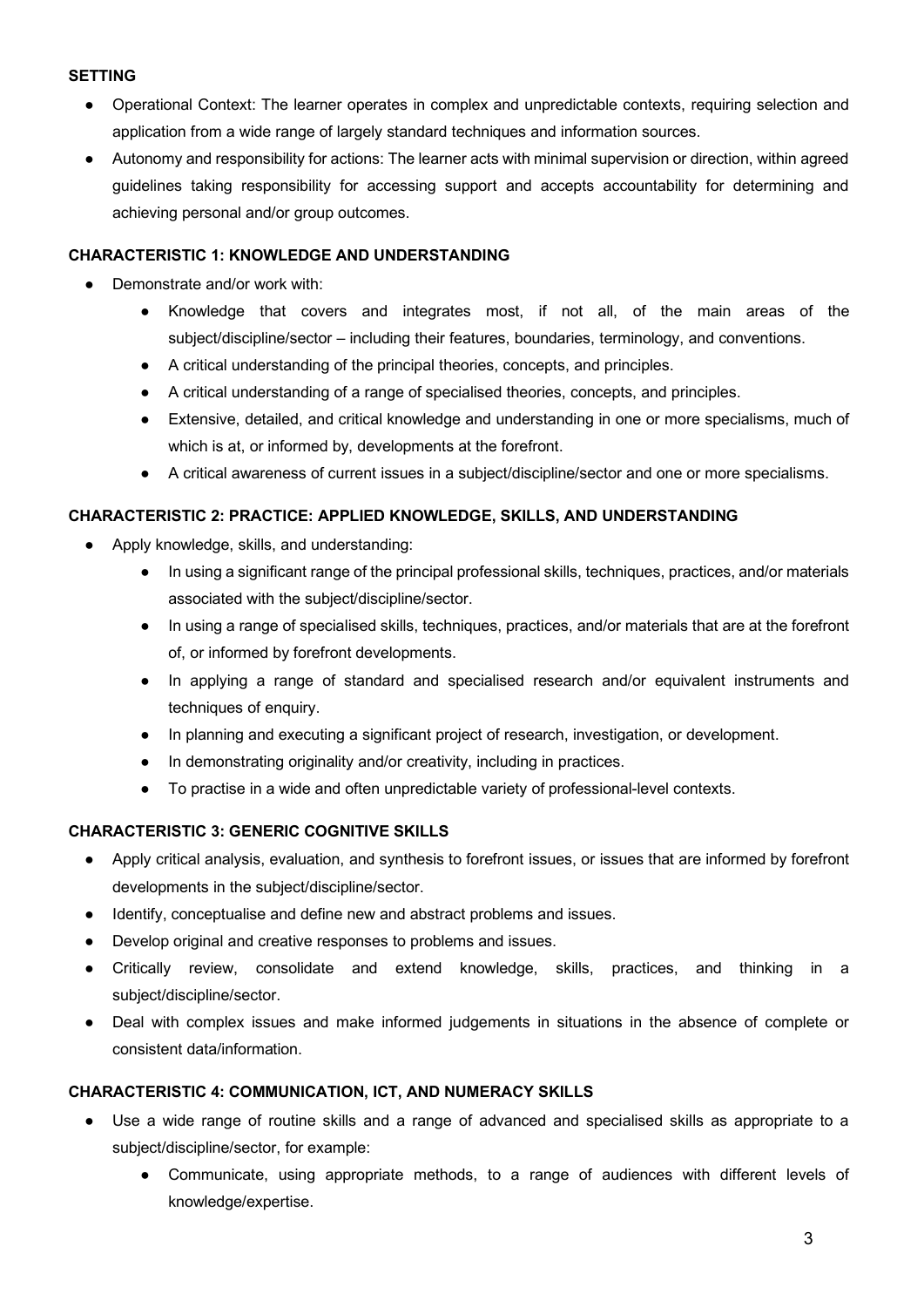- Communicate with peers, more senior colleagues, and specialists.
- Use a wide range of ICT applications to support and enhance work at this level and adjust features to suit the purpose.
- Undertake critical evaluations of a wide range of numerical and graphical data.

#### **CHARACTERISTIC 5: AUTONOMY, ACCOUNTABILITY, AND WORKING WITH OTHERS**

- Exercise substantial autonomy and initiative in professional and equivalent activities.
- Take responsibility for your work and/or significant responsibility for the work of others.
- Take significant responsibility for a range of resources.
- Work in a peer relationship with specialist practitioners.
- Demonstrate leadership and/or initiative and make an identifiable contribution to change and development and/or new thinking.
- Practise in ways that draw on critical reflection on your own and others' roles and responsibilities.
- Manage complex ethical and professional issues and make informed judgements on issues not addressed by current professional and/or ethical codes or practices.

# **COURSE EVALUATION**

| <b>Course evaluation: Study Load per 10 ECTS course</b>              | Total 240 hrs.    |
|----------------------------------------------------------------------|-------------------|
| - Lectures: one hour per week for (10 weeks)                         | 10 hours          |
| - Self-directed content learning & preparation: 9 hours per week (10 | 90 hours          |
| weeks)                                                               |                   |
| - Specific assignments: 3 x 3-hour assignments                       | 9 hours           |
| - Formative Assessments/Research assignments                         | 4 hours           |
| - Course Preparation and Discussion Forums: 2.5 hours per day for 10 | $\vert$ 125 hours |
| Weeks                                                                |                   |
| - Written Summative Assessments                                      | 2 hours           |

Attendance to all class sessions and participation in all class discussions is mandatory and is part of the final grade for the course. Reading materials and discussion questions should be prepared by each student individually by the next class session. There should be graded weekly assignments. Formative assignments, where feedback is provided on the student's performance but the grade not included in the final grade, are also given throughout the course. Credits are only awarded upon successful completion of the entire course. Partial credit for partial completion of a course is not awarded.

We reserve the right to change the content of this catalog and to make changes to the academic curriculum at any time and without prior notice.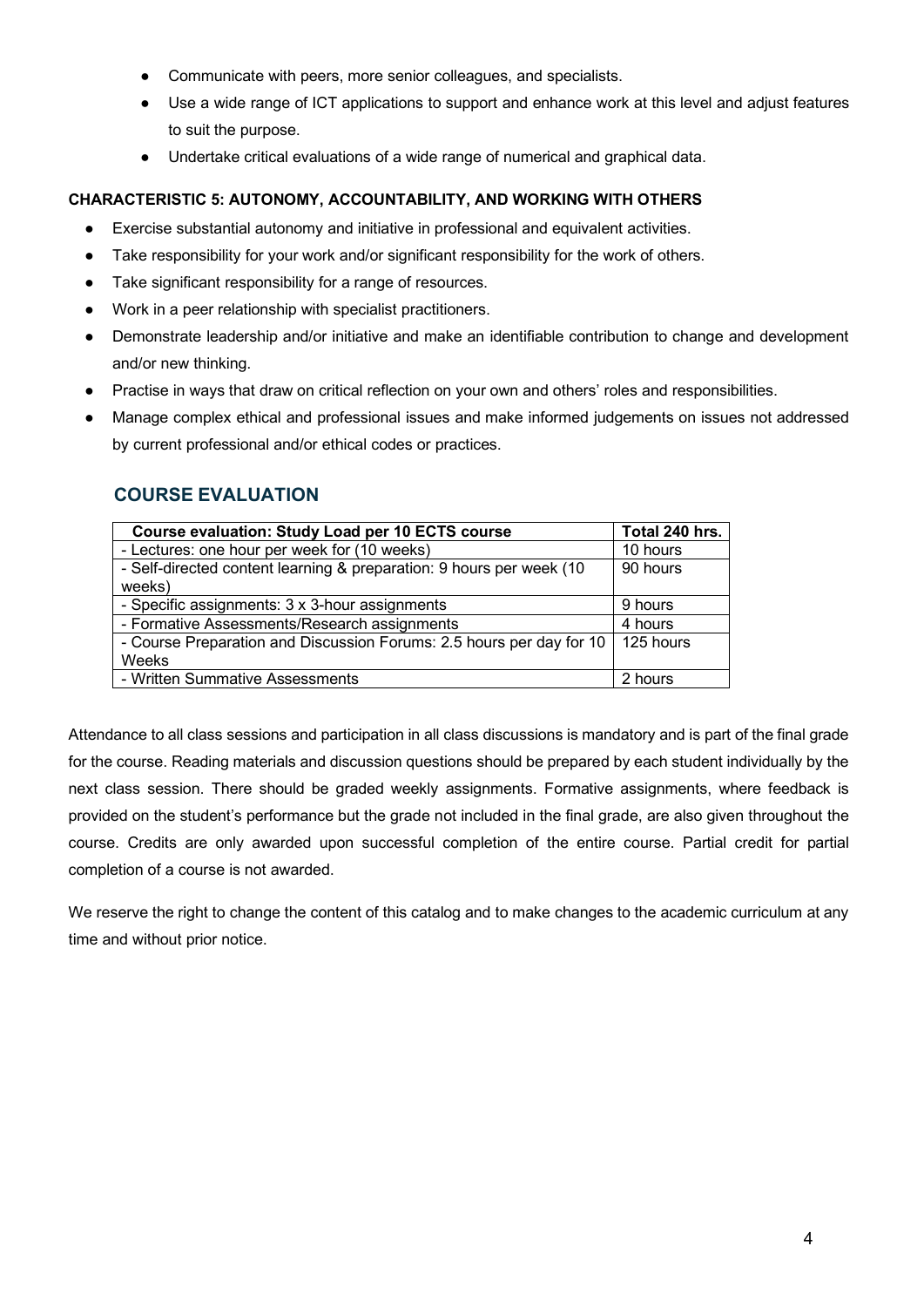# **CODE: MED100 - EDUCATION IN CONTEXT: HISTORY, PHILOSOPHY AND SOCIOLOGY**

# **COURSE DETAILS**

Course level: Graduate Course category: Core Course Course credits: 10 Course duration: 10 weeks Total contact hours: 35 (10hrs Lectures + 25hrs Discussion Forum) Total exam hours: 2 Total study hours: 203 (90 hrs self-directed + 9hrs Specific assignments + 4hrs Research + 100 Preparation) Language of instruction: English

| Pre-requisites                 | N/A |
|--------------------------------|-----|
| Co-requisites                  | N/A |
| <b>Prohibited Combinations</b> | N/A |

# **COURSE OVERVIEW**

This course will examine the role of education across time and in different places in the world and the social and political influences that shaped the goals and structure of today's diverse educational systems. The contributions of classical and modern thinkers and their impact on contemporary education and the role and function of the teacher will be explored. Analysis of globalization and the nature of different educational systems and values will provide a context for reflecting on one's philosophy of education.

#### **Required Textbook and Materials:**

The main required textbooks for this course are listed below and can be readily accessed. There may be additional required/recommended readings, supplemental materials, or other resources and websites necessary for lessons; these will be provided for you in the course's General Information and Forums area, and throughout the term via the weekly course Unit areas and the Learning Guides.

This course does not contain a main textbook; resources to all required reading will be provided in the course Learning Guide for each week.

#### **LEARNING CONTENT AND OBJECTIVES:**

By the end of this course students will be able to:

- Examine the changing role of educational and instructional models (active learning, critical thinking), multiculturally, and/or overtime.
- Explore classical and modern philosophies and their impact on contemporary education.
- Explain the concept of education and its relationship with philosophy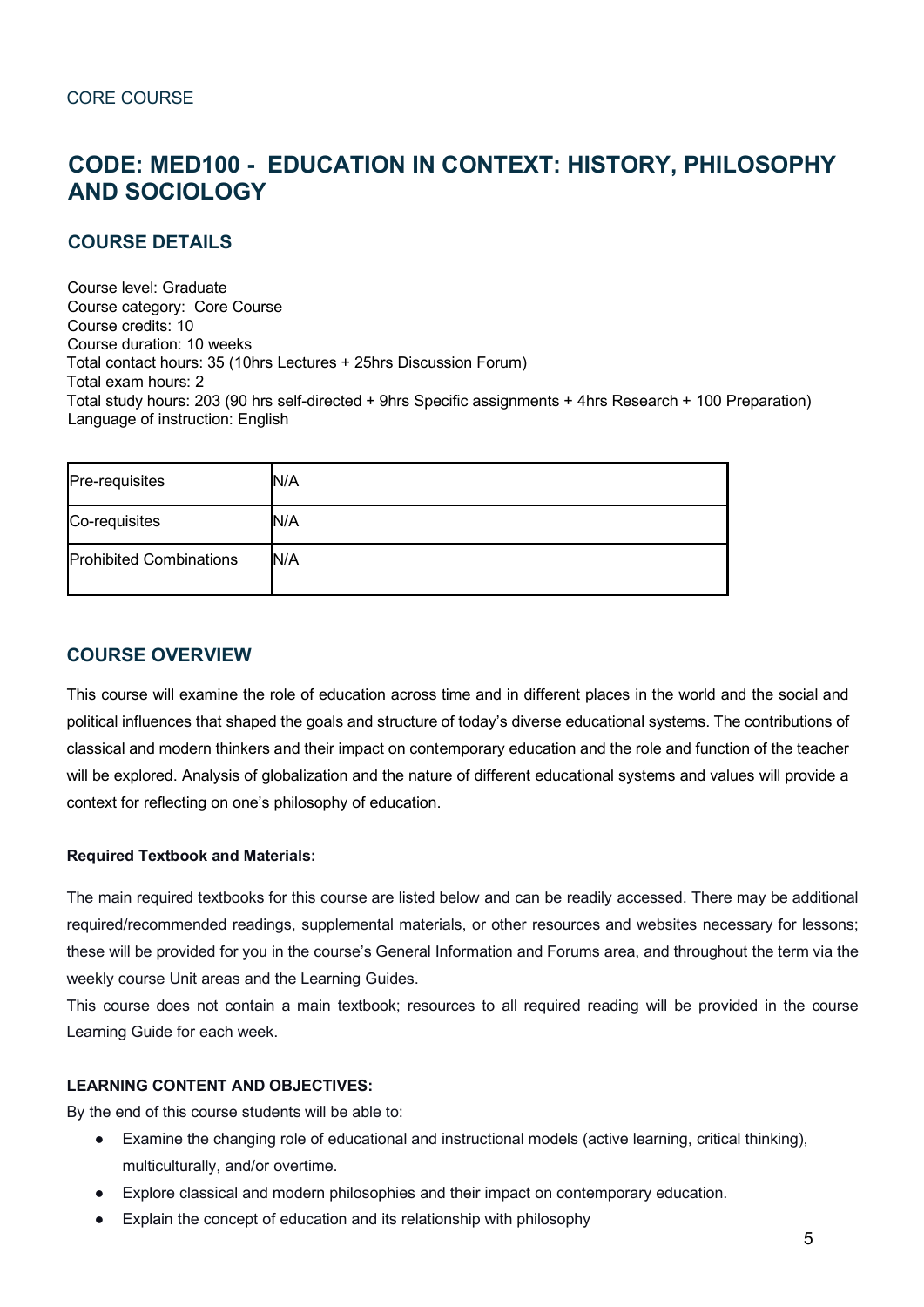- Analyze the globalization and the nature of different educational systems and values to reflect one's philosophy of education.
- Examine the global, social, and political influences that shaped the goals and structure of today's diverse educational systems.
- Understand the meaning and nature of educational sociology, sociology of education, and social organization
- Explain group dynamics, social interaction, social change, and the contribution of education to these aspects.

# **Course Schedule and Topics:**

This course will cover the following topics.

- Unit 1 History and Purpose of Schooling in the European and International Context
- Unit 2 Historical Global Foundations of Education

Unit 3 – Philosophical Foundations of Education:

- Relationship Between Education and Philosophy
- Areas, of Philosophy and their Educational Implication
- Metaphysics, Epistemology and Axiology.
- Western Schools of Philosophy and their Educational Implication: Idealism, Naturalism, Realism and Pragmatism-their contribution to present day education.
- Modern Concept of philosophy: Logical analysis, Logical Empiricism, positive Realism and their Educational Implication.
- Unit 4 Global Philosophical Foundations in Education
- Unit 5 Sociological Foundations of Education
	- Meaning, Nature and Scope of Education sociology
	- Relationship between Sociology and Education
	- Meaning and Nature of Educational Sociology and Sociology of education
	- Education-as a social sub-system-specific characteristic
	- Education and community with special reference the International Community
- Unit 6 Social & Political Issues

Unit 7 – Global Standings and Perspectives

Unit 8 – The Role of Educators in a Changing World

Introduction to Philosophy of Education Relationship Between Education and Philosophy Areas, of Philosophy and their Educational Implication- Metaphysics, Epistemology and Axiology. Western Schools of Philosophy and their Educational Implication: Idealism, Naturalism, Realism and Pragmatism-their contribution to present day education. Modern Concept of philosophy: Logical analysis, Logical Empiricism, positive Realism and their Educational Implication.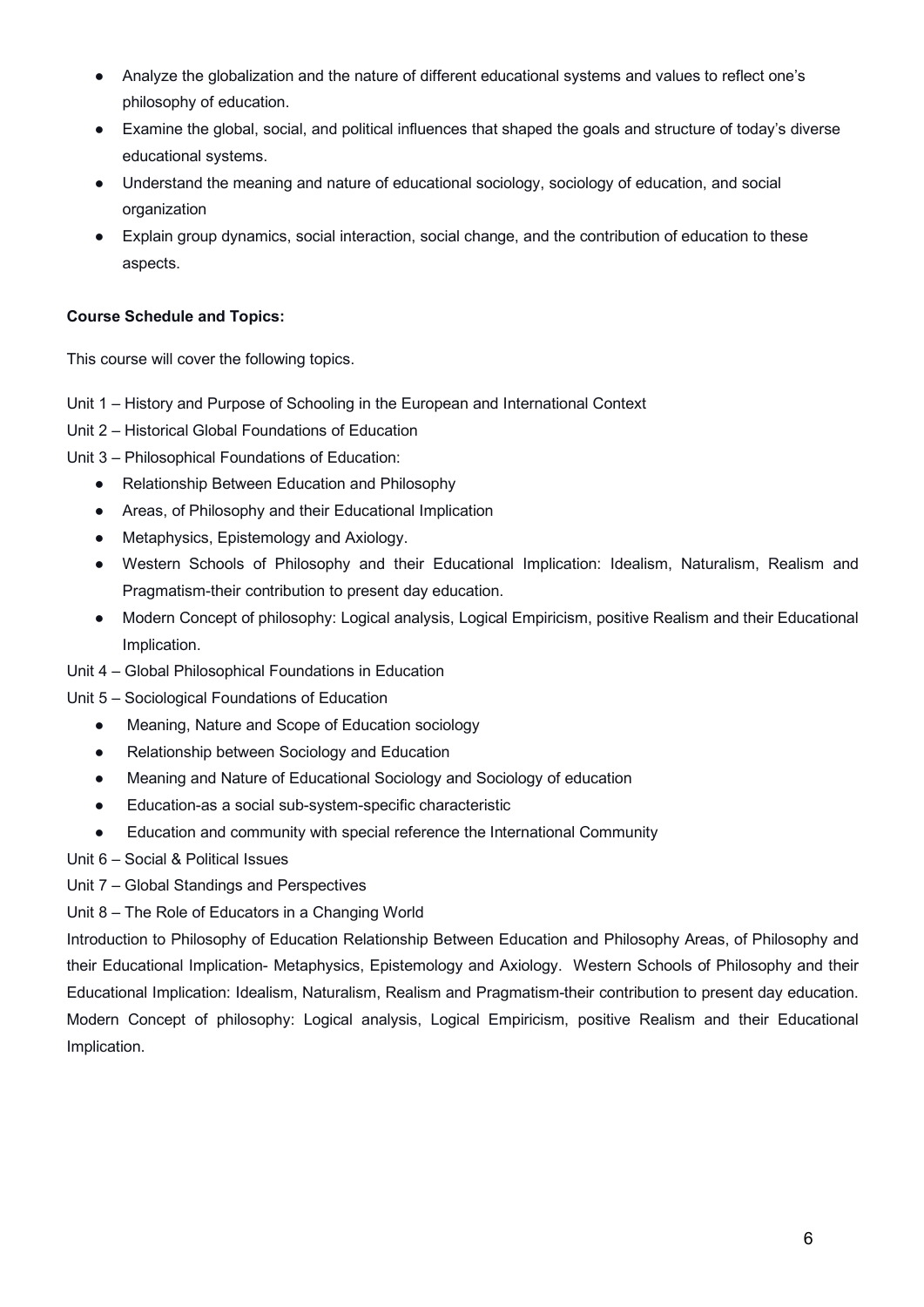|                | <b>Learning Outcomes:</b><br>On successful completion of the course the candidate will be able to:                                              | Assessed in<br>this module? A |   | B        | C  |         |
|----------------|-------------------------------------------------------------------------------------------------------------------------------------------------|-------------------------------|---|----------|----|---------|
| L1             | Examine the changing role of educational and instructional<br>models (active learning, critical thinking), multiculturally,<br>and/or overtime. | N                             | X |          |    |         |
| L2             | Explore classical and modern philosophies and their impact<br>on contemporary education.                                                        | Y                             | X | X        |    |         |
| L <sub>3</sub> | Explain the concept of education and its relationship with<br>philosophy                                                                        | Y                             | X | $\times$ |    |         |
| L4             | Analyze the globalization and the nature of different<br>educational systems and values to reflect one's philosophy<br>of education.            | $\mathsf{N}$                  | X | X        |    |         |
| L <sub>5</sub> | Examine the global, social, and political influences that<br>shaped the goals and structure of today's diverse<br>educational systems.          | N                             | x |          | lх | X       |
| L6             | Understand the meaning and nature of educational<br>sociology, sociology of education, and social organization                                  | Y                             | X |          |    |         |
| L7             | Explain group dynamics, social interaction, social change,<br>and the contribution of education to these aspects.                               | Y                             | X |          | X  | X       |
|                | والمتألف مرمانة مستمراته مرارا المتمرض المتمالين مراريان<br>$\sim$ D = 1.44.11.44.1.41.01.31.4 = $\sim$<br>D.                                   | 1.0130                        | ┯ |          |    | LL OLIL |

A – Knowledge and Understanding B – Intellectual Skills C – Practical Skills D – Transferable Skills

#### **Assessments.**

55% - Classwork (review questions, homework, essay, and other related activities) 5% - Merits 40% - Final Exam

# **BIBLIOGRAPHY**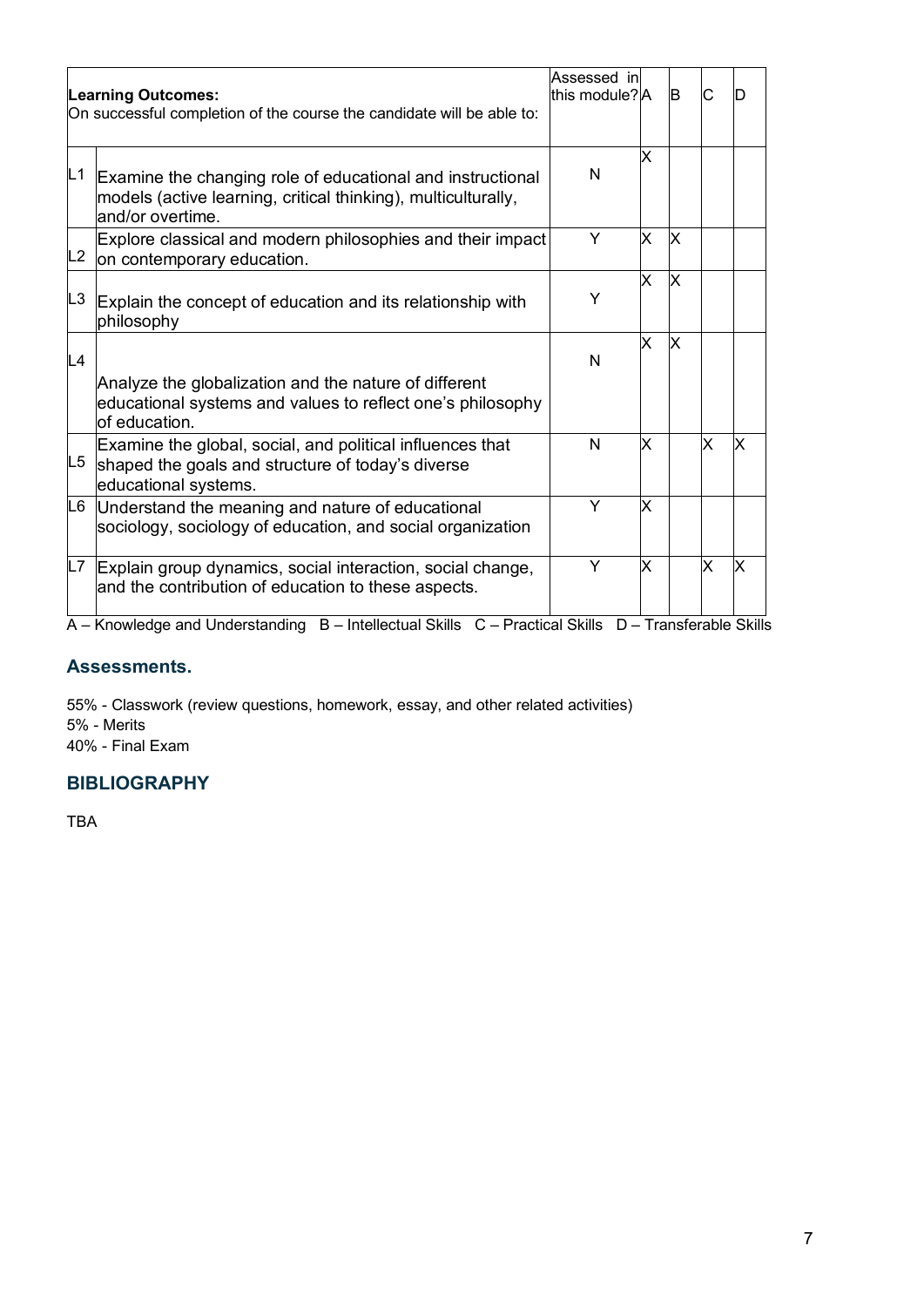# **CODE: ME101 TEACHING FOR DIVERSE AND INCLUSIVE CLASSROOMS**

# **COURSE DETAILS**

Course level: Graduate Course category: Core Course Course credits: 10 Course duration: 10 weeks Total contact hours: 35 (10hrs Lectures + 25hrs Discussion Forum) Total exam hours: 2 Total study hours: 203 (90 hrs self-directed + 9hrs Specific assignments + 4hrs Research + 100 Preparation) Language of instruction: English

| Pre-requisites                 | N/A |
|--------------------------------|-----|
| Co-requisites                  | N/A |
| <b>Prohibited Combinations</b> | N/A |

# **COURSE OVERVIEW**

This course provides students an opportunity to explore how diversity is manifested among organizational leaders, staff, and stakeholders in today's education environment in the context of policies, systems, histories, structures, and legislation. Participants will examine organizational and professional access and equity in the contexts of culture, ethnicity, race, sexual orientation, ability, and gender. Students will then apply the knowledge they gain from these explorations to the framing, analysis, and generation of solutions to contemporary educational problems. Through the assignments and resources, this course will address the tools for engagement by addressing the use of language and defining terms (and why they matter), sharing perspectives, looking at evidence and theories, employing a variety of strategies meant to increase understanding and participation, and then critiquing them all.

#### **LEARNING CONTENT AND OBJECTIVES:**

- 1. Define broadly the constructs of diversity, equity, access and retention.
- 2. Explain the historical basis for and evolution to present time of and diversity policy in education.
- 3. Analyze some of the equity effects of expanding access to education.
- 4. Be able to distinguish opinions about causes of the achievement gap from research findings.
- 5. Understand basic theories of identity development and the ways in which these theories are in flux.
- 6. Understand how one's sense of self can vary with context.
- 7. Describe what is typically meant by the labels "gifted," "special education" and "learning disability," and discuss strategies and challenges involved in categorizing students in this way.
- 8. Describe challenges facing staff and students who are the subject of these differences and their organizational responses.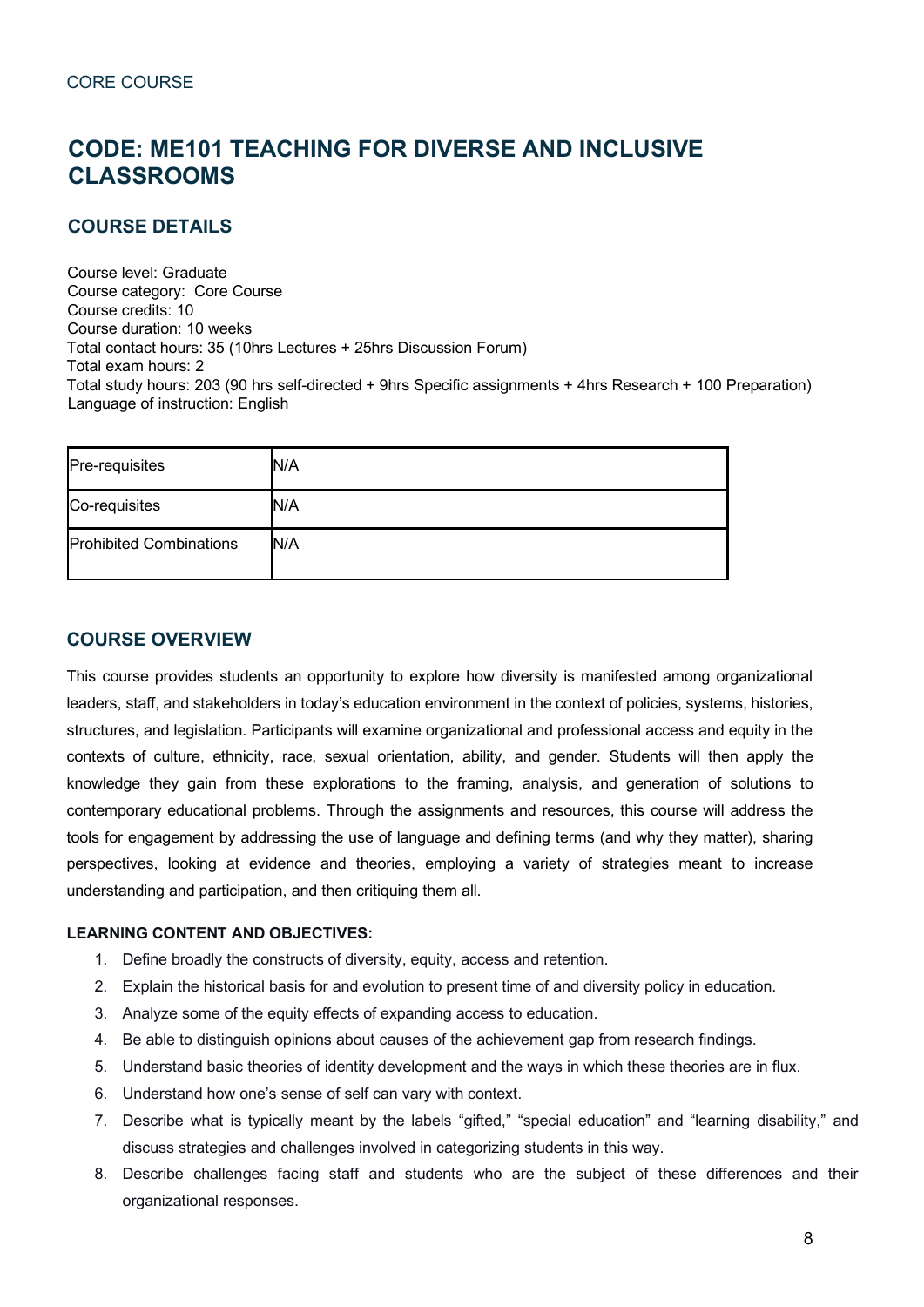- 9. Distinguish between sex, gender identity and expression, and sexual orientation as constructs.
- 10. Understanding similarities among different religions and how employees might experience the workplace differently based on their spiritual and religious identity.
- 11. Understanding civic belonging of immigrants.
- 12. Understanding globalization of education, controversies regarding globalization and the relationships between globalization, education, technology, and migration.

By the end of this course students will be able to:

- Articulate key analytical constructs (such as race, ethnicity, gender, ability, sexual orientation, Socio-Economic Status) and how their individual and combined effects impact instruction, assessment, and leadership.
- Articulate the levels at which diversity and responses to diversity occur: individual, group, institutional, and structural.
- Analyze your own and others' experiences in various environments and how meaning-making can vary by the communities with which one affiliates and by personal and collective histories within the larger society.
- Analyze how perceptions of difference contribute to disparate educational opportunities and work environments.
- Analyze how you communicate values, intentionally and unintentionally, to communities through your choices of instructional practice, program and policy implementation, and resource distribution.
- Create a Statement of Problem paper that includes a synthesis of current practice and research about a topic related to diversity.
- Apply strategies and pedagogies for engaging groups in discussions that involve looking at the difference while tackling problems related to inequities in educational and professional outcomes and experiences.
- Evaluate institutional and structural policies and recommend strategies that could move institutions toward more equitable experiences and outcomes.
- Apply strategies to engage, verbally and in writing, your professional communities in considering access to and outcomes for your organization.

#### **Course Schedule and Topics:**

This course will cover the following topics.

- Unit 1: Introduction: diversity, equity, access and retention
- Unit 2: Achievement Gap and equity effects of expanding access to education
- Unit 3: Basic theories of identity development
- Unit 4: Race and Ethnicity I
- Unit 5: Race and Ethnicity II
- Unit 6: Ability
- Unit 7: Language challenges and strategies
- Unit 8: Gender, Sexual Orientation, identity and expression as constructs
- Unit 9: Spirituality and Religious Identity
- Unit 10: Understanding Immigration and Globalization of education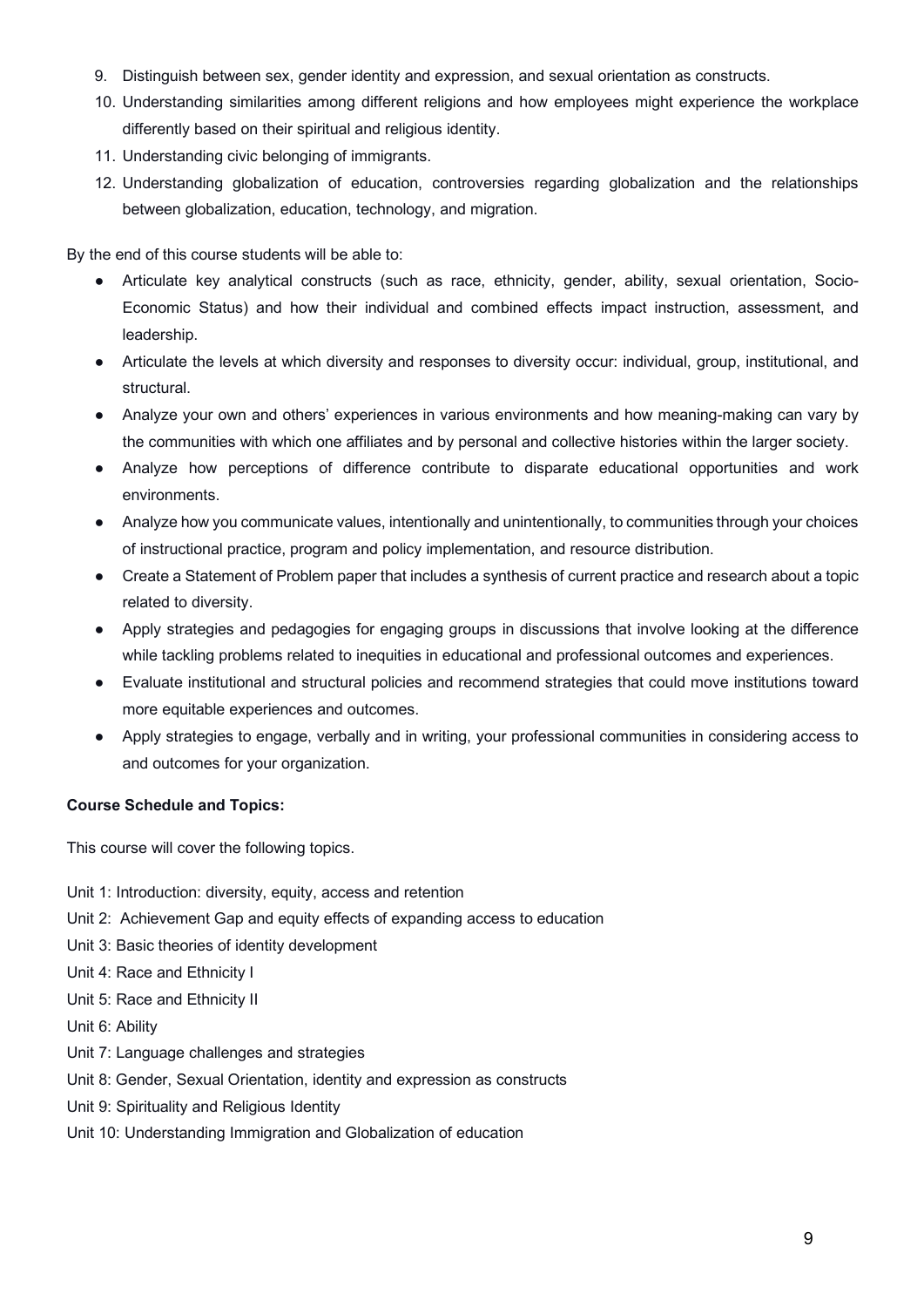| <b>Learning Outcomes:</b><br>On successful completion of the course the candidate will be able to:                                                                                                                                                           | Assessed in<br>this<br>module? | Α             | B | C  |   |
|--------------------------------------------------------------------------------------------------------------------------------------------------------------------------------------------------------------------------------------------------------------|--------------------------------|---------------|---|----|---|
| Articulate key analytical constructs (such as race, ethnicity,<br>$\vert L1\vert$ gender, ability, sexual orientation, Socio-Economic Status)<br>and how their individual and combined effects impact<br>instruction, assessment, and leadership.            | N                              | X             |   |    |   |
| Articulate the levels at which diversity and responses to<br>L <sub>2</sub> diversity occur: individual, group, institutional, and structural.                                                                                                               | N                              | X             |   | x  | х |
| Analyze your own and others' experiences in various<br>$L3$ environments and how meaning-making can vary by the<br>communities with which one affiliates and by personal and<br>collective histories within the larger society.                              | N                              |               | X | lx |   |
| Analyze how perceptions of difference contribute to<br>$L4$ disparate educational opportunities and work environments.                                                                                                                                       | N                              |               |   | X  | Χ |
| Analyze how you communicate values, intentionally and<br>$L5$ unintentionally, to communities through your choices of<br>instructional practice, program and policy implementation,<br>and resource distribution.                                            | N                              |               |   | X  | X |
| L6 Create a Statement of Problem paper that includes a<br>synthesis of current practice and research about a topic<br>related to diversity.                                                                                                                  | Y                              |               |   | X  | X |
| L7 Apply strategies and pedagogies for engaging groups in<br>discussions that involve looking at the difference while<br>tackling problems related to inequities in educational and<br>professional outcomes and experiences.                                | Y                              |               |   | X  | Χ |
| L8 Evaluate institutional and structural policies and recommend<br>strategies that could move institutions toward more<br>equitable experiences and outcomes.                                                                                                | Y                              |               |   | X  | Х |
| L9 Apply strategies to engage, verbally and in writing, your<br>professional communities in considering access to and<br>outcomes for your organization.<br><b>D.</b> Intellectual Obilia C. Drestical Obilia.<br>وبالمستحقق والمسارا المستحر وسامره المتحدث | Ý                              | $T_{\rm max}$ |   | X  | Χ |

A – Knowledge and Understanding B – Intellectual Skills C – Practical Skills D – Transferable Skills

# **Assessments.**

55% - Classwork (review questions, homework, essay, and other related activities) 5% - Merits 40% - Final Exam

# **BIBLIOGRAPHY**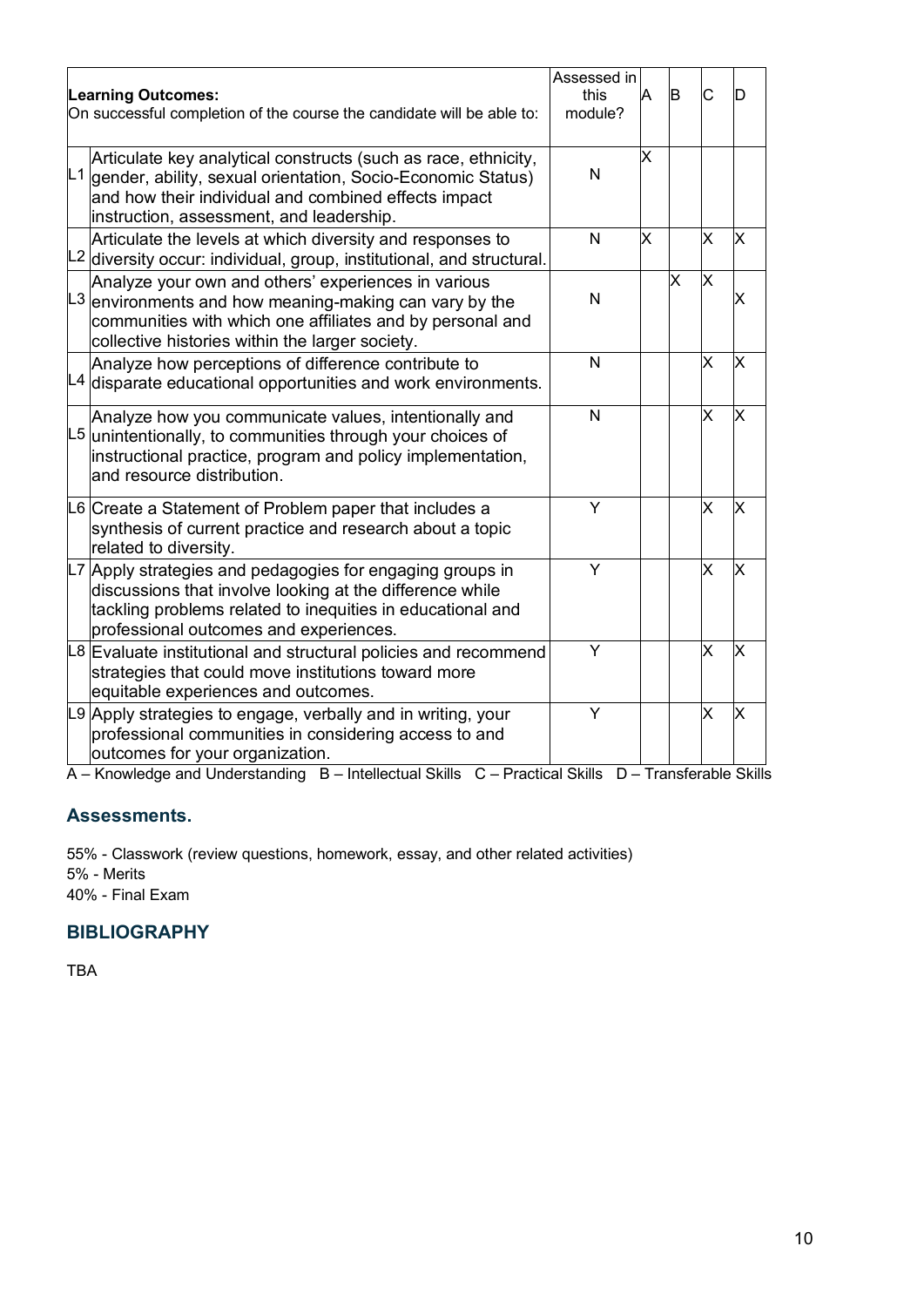# **CODE: ME200 CONTEMPORARY GLOBAL CHALLENGES IN EDUCATION POLICY AND LEADERSHIP PRACTICE**

# **COURSE DETAILS**

Course level: Graduate Course category: Core Course Course credits: 10 Course duration: 10 weeks Total contact hours: 35 (10hrs Lectures + 25hrs Discussion Forum) Total exam hours: 2 Total study hours: 203 (90 hrs self-directed + 9hrs Specific assignments + 4hrs Research + 100 Preparation) Language of instruction: English

| Pre-requisites                 | N/A |
|--------------------------------|-----|
| Co-requisites                  | N/A |
| <b>Prohibited Combinations</b> | N/A |

# **COURSE OVERVIEW**

The course prepares future school leaders to effectively administer education programs and meet the challenges they will face in Primary and Secondary education. It provides the opportunity for students to have a clear understanding of how policy works in education, how to analyze and formulate educational policies, and who the key interest groups and players are in the making of policy. The course will equip students with the ability to generate ideas about how to evaluate policy implementation and provide useful feedback to policymakers. Using a systems approach to understanding leadership, the course combines coursework with real-world experiential learning.

#### **LEARNING CONTENT AND OBJECTIVES:**

- Creating and Sustaining a Focus on Learning
- Creating and Sustaining a Culture of Continuous Improvement
- Creating and Sustaining Productive Relationships
- Creating and Sustaining Structures to Support an Effective School
- Managing Human Capital
- Self-Reflection and Professional Growth
- Professional Obligations
- Family and Community Engagement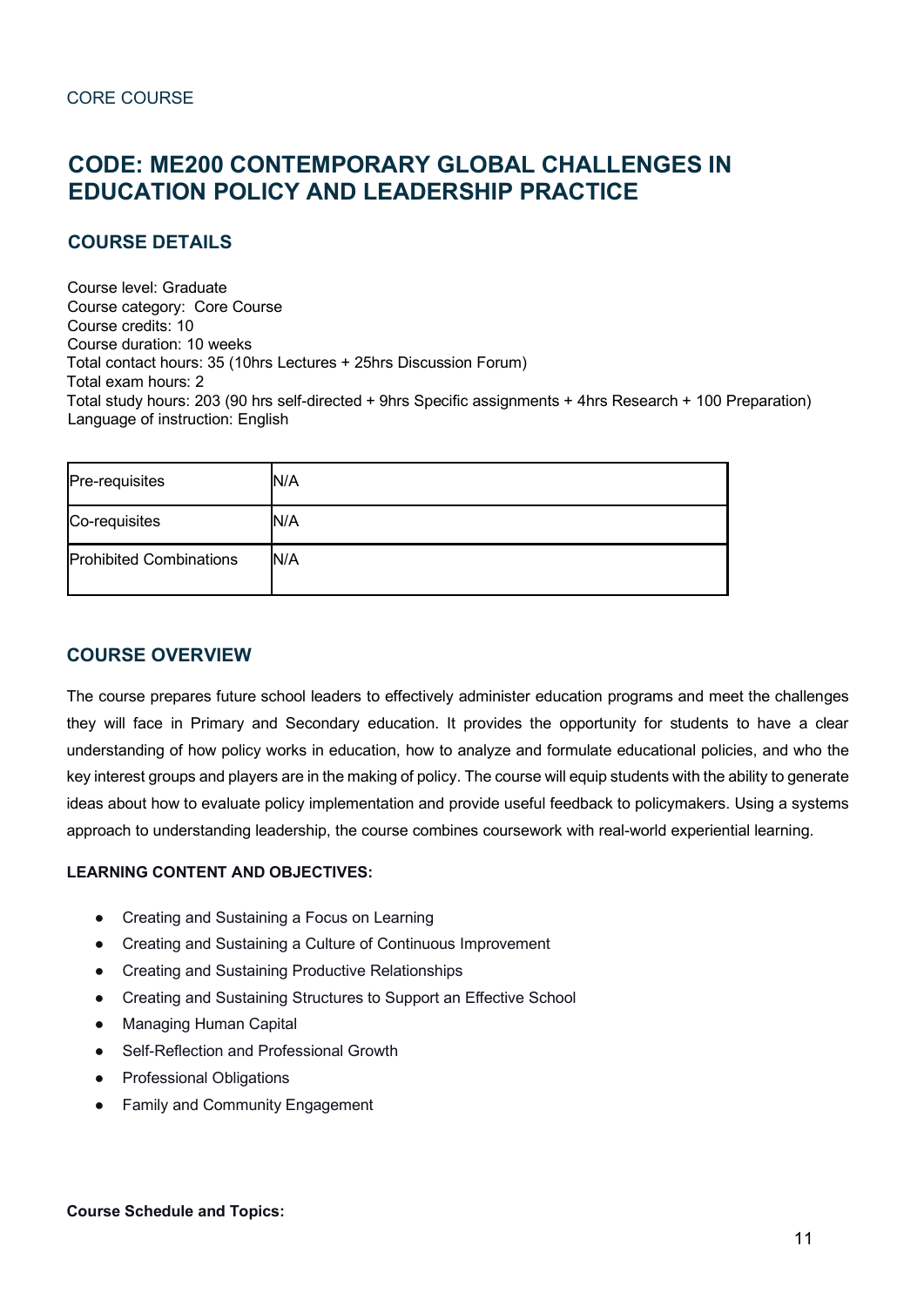This course will cover the following topics.

Unit 1: Sustaining a Focus on Learning:

Planning for school improvement; Monitoring student performance; Providing opportunities for teacher reflection; Short and long-term planning to facilitate student achievement.

Unit 2: Sustaining a Culture of Continuous Improvement:

Setting expectations for teacher and student performance; Developing teachers through observation, feedback, and professional development; Gathering and analyzing data relative to student learning; Considering diversity of learners, e.g. ethnicity, abilities, and socioeconomic status.

Unit 3: Sustaining Productive Relationships:

Creating an environment that respects all stakeholders; Establishing opportunities for discourse among stakeholders for decision making; Creating communication processes for partnering with teachers and students.

Unit 4: Sustaining Structures:

Aligning curriculum, instruction, and standards; Allocating resources and developing structures to support school goals for student learning.

Unit 5: Managing Human Capital:

Collecting data related to teacher performance; Using teacher performance data to support effective instruction; Developing leadership capacity among teachers.

Unit 6: Self-Reflection and Professional Growth:

Using feedback from various sources to improve leadership practices; Seeking opportunities for continuous growth in leadership.

Unit 7: Professional Obligations:

Modeling and advocating fair and equitable treatment of all students and their families; Modeling integrity and honesty while respecting confidentiality.

Unit 8: Family and Community Engagement:

Involving parents, families, and community in policy implementation and program planning; Involving parents, families, and community in school improvement efforts.

Connecting students and families to other social service and community agencies as needed.

| <b>Learning Outcomes:</b>                                             | Assessed in<br>this module? A | - IB | IC. |  |
|-----------------------------------------------------------------------|-------------------------------|------|-----|--|
| On successful completion of the course the candidate will be able to: |                               |      |     |  |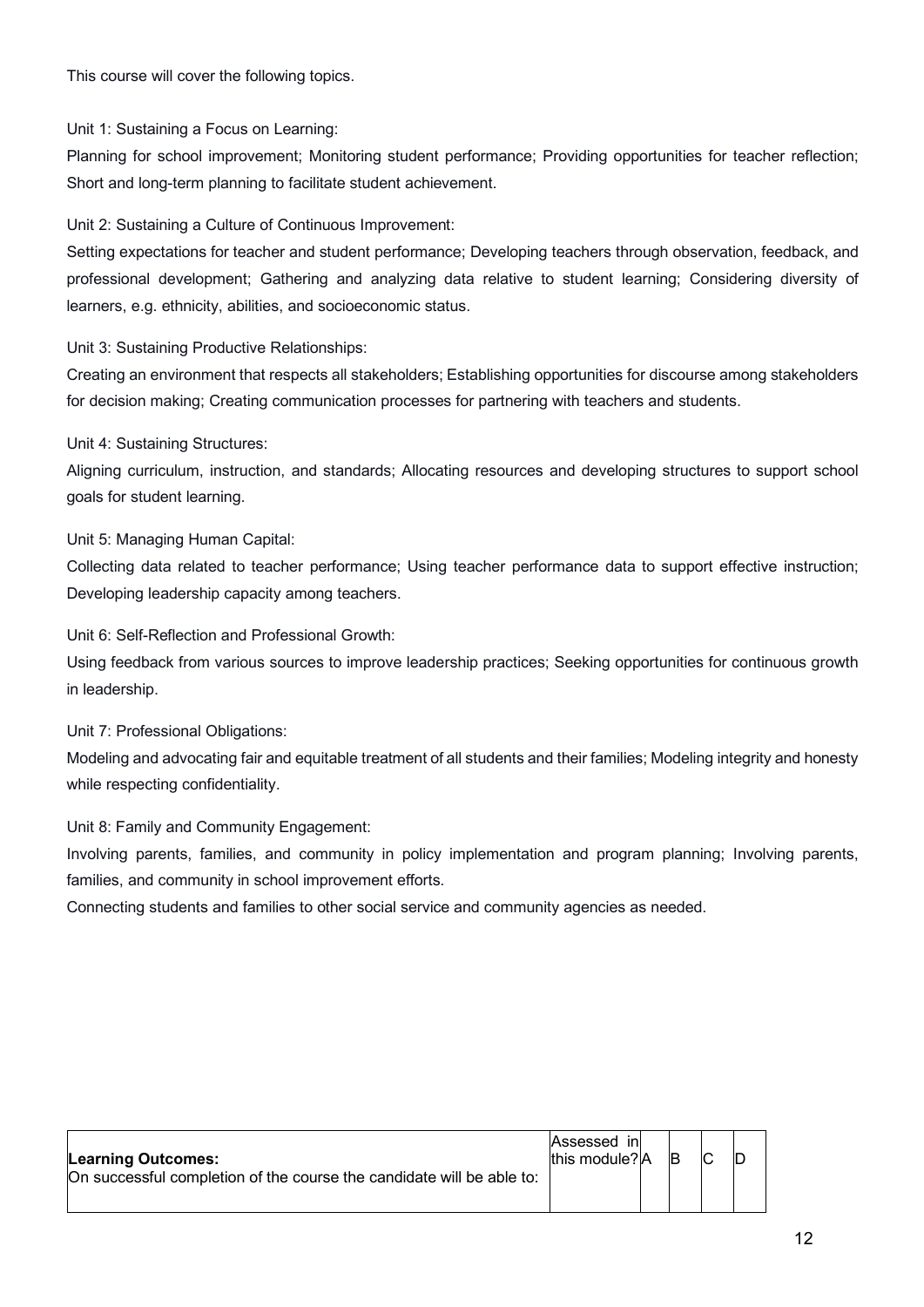| L1             | Creating and Sustaining a Focus on Learning                                                          | N | x | ΙX |   |    |
|----------------|------------------------------------------------------------------------------------------------------|---|---|----|---|----|
| L2             | Creating and Sustaining a Culture of Continuous<br>Improvement                                       | Y | x | ΙX |   |    |
| L <sub>3</sub> | <b>Creating and Sustaining Productive Relationships</b>                                              | N | X | ΙX |   |    |
| L4             | Creating and Sustaining Structures to Support an Effective<br>School                                 | Y |   |    |   |    |
| L <sub>5</sub> | Managing Human Capital                                                                               | N |   |    | x |    |
| L6             | Self-Reflection and Professional Growth                                                              | Υ |   | ΙX |   | x  |
| L7             | <b>Professional Obligations</b>                                                                      | Υ |   |    | x | ΙX |
| L8             | <b>Family and Community Engagement</b>                                                               | N |   |    |   | x  |
|                | A - Knowledge and Understanding B - Intellectual Skills C - Practical Skills D - Transferable Skills |   |   |    |   |    |

### **Assessments.**

55% - Classwork (review questions, homework, essay, and other related activities) 5% - Merits

40% - Final Exam

# **BIBLIOGRAPHY**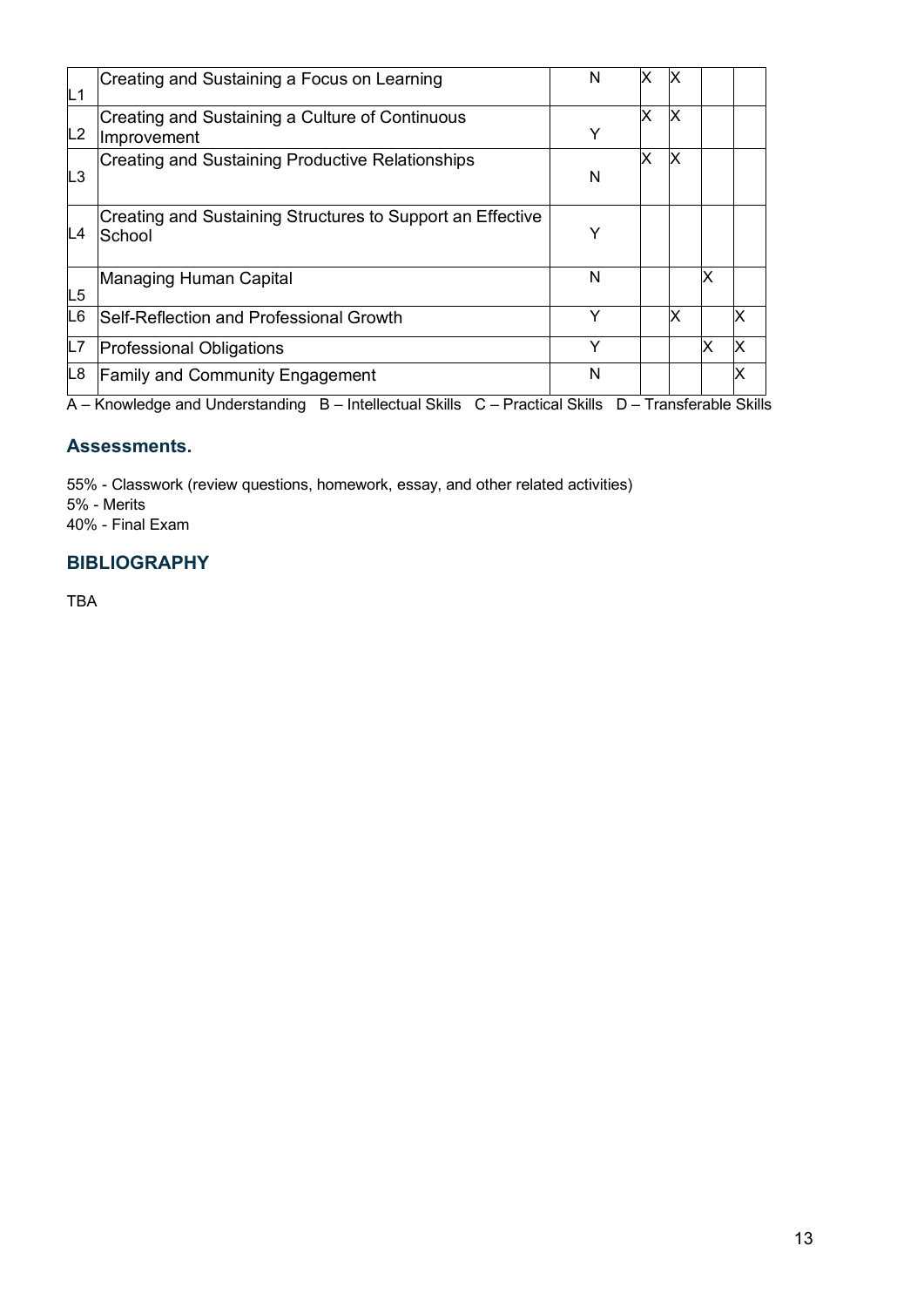# **CODE: ME201 LEARNING THEORY AND IMPLICATIONS FOR INSTRUCTION**

# **COURSE DETAILS**

Course level: Graduate Course category: Core Course Course credits: 10 Course duration: 10 weeks Total contact hours: 35 (10hrs Lectures + 25hrs Discussion Forum) Total exam hours: 2 Total study hours: 203 (90 hrs self-directed + 9hrs Specific assignments + 4hrs Research + 100 Preparation) Language of instruction: English

| Pre-requisites                 | N/A |
|--------------------------------|-----|
| Co-requisites                  | N/A |
| <b>Prohibited Combinations</b> | N/A |

# **COURSE OVERVIEW**

This course is a study of human learning and cognitive organization and process. The content will provide an overview of the development of learning theory and cognitive models since the beginning of the scientific study of human learning and mental processes. Major theories concerning the learning process and their implications for the instructional process are investigated. The focus of the course will be the linkage between theory and educational practice. Attention will be given to the cognitive, affective, and sensory/psychomotor domains and implications for learning through different modalities. Contributions of neuroscience to understanding adolescent research are explored, and structural barriers to learning such as stereotype threat are discussed. Students will gain insights into the interplay of learner characteristics, prior experiences, the medium of instruction, and cultural influences and understand that learning is contextual, with no single theory universally applying to every student in every situation.

#### **LEARNING CONTENT AND OBJECTIVES:**

By the end of the course, the candidate will:

- Become conversant with basic assumptions, concepts, and principles of each theory.
- Grasp possible implications of each theory for different instructional settings.
- Compare and contrast a range of theories in a variety of settings and age groups.
- Create, revise, and begin to use your theory of learning.
- Reflect on how learning theories impact every aspect of your life.
- Explain the interactions of students, teachers, and materials in classrooms and the implications of these interactions for classroom environments.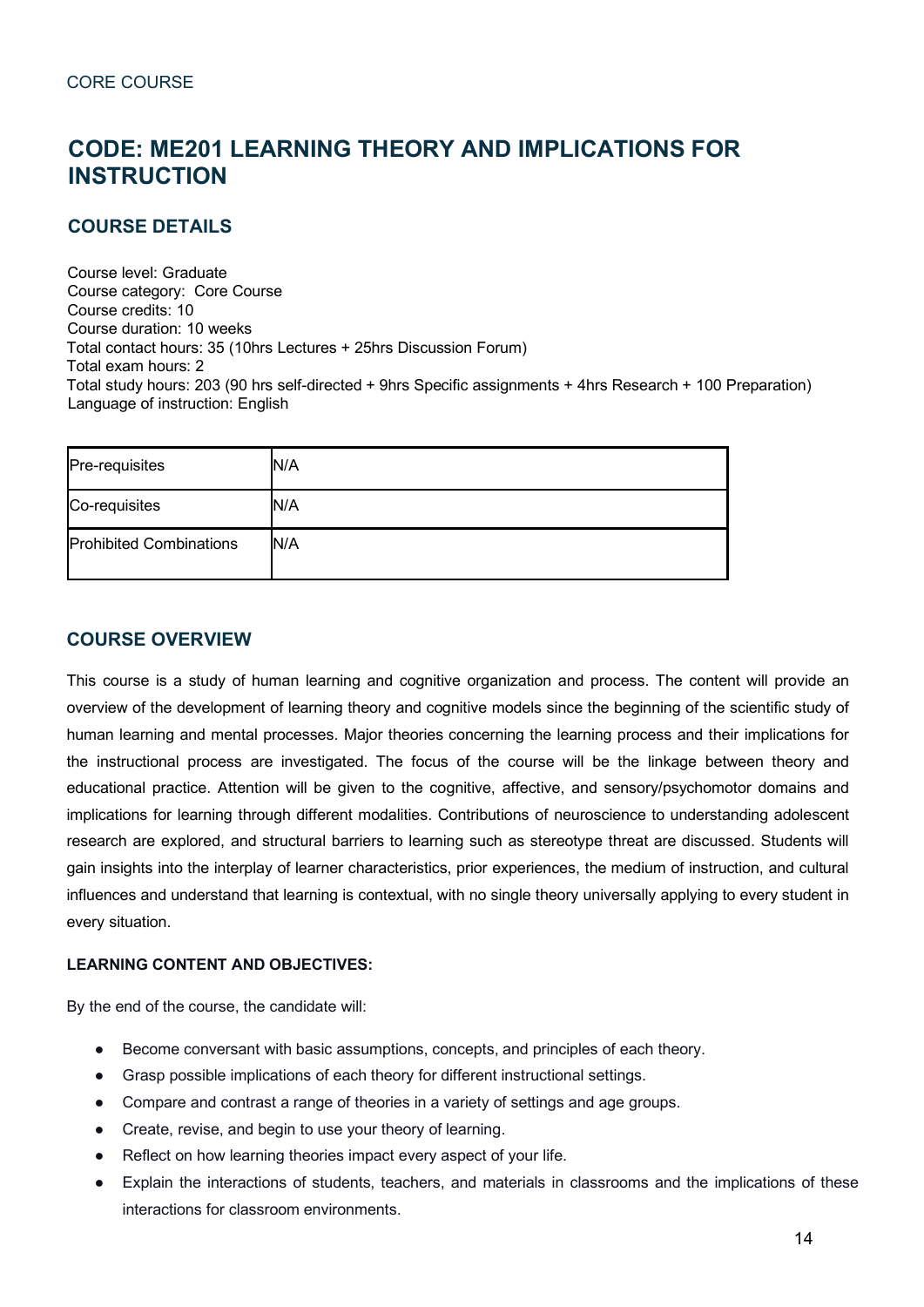- Describe contemporary learners along a continuum of characteristics, i.e., socio-economic status, ethnicity, gender, ability, among others, and discuss the implications of these characteristics for instruction in the contemporary classroom and in the future.
- Compare and contrast major theoretical positions on learning.
- Recognize and articulate how their philosophies and preferences for learning influence their educational practices.
- Examine motivation and its implications for learning and classroom practices environments.
- Utilize self-assessment for self-improvement and self-enhancement as educational professionals.

#### **Course Schedule and Topics:**

This course will cover the following topics.

UNIT 1: Introduction; Learning and Teaching in the Classroom; Course Overview & Perspectives on Learning, theories of learning and their instructional applications in educational settings.

UNIT 2: Behavioral Analysis; Behaviorism and the Information Processing Model in Classroom Practices; Theoretical Overview, Modeling, Self-Efficacy, & Self-Regulation; Pavlovian Conditioning, Watson, Guthrie, Skinner, Thornkike, and Bandura.

UNIT 3: Cognitive Analysis; Complex Cognitive Processes, Concept Learning & Conceptual Change, viewpoints, and applications regarding the teaching/learning process including Bruner and Ausubel.

UNIT 4: Social Analysis; Observational, Social Learning; Identify humanistic viewpoints and applications regarding the teaching/learning process including Rogers; Recognize the significance of social learning theory and its implication for teaching.

UNIT 5: Constructivist; Piaget's, Bruner's, & Vygotsky's Theory.

UNIT 6: Who's Who in Human Learning.

UNIT 7: The Adolescent Brain and Neuroscience; Identify concepts and procedures that enable students to process and store information.

UNIT 8: Understanding Learner Characteristics; Understand human growth and development issues and concepts for childhood and early adolescence.

UNIT 9: Multiple Approaches to Curriculum Design.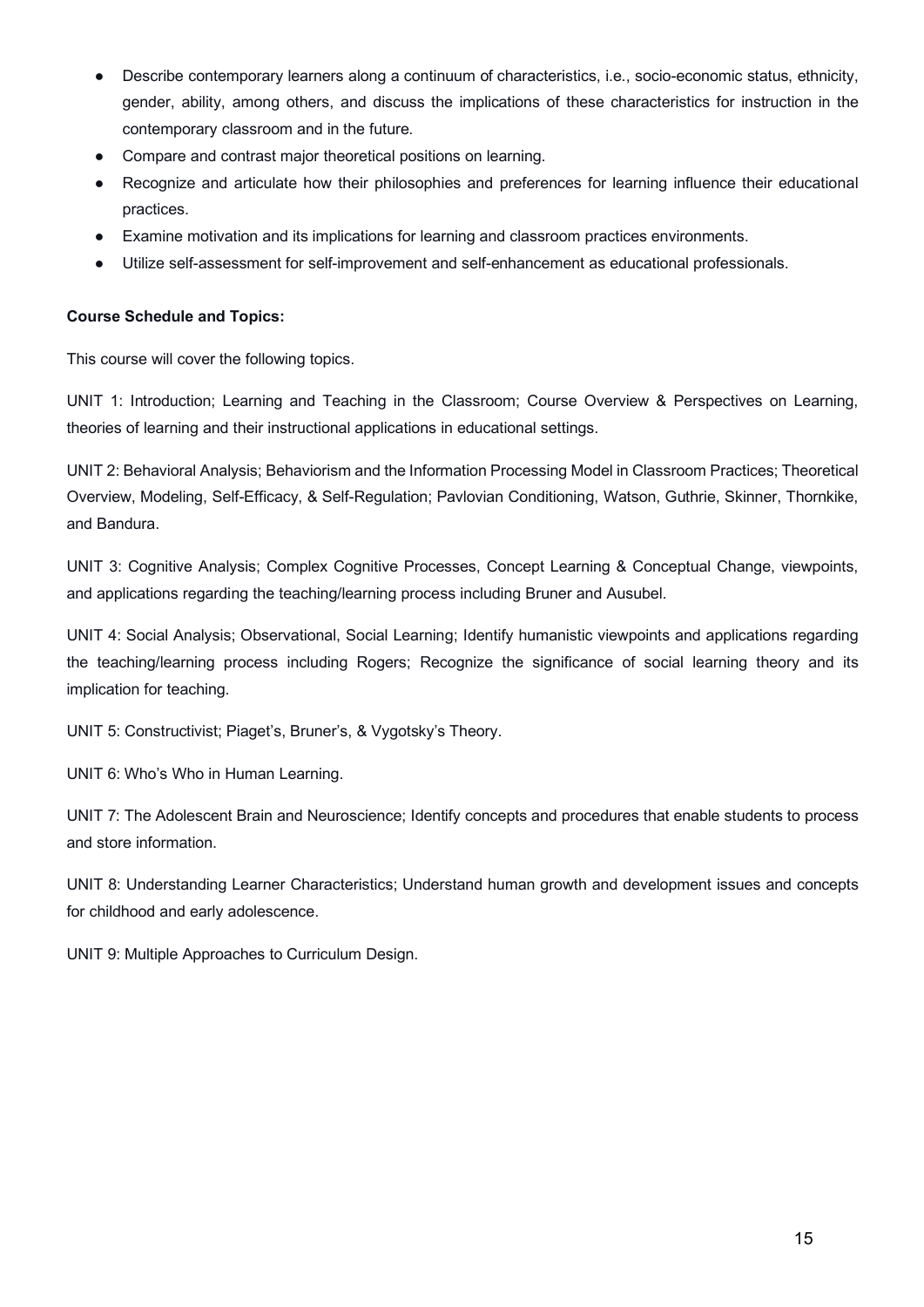|                | <b>Learning Outcomes:</b><br>On successful completion of the course the candidate will be able to:                                                                                                                                                                             | Assessed in<br>this module?lA |                         | lB.                     | C                       |   |
|----------------|--------------------------------------------------------------------------------------------------------------------------------------------------------------------------------------------------------------------------------------------------------------------------------|-------------------------------|-------------------------|-------------------------|-------------------------|---|
| L1             | Become conversant with basic assumptions, concepts,<br>and principles of each theory.                                                                                                                                                                                          | Y                             |                         |                         | X                       | x |
| L2             | Grasp possible implications of each theory for different<br>instructional settings                                                                                                                                                                                             | N                             |                         |                         | $\overline{\mathsf{x}}$ | X |
| L <sub>3</sub> | Compare and contrast a range of theories in a variety of<br>settings and age groups.                                                                                                                                                                                           | $\mathsf{N}$                  | X                       | $\times$                |                         |   |
| L4             | Create, revise, and begin to use your theory of learning.                                                                                                                                                                                                                      | N                             | $\overline{\mathsf{x}}$ | $\overline{\mathsf{x}}$ |                         |   |
| L <sub>5</sub> | Reflect on how learning theories impact every aspect of<br>your life.                                                                                                                                                                                                          | $\mathsf{N}$                  | X                       |                         |                         |   |
| L6             | Explain the interactions of students, teachers, and<br>materials in classrooms and the implications of these<br>interactions for classroom environments.                                                                                                                       | Y                             |                         | X                       | X                       |   |
| L7             | Describe contemporary learners along a continuum of<br>characteristics, i.e., socio-economic status, ethnicity,<br>gender, ability, among others, and discuss the<br>implications of these characteristics for instruction in the<br>contemporary classroom and in the future. | Y                             |                         | X                       |                         |   |
| L <sub>8</sub> | Compare and contrast major theoretical positions on<br>learning.                                                                                                                                                                                                               | Y                             | Χ                       |                         |                         |   |
| L <sub>9</sub> | Recognize and articulate how their philosophies and<br>preferences for learning influence their educational<br>practices.                                                                                                                                                      | Y                             | X                       |                         |                         | x |
| L10            | Examine motivation and its implications for learning and<br>classroom practices environments.                                                                                                                                                                                  | $\mathsf{N}$                  |                         |                         | X                       | х |
| L11            | Utilize self-assessment for self-improvement and self-<br>enhancement as educational professionals.                                                                                                                                                                            | N                             |                         |                         | X                       | Χ |

A – Knowledge and Understanding B – Intellectual Skills C – Practical Skills D – Transferable Skills

# **Assessments.**

55% - Classwork (review questions, homework, essay, and other related activities) 5% - Merits

40% - Final Exam

# **BIBLIOGRAPHY**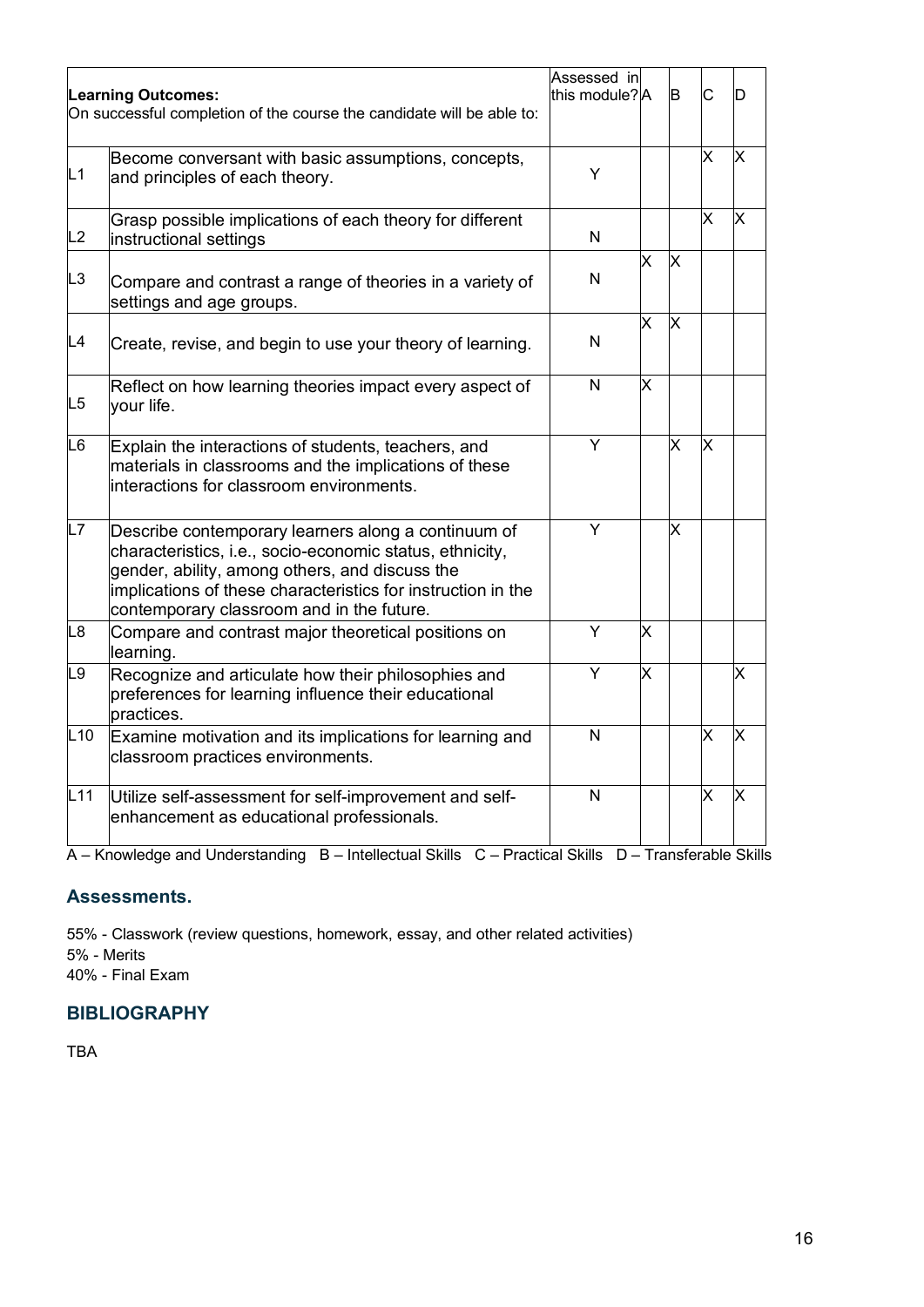# **CODE: ME300 GAMES AND VIRTUAL SIMULATIONS FOR LEARNING**

# **COURSE DETAILS**

Course level: Graduate Course category: Core Course Course credits: 10 Course duration: 10 weeks Total contact hours: 35 (10hrs Lectures + 25hrs Discussion Forum) Total exam hours: 2 Total study hours: 203 (90 hrs self-directed + 9hrs Specific assignments + 4hrs Research + 100 Preparation) Language of instruction: English

| Pre-requisites                 | N/A |
|--------------------------------|-----|
| Co-requisites                  | N/A |
| <b>Prohibited Combinations</b> | N/A |

# **COURSE OVERVIEW**

Today computer gaming is one of the fastest-growing areas of the information technologies industry as gamification has found a niche in the education, healthcare, health education, and military genres. The student will learn what cognitive processes happen in game playing, how gaming approaches can be applied to formal learning environments by understanding why people play games, why they like some games to others, how the game players interact with each other in a gaming environment, and gender issues. This course will explore the ever-evolving media and tools that will support human use, augment human learning and enhance communication at the individual and the social levels by having a more psychological and social focus rather than a technical one. Gamification has found a niche in the education, healthcare, health education, and military genres.

#### **LEARNING CONTENT AND OBJECTIVES:**

By the end of the course, the candidate will:

- Develop a theoretical understanding of cognitive, social and cultural aspects of computer games and simulations.
- Provide an understanding of the social, psychological, cultural and ethical issues associated with game design and use.
- Understand the origins and philosophy of games and video games in human history.
- Explain potentials of games on human psychology and learning.
- Inquire good and bad effects of video games and simulations on players and learners.
- Discover the areas that computer games can be used.
- Understand basic design elements of video games and suggest some design issues by using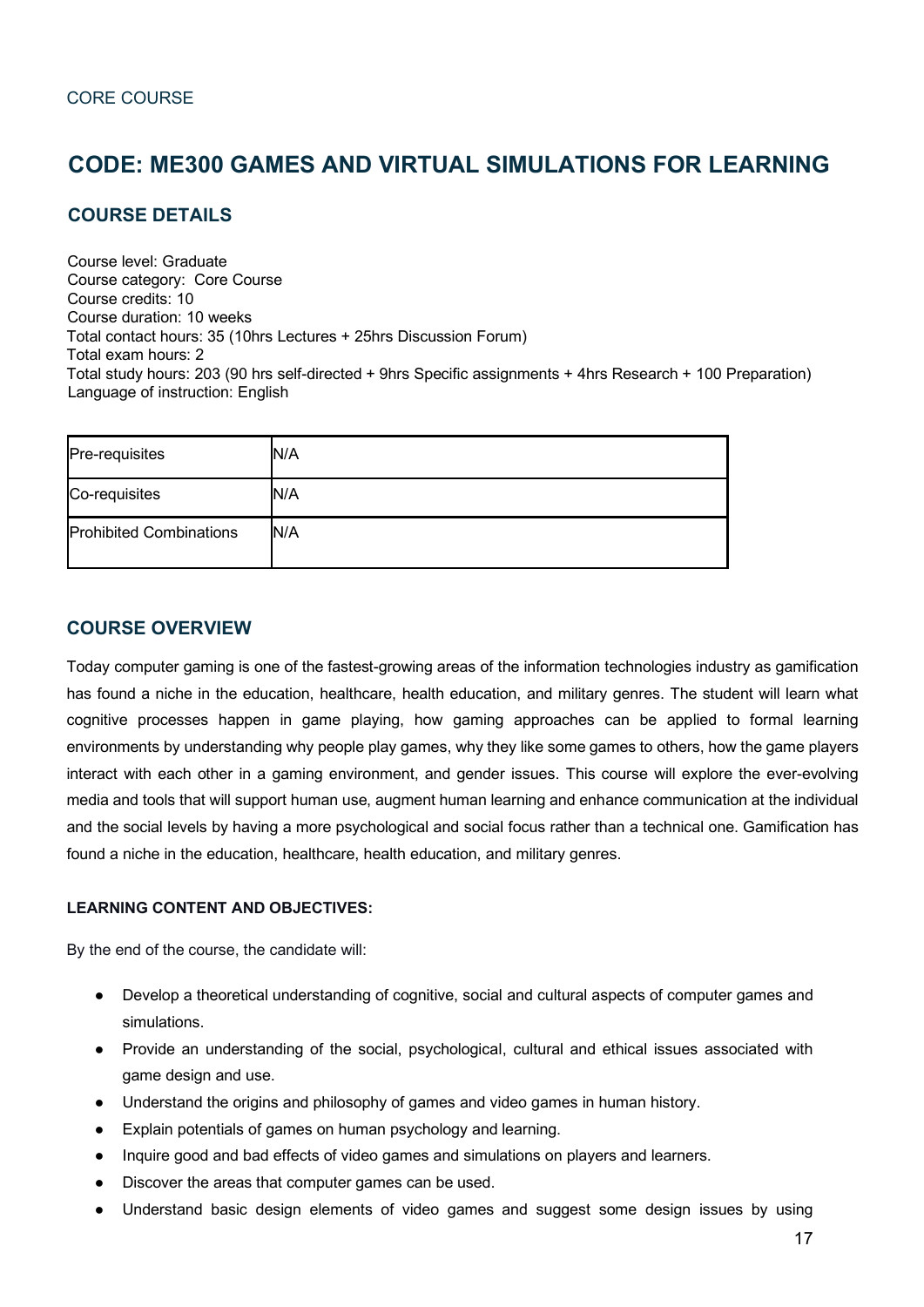theoretical foundations.

- Evaluate the computer games with different perspectives.
- Understand the trends of video games and simulation research.
- Conduct a game research by considering the literature and analyze the data 1.
- Offer a set of first-hand experiences which augment conceptual understanding of course content.

#### **Course Schedule and Topics:**

This course will cover the following topics.

UNIT 1: History of Computer Games: Theories and Concepts in Serious Game Design and Development

UNIT 2: Philosophy of the Games

UNIT 3: Philosophy of the Computer Games

UNIT 4: Psychology in the Games; Behavior and Motivation

UNIT 5: Player aggression, violence (emotional connections)

UNIT 6. Diversity in Game Culture

UNIT 7. Social Interaction and Online communities in Games and Virtual Environments

UNIT 8. Learning in Games and virtual environments (Commercial games, simulations, serious games and virtual environments)

UNIT 9. Design Issues of the Games

UNIT 10. Design Methods of the Games

UNIT 11. Assessment and Evaluation of the Games (Human Game Interaction, Usability, playability, heuristic evaluation of play, computer game criticism, game play analysis)

UNIT 12. Games and ethical issues.

UNIT 13. Trends & issues and future of educational game and simulations research (trends in conferences, journal papers, meta analyses)

#### **Readings:**

Unit 1

- Yilmaz, E., Cagiltay, K. (2005). History Of Digital Games in Turkey. Authors & Digital Games Research association DIGRA.
- The Video Game Revolution (video). http://video.google.com/videoplay?docid=- 4729348985218842392#

Unit 2

- Huizinga, J. (1955). Homo Ludens A Study of the Play-Element in Culture. Beacon Press. Boston, USA
- And, M. (2003). Oyun ve Bügü. İstanbul: Yapı Kredi Yayınları.
- Caillois, R. (1958). Les jeux et les hommes (Man, play, and games). Librairie Gallimard, Paris.

Unit 3

● Jarvinen, A. (2007): Games without Frontiers, Theories and Methods for Game Studies and Design. PhD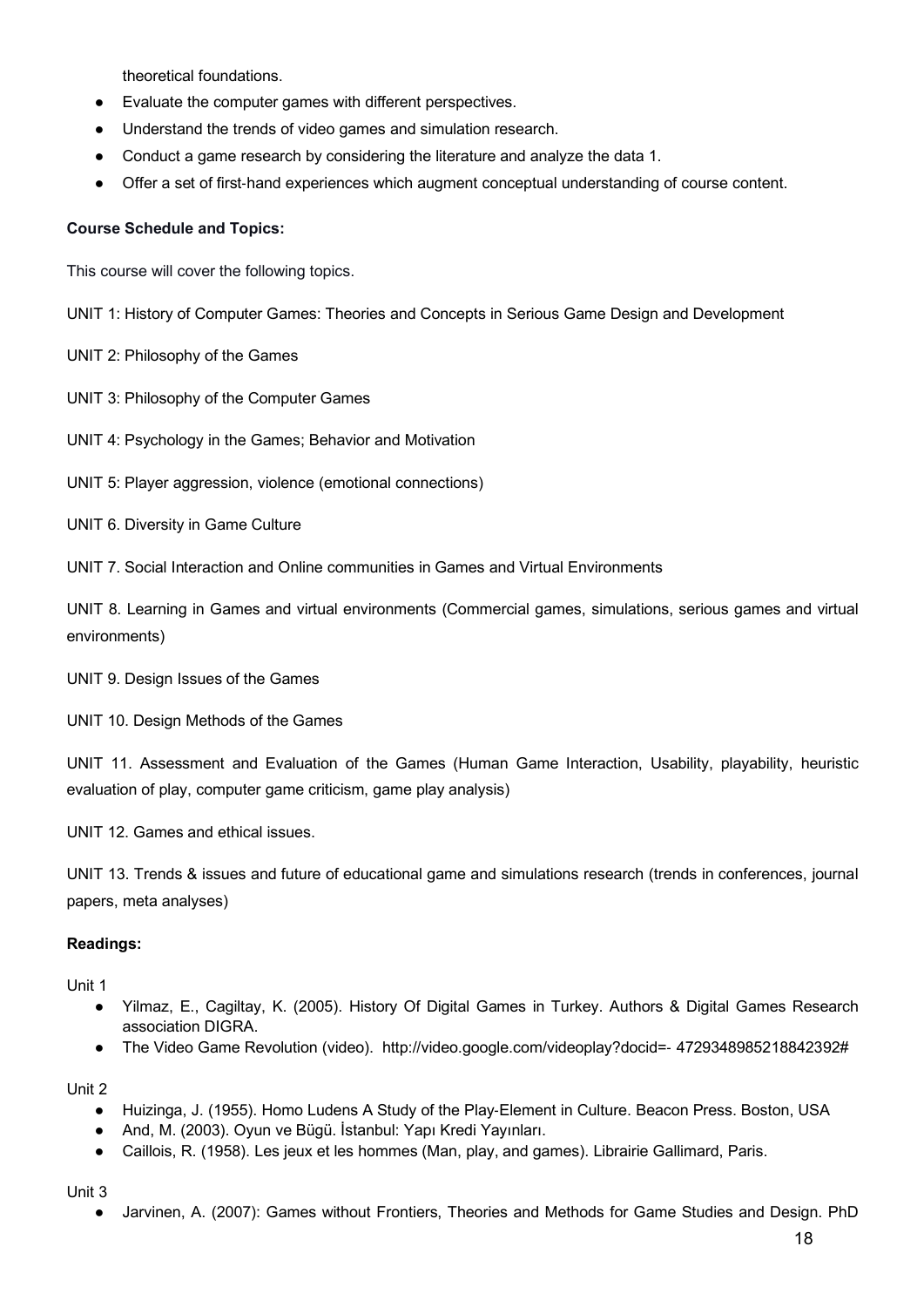Thesis, University of Tampere, Finland.

- Djaouti, D., Alvarez, J., Jessel, J.P., Methel, G. & Molinier, P. (2008). A Gameplay Definition through Videogame Classification, International Journal of Computer Games Technology, Vol. 2008, Article ID 470350, 7 pages, 2008. doi:10.1155/2008/470350
- Elverdam, C. & Aarseth, E. (2007). Game Classification and Game Design: Construction Through Critical Analysis, Games and Culture, 2(1), 3-22
- Juul, J. (2003). The Game, the Player, the World: Looking for a Heart of Gameness, Keynote presented at the Level Up conference in Utrecht, November 4th-6th 2003, received on September 2010, from http://www.jesperjuul.net/text/gameplayerworld/

#### Unit 4

- Chen, J. (2007). Flow in Games (and Everything Else). Communications of the ACM. 50(4), 31- 34.
- Csikszentmihalyi, M (1990). Flow : The Psychology of Optimal Experience. Harper Perennial, London.
- Falstein, N. (2005). Understanding fun-the theory of natural funativity. In Rabin, S. (Ed), Introduction to Game Development
- Malone & Lepper (1987). Making Learning Fun: A Taxonomy of Intrinsic Motivations for Learning. In Snow, R. & Farr, M. J. (Ed), Aptitude, Learning, and Instruction Volume 3: Conative and Affective Process Analyses. Hillsdale, NJ: Lawrence Erlbaum Associates.
- Snow, R., & Farr, M. Cognitive-conative-affective processes in aptitude, learning, and instruction: An introduction. In R. Snow & M. Farr (Eds.), Conative and affective process analysis (Vol. 3, 1987, pp. 1-10). Hillsdale, NJ: Erlbaum Associates.

#### Unit 5

- Mandatory readings of Carnagey, N. L. & Anderson, C. A. (2004). Violent video game exposure and aggression. Minerva Psichiatr.(45), p. 1-18.
- Goldstein, J. (2000). Effects of electronic games on children. Electronic Games. p.1-16
- Griffiths, M. (1999). Violent video games and aggression: A review of literature. Aggression and Violent Behavior, Vol. 4, No. 2, pp 203-212.
- Grodal, T. (2000). Video Games and the Pleasure of Control. in: D. Zillmann & Peter Vorderer, (Eds.). Media entertainment: The psychology of its appeal (pp 197-213). Mahwah, NJ: Lawrence Erlbaum Associates.
- Weber, R., Ritterfield, U. & Kostgina, A. (2006) Aggression and Violence as Effects of Playing Violent Video Games? In P. Vorderer & J. Bryant (Eds.), Playing Video Games: motives, responses and consequences (pp. 347-361). Mahwah, New Jersey: Lawrence Erlbaum Associates, Publishers.

#### Unit 6

- Williams, D., Martins, N., Consalvo, M., Ivory, J., 2009. The virtual census: Representations of gender, race and age in video games. New Media & Society 11 (5), 815-834
- Weisman, S. (1983). Computer games for the frail elderly, Gerontologist, vol. 23 (4), pp. 361– 363, 1983
- Noble, R. , Ruiz, K., Destefano, M., and Mintz, J. (2003)."Conditions of Engagement in Game Simulation: Contexts of Gender, Culture and Age, Level Up: Digital Games Research Conference. Eds. Marinka C. & Joost R.DIGRA: Utrecht University, 2003.
- Subrahmanyam K. & Greenfield, P.M. 1998. Computer games for girls: What makes them play? In Cassell, J. & Jenkins, (Ed.), From Barbie to Mortal Combat: Gender and Computer Games. Cambridge, MA: MIT Press

#### Unit 7

- Axelsson, A.-S., & Regan, T. (2002). How Belonging to an Online Group Affects Social Behavior a Case Study of Asheron's Call. Redmond, Washington: Microsoft Research
- Cole, H. & Griffiths, M. (2007) Social Interactions in Massively Multiplayer Online Role- Playing Gamers, Cyberpsychology & Behavior, Vol. 10, No. 4, pp. 575 – 583.
- Manninen T. (2000) Interaction in Networked Virtual Environments as Communicative Action Social Theory and Multi-player Games. In proceedings of CRIWG2000 Workshop, October 18-20, Madeira, Portugal, IEEE Computer Society Press
- Tamborini, R., & Skalski, P. (2006). The role of presence in the experience of electronic games. In P. Vorderer & J. Bryant (Eds.), Playing video games: Motives, responses, and consequences (pp. 225–240). Mahwah, NJ: Lawrence Erlbaum Associates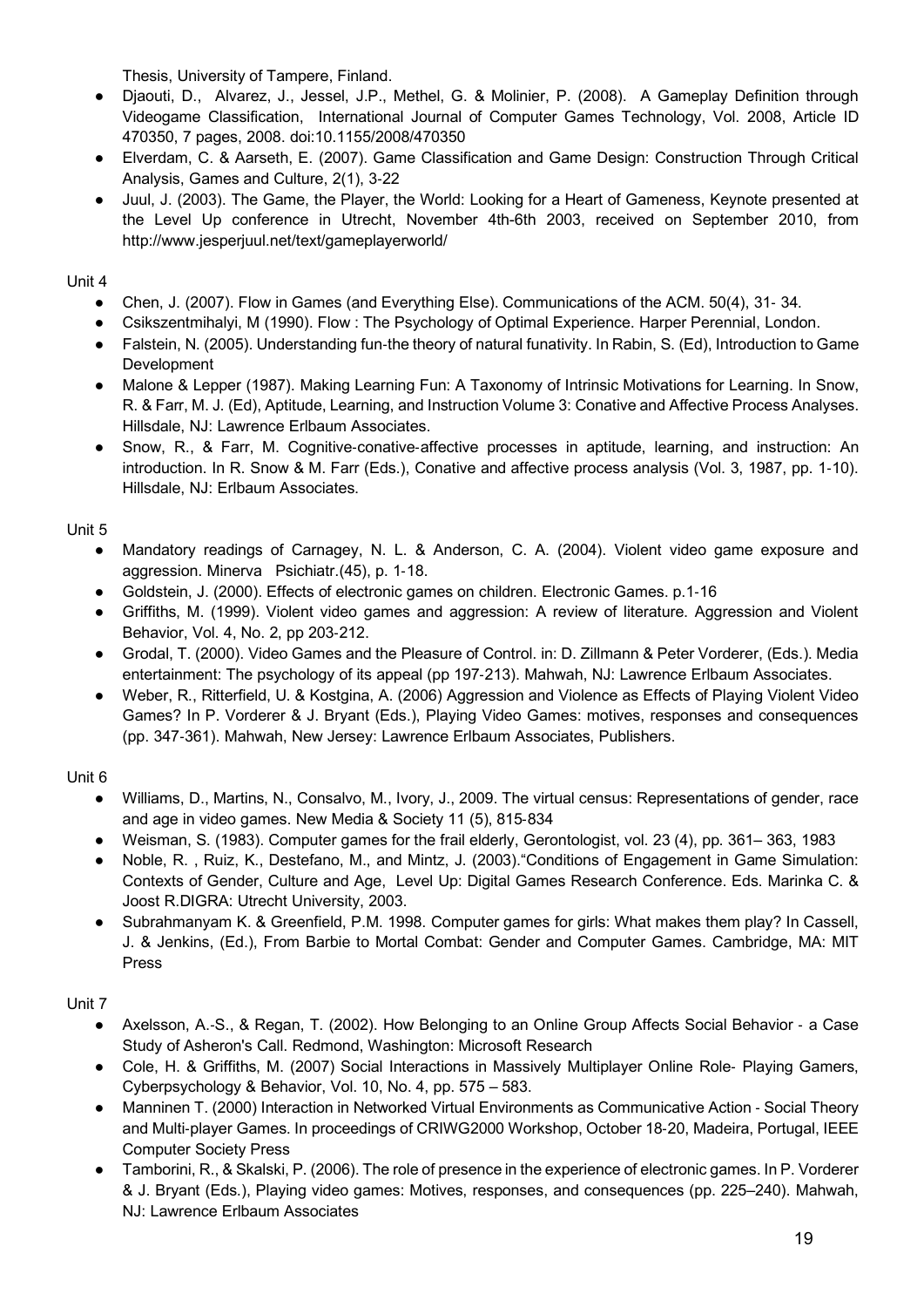Unit 8

- Becker, K. (2006). Pedagogy in Commercial Video Games. In D. Gibson, C. Aldrich & M. Prensky (Eds.), Games and Simulations in Online Learning: Research and Development Frameworks: dea Group Inc
- Gee, J. P. (2005). Good video games and good learning. Phi Kappa Phi Forum. 2005;85(2), 33–7.
- Lieberman, D. A. (2006). What can we learn from playing interactive games? In P. Vorderer & J. Bryant (Eds.), Playing video games—Motives, responses, and consequences (pp. 379–397). Mahwah, NJ: Lawrence Erlbaum Associates, Inc
- Ritterfeld, U. & Weber, R. (2006). Video Games for Entertainment and Education. In P. Vorderer & J. Bryant (Eds.), Playing Video Games-Motives, Responses, and Consequences (pp. 399-413). Mahwah, NJ: Lawrence Erlbaum, Inc.

Unit 9

- Barry, I. (2005). Game Design. In Rabin, S. (Eds). Introduction to Game Development (pp. 99- 160). Hingham, MA: Charles Rive Media, Inc
- Adams, E. (2010). Fundamentals of Game Design (2nd Ed). New Riders: Berkeley, CA. Chapter 12 -General Principles of Level Design
- Gunder, A. (2003). As if by magic: On Harry Potter as a novel and a computer game. In M. Copier & J. Raessens (Eds): Level up: Digital games research conference. Utrecht: Utrecht University.
- Dondlinger, M. J. (2007). Educational video game design: A review of the liter- ature [Electronic Version]. Journal of Applied Educational Technology, 4, 21-31

Unit 10

- Pagulayan, R. J., Keeker, K., Wixon, D., Romero, R. L., & Fuller, T. (2003). User-centered design in games. In J. A. Jacko & A. Sears (Eds.), The Human-Computer Interaction Handbook: Fundamentals, EvolvingTechnologies and Emerging Applications (pp. 883-906). Mahwah, NJ: Lawrence Erlbaum Associates
- Kaplan Akilli, G. & Cagiltay, K. (2006). An Instructional Design/Development Model for the Creation of Gamelike Learning Environments: The FIDGE Model, In M. Pivec (Ed.), Affective and emotional aspects of human computer interaction: Game-based and innovative learning approaches (pp. 93-112). Amsterdam, Netherlands: IOS Press.
- Scaife, M. and Rogers, Y. (1999). Kids as informants: Telling us what we didn't know or confirming what we knew already, in A. Druin (Ed.), The design of children's technology (pp.29-50).Morgan Kaufmann, San Francisco, CA

Unit 11

- Federoff, M.A. (2002). Heuristics and Usability Guidelines for the Creation and Evaluation of Fun in Video Games. MS Thesis, Department of Telecommunications, Indiana University, Bloomington, Indiana, USA, 2002
- Laitinen, S. (2005, Jun 6). Better Games Through Usability Evaluation and Testing. retrieved from http://www.gamasutra.com/features/20050623/laitinen\_02.shtml
- Cornett S. (2004). The Usability of Massively Multiplayer Online Roleplaying games: Designing for New Users. Proceedings of the SIGCHI conference on Human factors in computing systems, 6(1), pp 703-710
- Jørgensen, A.H. (2004). Marrying HCI/Usability and Computer Games: A Preliminary Look. In Proceedings of NordiCHI. pp. 393-396.

Unit 12

- Sicart, M. (2009). the Ethics of Computer Games, MIT Press:Cambridge, MA (Chapter 2)
- Sicart, M. (2009). the Ethics of Computer Games, MIT Press:Cambridge, MA (Chapter 4)
- Zagal, J. P. (2009). Ethically Notable Video Games: Moral Dilemmas and Gameplay, Proceedings of Digital Games Research Association (DiGRA), retrieved on April, 20 2010 from http://www.digra.org/dl/db/09287.13336.pdf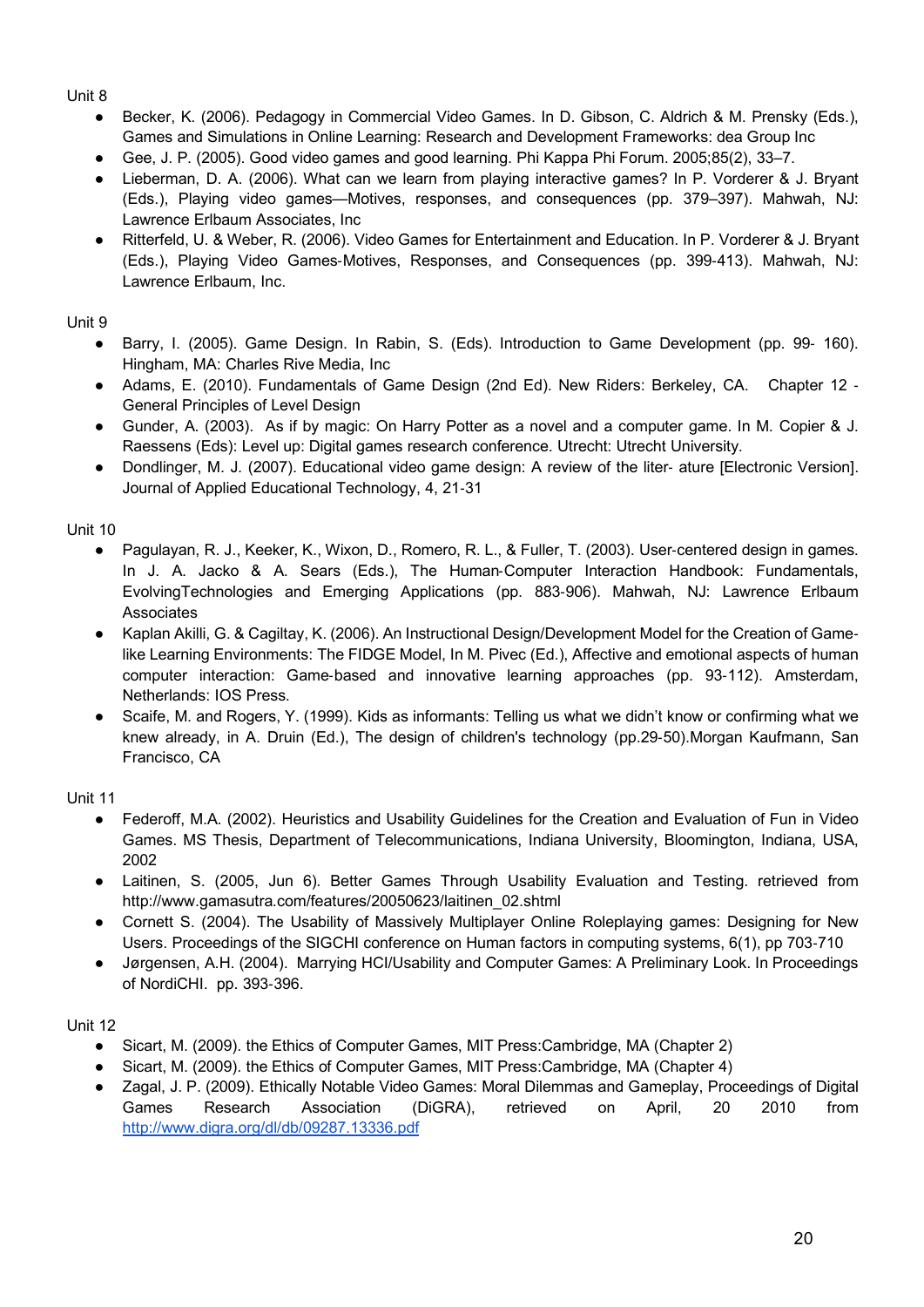|                | <b>Learning Outcomes:</b><br>On successful completion of the course the candidate will be able to:                            | Assessed in<br>this module?lA |          | B                       | С        | רו |
|----------------|-------------------------------------------------------------------------------------------------------------------------------|-------------------------------|----------|-------------------------|----------|----|
| L1             | Develop a theoretical understanding of cognitive, social<br>and cultural aspects of computer games and simulations.           | N                             | X        | X                       |          |    |
| L2             | Provide an understanding of the social, psychological,<br>cultural and ethical issues associated with game design<br>and use. | N                             | $\times$ | X                       |          |    |
| L <sub>3</sub> | Understand the origins and philosophy of games and<br>video games in human history.                                           | N                             | X        | $\times$                |          |    |
| L4             | Explain potentials of games on human psychology and<br>learning.                                                              | N                             |          |                         | X        | X  |
| L5             | Inquire good and bad effects of video games and<br>simulations on players and learners.                                       | N                             |          |                         | X        | X  |
| L <sub>6</sub> | Discover the areas that computer games can be used.                                                                           | N                             |          |                         | x        | X  |
| L7             | Understand basic design elements of video games and<br>suggest some design issues by using theoretical<br>foundations.        |                               | X        |                         | X        | X  |
| L <sub>8</sub> | Evaluate the computer games with different perspectives.                                                                      | Y                             |          | $\overline{\mathsf{x}}$ | $\times$ |    |
| L <sub>9</sub> | Understand the trends of video games and simulation<br>research.                                                              | N                             | x        | X                       |          |    |
| L10            | Conduct a game research by considering the literature<br>and analyze the data 1.                                              | Y                             | X        | $\times$                |          |    |
| L11            | Offer a set of first-hand experiences which augment<br>conceptual understanding of course content.                            | Y                             | $\times$ | $\times$                | Ιx       | x  |

A – Knowledge and Understanding B – Intellectual Skills C – Practical Skills D – Transferable Skills

# **Assessments.**

55% - Classwork (review questions, homework, essay, and other related activities) 5% - Merits 40% - Final Exam

# **BIBLIOGRAPHY**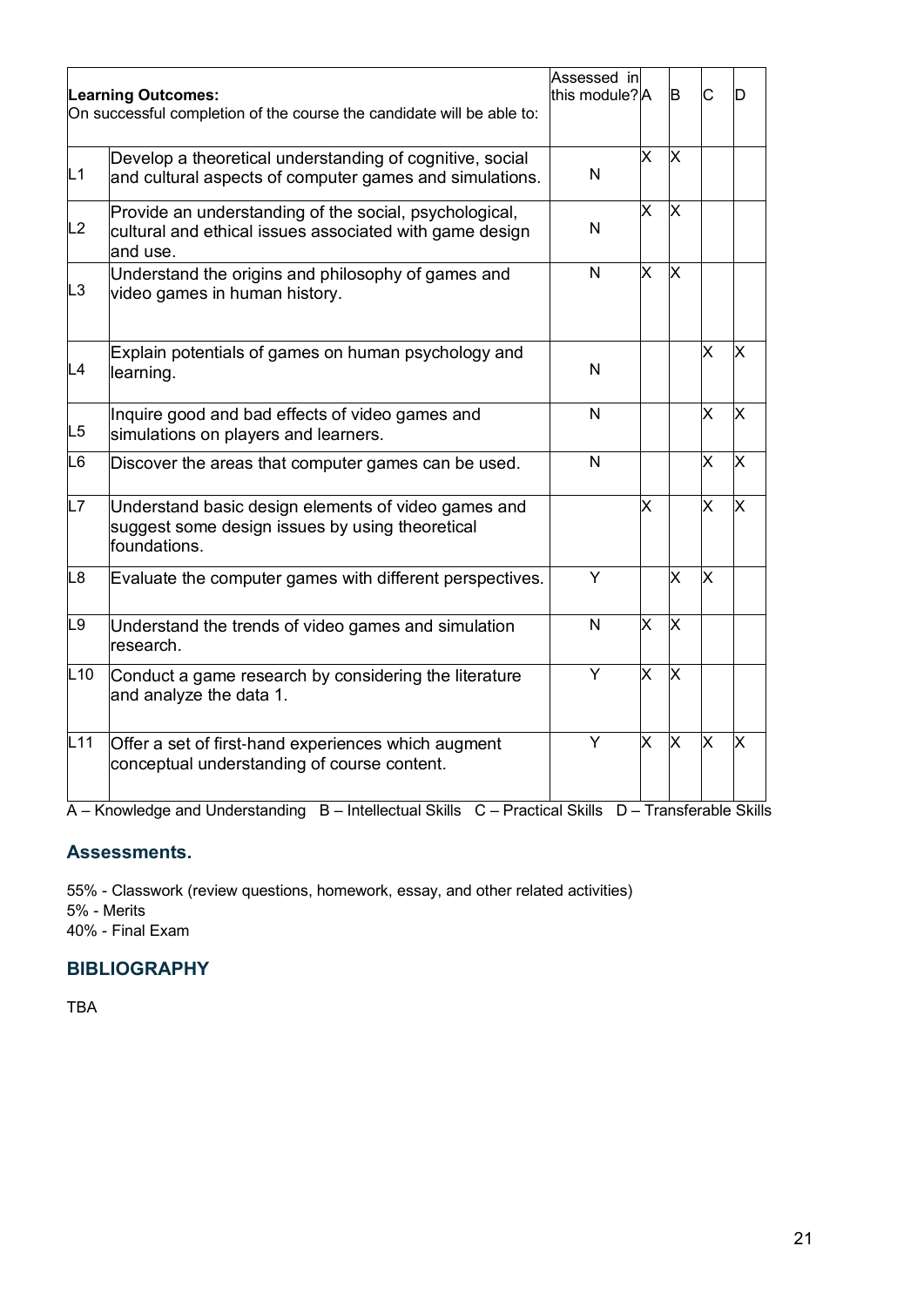# **CODE: ME301 CURRICULUM DESIGN AND INSTRUCTIONAL DECISION MAKING**

# **COURSE DETAILS**

Course level: Graduate Course category: Core Course Course credits: 10 Course duration: 10 weeks Total contact hours: 35 (10hrs Lectures + 25hrs Discussion Forum) Total exam hours: 2 Total study hours: 203 (90 hrs self-directed + 9hrs Specific assignments + 4hrs Research + 100 Preparation) Language of instruction: English

| Pre-requisites                 | N/A |
|--------------------------------|-----|
| Co-requisites                  | N/A |
| <b>Prohibited Combinations</b> | N/A |

# **COURSE OVERVIEW**

In this course, students will learn to develop a curriculum and to evaluate it knowledgeably by engaging in curriculum design. The course will consider current issues in curriculum design and curriculum leadership. The major design frameworks for the development of curricula will be explored, including how decisions should be made about curriculums. Students will conduct mapping, at the primary and secondary levels of education for International school systems.

#### **LEARNING CONTENT AND OBJECTIVES:**

By the end of the course, the candidate will:

- To develop a significant piece of curriculum for one grade and subject.
- To understand and use curriculum design and evaluation frameworks.
- To critically examine issues in curriculum development and evaluation, including the roles of various stakeholders in decision-making about curriculum, the pros and cons of a national curriculum, and the characteristics of quality learning experiences.
- To understand and how to structure curriculum and create learning experiences that are broadly impactful for students.

#### **Course Schedule and Topics:**

This course will cover the following topics.

UNIT 1: What is curriculum: Introductions; Syllabus and course requirements; What is curriculum? Curriculum and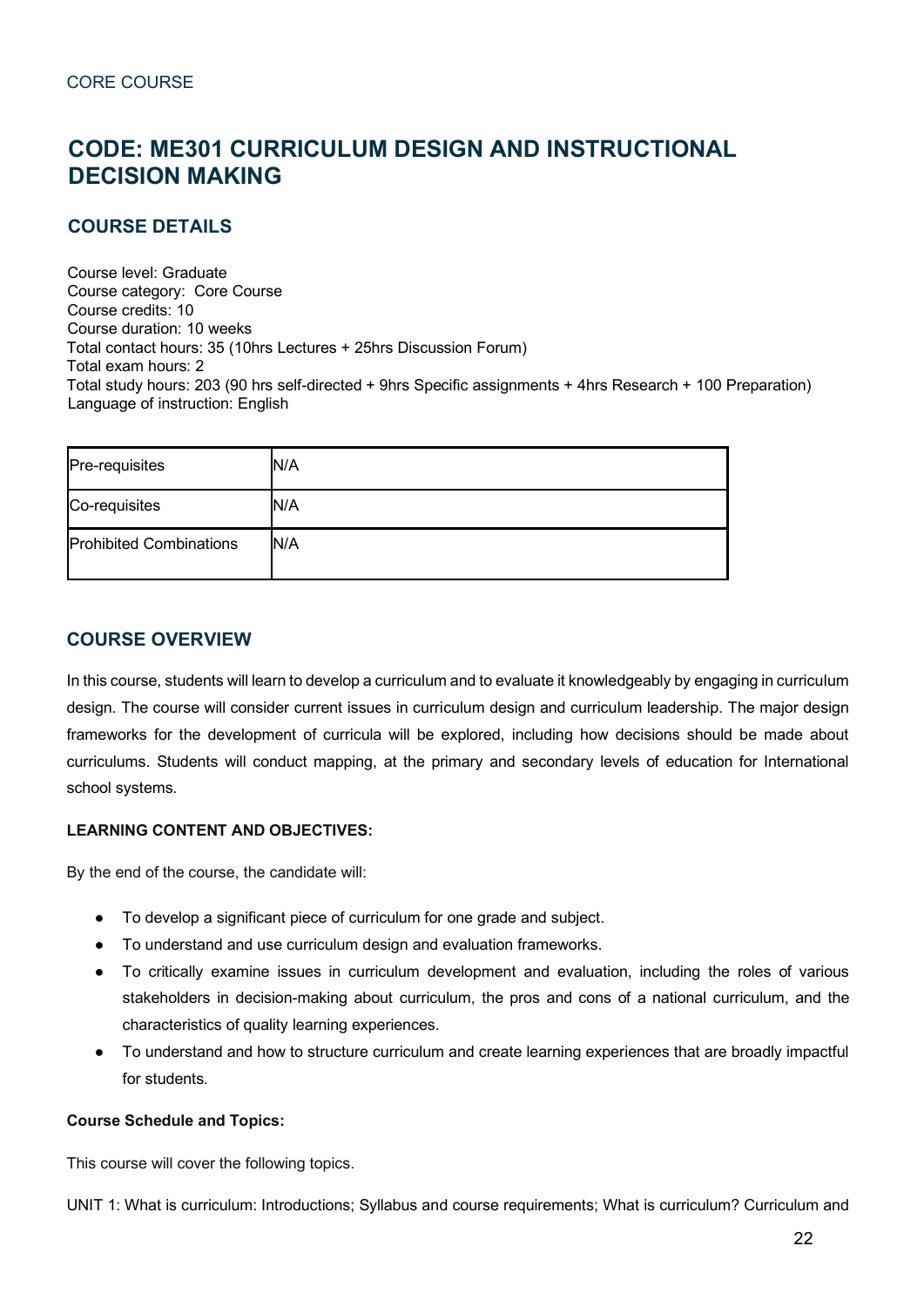the goals of education

UNIT 2: Considering the goals of Primary and Secondary education in the development of curriculum; Graduation goals and learning progressions; Subjects and strands for Primary and Secondary education

UNIT 3: Backward design and the politics of curriculum decision-making; Intro to standards and using standards to develop goals;

UNIT 4: Standards, standardized tests, and curriculum; Identifying priority standards and supporting standards

UNIT 5: Organizing curricula around thinking and conceptual understanding; The thinking curriculum; Using Bloom's Taxonomy to identify levels of thinking skills

UNIT 6: Essential questions and unit themes; standards infrastructure, including anchor standards, priority goals, and supporting standards

UNIT 7: Assessment and acceptable evidence; Determining acceptable evidence of attainment; Summative and formative assessment; Intro to rubrics and scoring guides;; Outcome, evidence, criteria, task, rubric, use of results

UNIT 8: Planning learning experiences; the role of experience in education

UNIT 9: Designing experiences for all learners, and planning lessons

UNIT 10: Curriculum Evaluation

|                | <b>Learning Outcomes:</b><br>On successful completion of the course the candidate will be able to:                                                                                                                                                                       | Assessed in<br>this module? A |    | IB |   |  |
|----------------|--------------------------------------------------------------------------------------------------------------------------------------------------------------------------------------------------------------------------------------------------------------------------|-------------------------------|----|----|---|--|
| L <sub>1</sub> | To develop a significant piece of curriculum for one grade<br>and subject.                                                                                                                                                                                               |                               |    |    |   |  |
| L2             | To understand and use curriculum design and evaluation<br>frameworks.                                                                                                                                                                                                    | Y                             | Ιx |    | x |  |
| L3             | To critically examine issues in curriculum development<br>and evaluation, including the roles of various<br>stakeholders in decision-making about curriculum, the<br>pros and cons of a national curriculum, and the<br>characteristics of quality learning experiences. | N                             |    | x  |   |  |
| L4             | To understand and how to structure curriculum and create<br>learning experiences that are broadly impactful for<br>students.                                                                                                                                             | v                             | x  |    |   |  |

A – Knowledge and Understanding B – Intellectual Skills C – Practical Skills D – Transferable Skills

#### **Assessments.**

55% - Classwork (review questions, homework, essay, and other related activities) 5% - Merits 40% - Final Exam

#### **BIBLIOGRAPHY**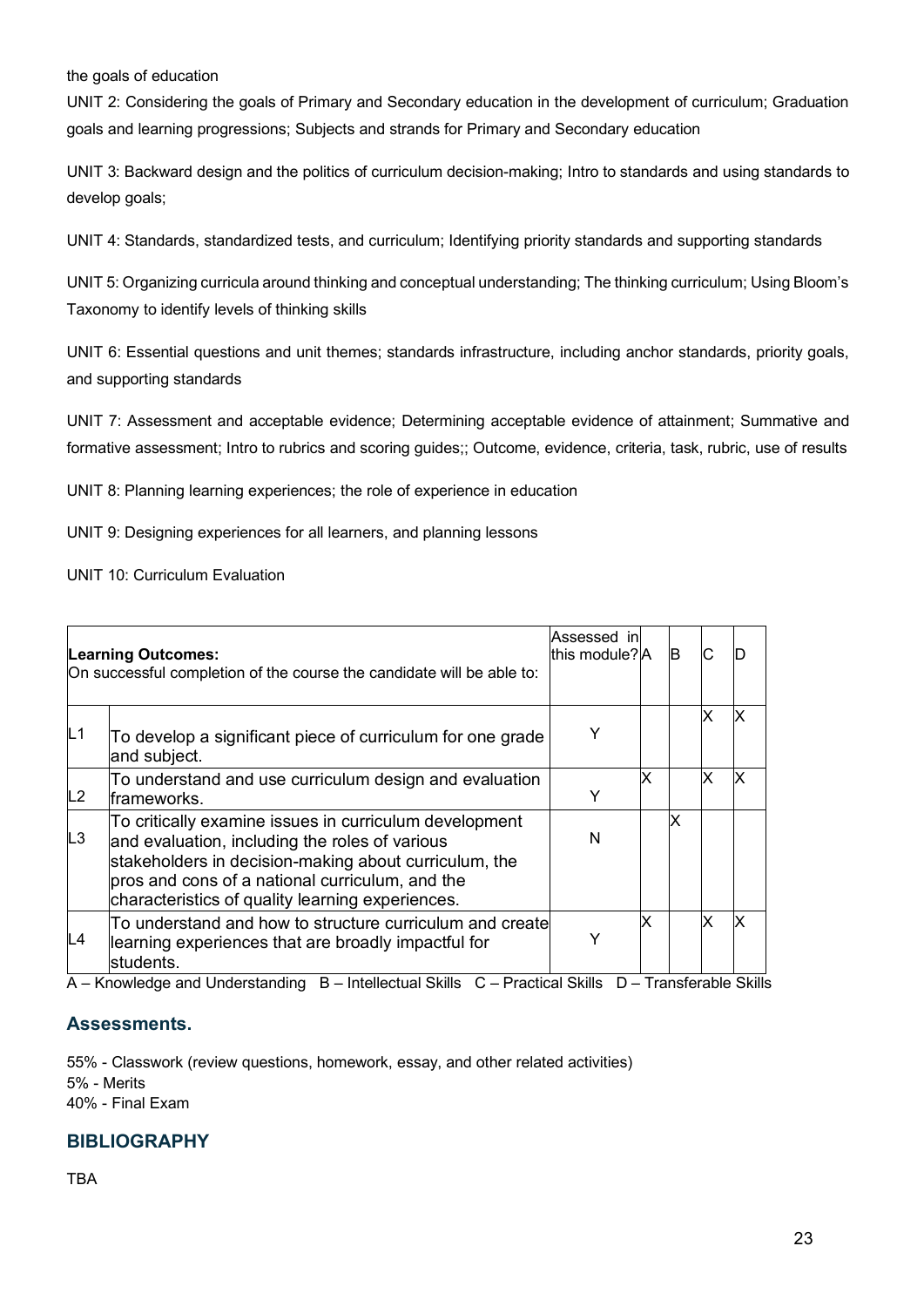# **CODE: ME102 ASSESSMENT AND EVALUATION**

# **COURSE DETAILS**

Course level: Graduate Course category: Core Course Course credits: 10 Course duration: 10 weeks Total contact hours: 35 (10hrs Lectures + 25hrs Discussion Forum) Total exam hours: 2 Total study hours: 203 (90 hrs self-directed + 9hrs Specific assignments + 4hrs Research + 100 Preparation) Language of instruction: English

| Pre-requisites                 | N/A |
|--------------------------------|-----|
| Co-requisites                  | N/A |
| <b>Prohibited Combinations</b> | N/A |

# **COURSE OVERVIEW**

The concepts of measurement and evaluation as applied to behavioral sciences. How to measure the outcome of the teaching-learning process in Education. Cognitive, affective and psychomotor measurements. Teacher-made and standardized tests for Education. Interpretation and treatment of the outcomes of the measurements. Formative and summative evaluation. Alternative evaluation strategies. Using measuring tools to find desired properties (reliability, validity, usefulness). The measurement approaches are based on traditional tools (written exams, short response examinations, multiple-choice tests, oral poll and homework). Measurement on multi-dimensional tools (observations, interviews, research papers, research projects, self-assessment, attitudes scales). Assessment of learning outcomes.

#### **LEARNING CONTENT AND OBJECTIVES:**

By the end of the course, the candidate will:

- 1. Mention the purposes of measurement and evaluation.
- 2. Describe the historical development of testing and evaluation.
- 3. Enumerate the importance and functions of tests in education.
- 4. Explain the concept of educational objectives
- 5. Discuss the taxonomy of educational objectives.
- 6. Describe the domains of educational objectives.
- 7. List the uses of classroom tests.
- 8. List the types of tests used in the classroom.
- 9. Enumerate the advantages and disadvantages of subjective and objective testing. 1
- 10. Explain test administration and scoring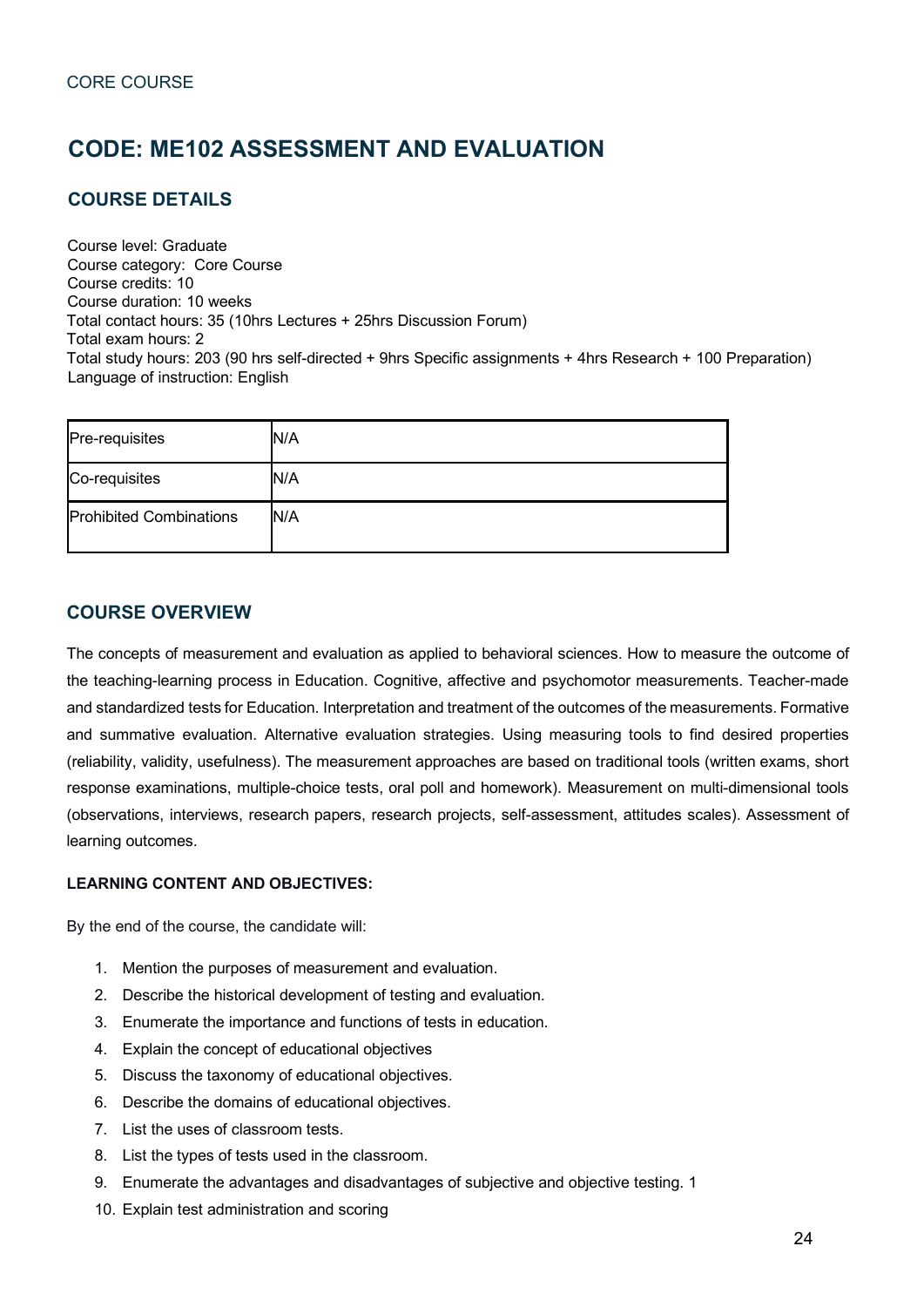- 11. Estimate and interpret the reliability of a test.
- 12. Explain the validity of a test as an instrument
- 13. Describe the problems of grading tests.
- 14. Explain quality control in the grading system.
- 15. Develop a variety of item formats including multiple-choice and constructed response items
- 16. Develop answer keys and scoring rubrics for different item formats

Upon successful completion of the course, students should be able to:

- 1. Know how to develop relevant educational assessment
- 2. Describe fundamental aspects on the quality of assessment procedures
- 3. Evaluate tests and items using statistical and qualitative methods
- 4. Incorporate meaning into test score scales using both norm-referenced and criterion-referenced procedures
- 5. Use standard setting techniques to set "passing scores" and other performance standards on tests
- 6. Develop appropriate documentation to properly communicate the quality of an assessment
- 7. Understand the utility of educational assessments within the broader context of educational policy and decision making
- 8. Use the results of standardized tests to help make decisions about students and educational systems
- 9. Identify flaws in educational assessments
- 10. Develop a sense for the ethical issues in educational measurement and evaluation
- 11. Become successful decision makers, lifelong learners and adaptive
- 12. Be culturally sensitive and empathetic
- 13. Communicate effectively through written and electronic means
- 14. Locate relevant information from a variety of sources and assimilate, interpret and apply knowledge

#### **Course Schedule and Topics:**

This course will cover the following topics.

Week 1: Overview Of Testing, Measurement, Assessment And Evaluation

Week 2: Meaning Of Testing, Types Of Tests, Uses Of Tests, Function And Purpose Of Testing, Characteristics Of Effective Tests, Steps Involved In A Test Construction

Week 3: The Concept Of Measurement, Measurement Scales (Nominal, Ordinal, Ratio And Interval Scales)

Week 4: Types Of Items, Table Of Specifications Matching Objectives With Item Types

Week 5: Bloom's Revised Taxonomy Of Objectives Educational Objectives, Basic Concepts In Assessment, Types Of Assessment, Teacher Made, Standardized, Authentic Assessments

- Week 6: 8 Item Analysis Methods Item Discrimination, Item Difficulty, Distracter Analysis
- Week 7: Types Of Validity Content, Construct, Criterion Related
- Week 8: Representation Of Scores (Normal Distribution, Measures Of Central Tendency And Variation) Mean,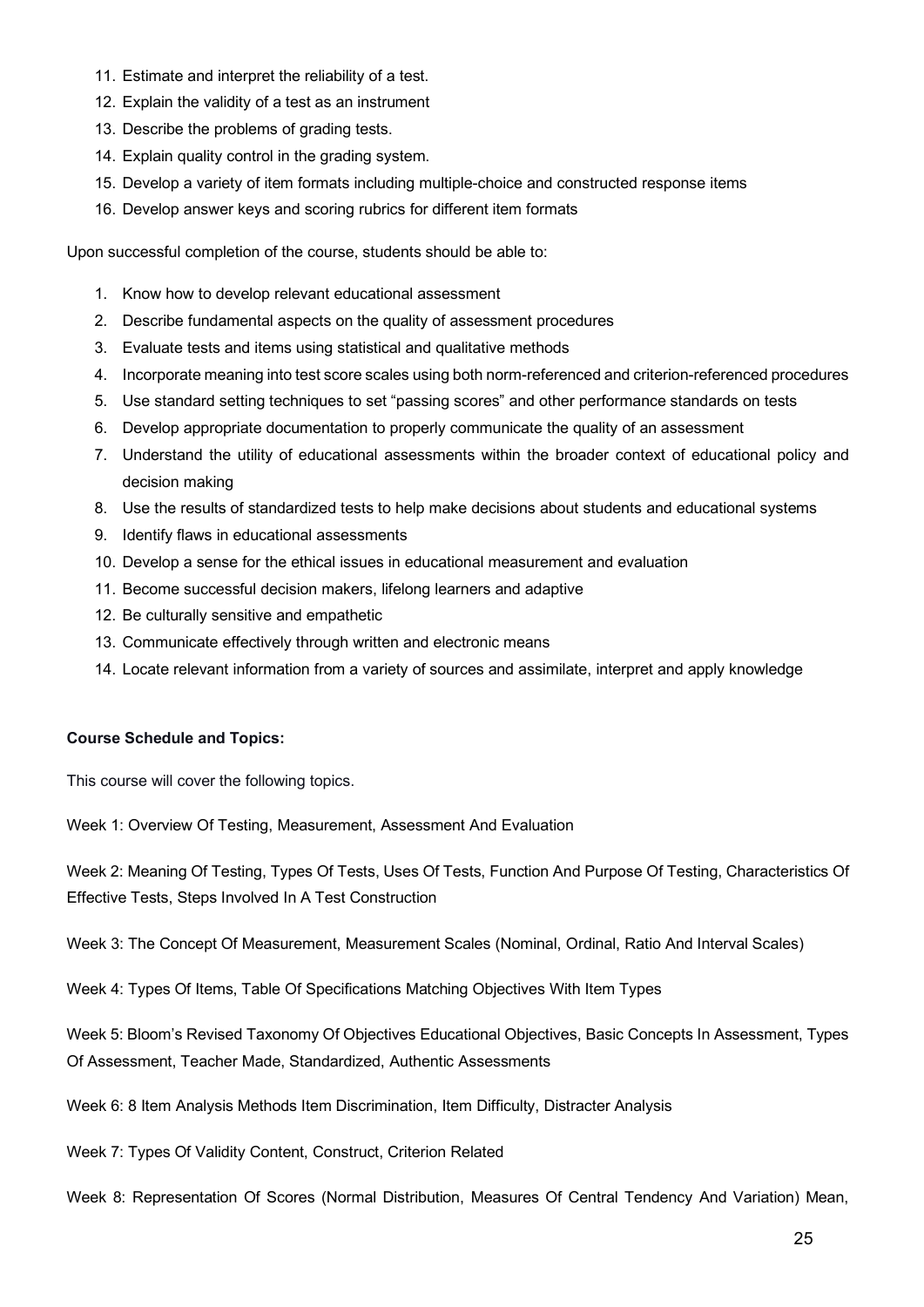Week 9: Understanding Test Results Test Evaluation Grading System

Week 10: Computer Based Testing (Cbt), Historical Details Of Adaptive Testing

|                | <b>Learning Outcomes:</b><br>On successful completion of the course the candidate will be able to: | Assessed in<br>this module?A |    | B                       | C | D                       |
|----------------|----------------------------------------------------------------------------------------------------|------------------------------|----|-------------------------|---|-------------------------|
| L1             | Mention the purposes of measurement and evaluation.                                                | $\overline{\mathsf{N}}$      |    | X                       |   |                         |
| L2             | Describe the historical development of testing and<br>evaluation.                                  | N                            | X  | X                       |   |                         |
| L <sub>3</sub> | Enumerate the importance and functions of tests in<br>education.                                   | N                            | X  | $\times$                |   |                         |
| L4             | Explain the concept of educational objectives                                                      | $\mathsf{N}$                 | X  | X                       |   |                         |
| L5             | Discuss the taxonomy of educational objectives.                                                    | N                            | X  | X                       |   |                         |
| L6             | Describe the domains of educational objectives.                                                    | N                            | X  | X                       |   |                         |
| L7             | List the uses of classroom tests.                                                                  | N                            | X. | X                       | X | X                       |
| L <sub>8</sub> | List the types of tests used in the classroom.                                                     | N                            | X. | X                       | X | $\overline{\mathsf{x}}$ |
| L <sub>9</sub> | Enumerate the advantages and disadvantages of<br>subjective and objective testing. 1               | N                            | X  | X                       | X | X                       |
| L10            | Explain test administration and scoring                                                            | N                            |    | $\times$                |   |                         |
| L11            | Estimate and interpret the reliability of a test.                                                  | N                            |    | X                       |   |                         |
| L12            | Explain the validity of a test as an instrument                                                    | N                            |    | X.                      |   |                         |
| L13            | Describe the problems of grading tests.                                                            | N                            |    | $\overline{\mathsf{x}}$ |   |                         |
| L14            | Explain quality control in the grading system.                                                     | N                            |    | $\mathsf{X}$            |   |                         |
| L15            | Develop a variety of item formats including multiple-<br>choice and constructed response items     | Y                            |    |                         | X | X                       |
| L16            | Develop answer keys and scoring rubrics for different<br>litem formats                             | Y                            |    |                         | X | X                       |

A – Knowledge and Understanding B – Intellectual Skills C – Practical Skills D – Transferable Skills

# **Assessments.**

55% - Classwork (review questions, homework, essay, and other related activities)

5% - Merits

40% - Final Exam

# **BIBLIOGRAPHY**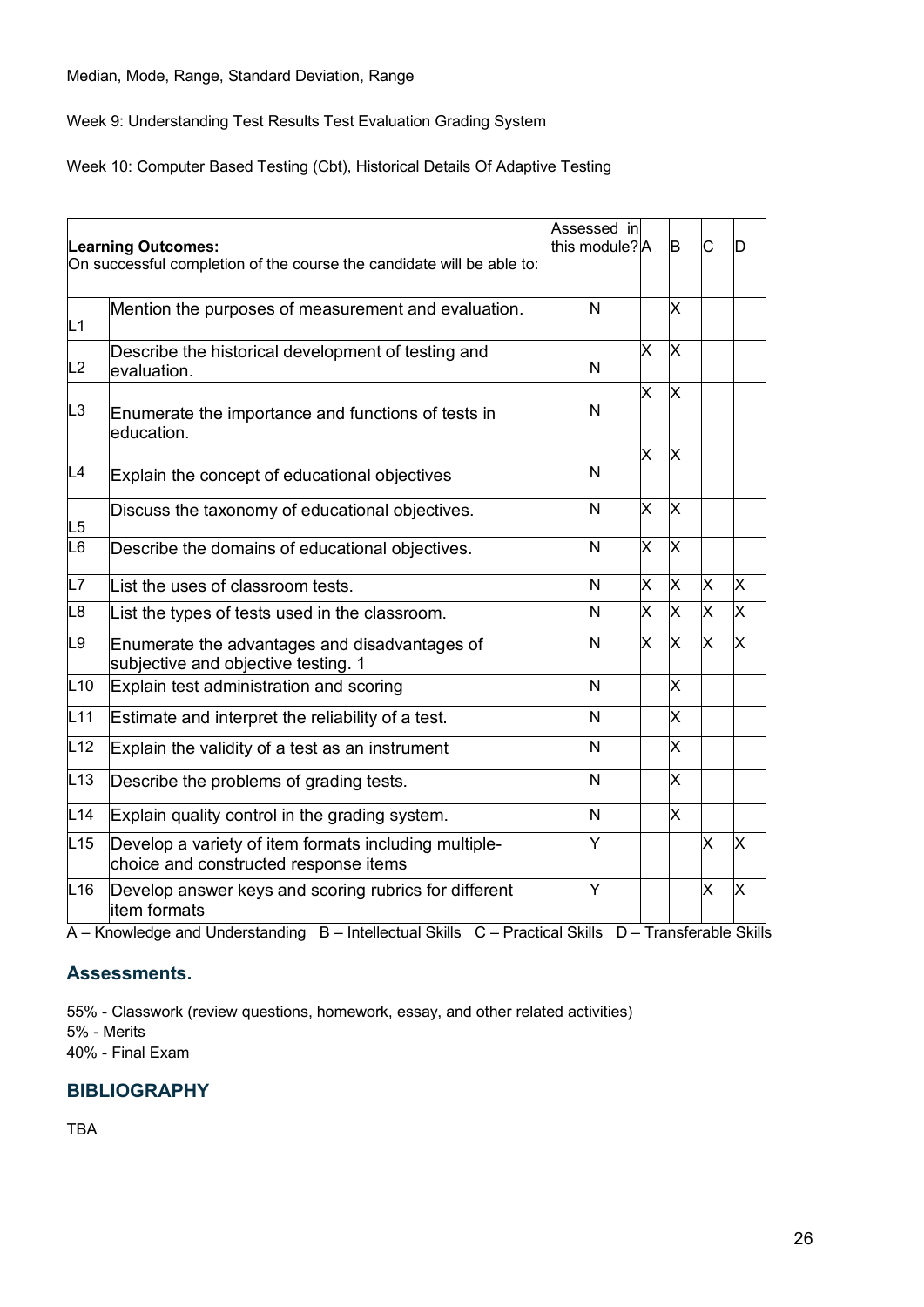# **CODE: ME103 CREATING POSITIVE CLASSROOM ENVIRONMENTS**

# **COURSE DETAILS**

Course level: Graduate Course category: Core Course Course credits: 10 Course duration: 10 weeks Total contact hours: 35 (10hrs Lectures + 25hrs Discussion Forum) Total exam hours: 2 Total study hours: 203 (90 hrs self-directed + 9hrs Specific assignments + 4hrs Research + 100 Preparation) Language of instruction: English

| Pre-requisites                 | N/A |
|--------------------------------|-----|
| Co-requisites                  | N/A |
| <b>Prohibited Combinations</b> | N/A |

# **COURSE OVERVIEW**

This course will draw on a variety of theoretical and practical perspectives, principles and research to provide students with a depth and breadth of knowledge that will enable professional decision-making and practice in establishing classroom management through positive behavioral support and ensuring student engagement in learning in Primary and Secondary classrooms through a variety of tools, including the use of digital literacies. The impact of the physical environment, transitions, procedures, norms and expectations on managing behavior will also be explored.

#### **LEARNING CONTENT AND OBJECTIVES:**

By the end of the course, the candidate will:

- Demonstrate an ability to engage students effectively in the learning process.
- Develop and maintain a positive learning environment in the classroom
- Plan, manage and deliver productive lessons.
- Use both high-tech and low-tech evidence-based strategies and tools to address the diverse learning needs of students and maintain learning engagement
- Manage difficult behaviors and create a safe and productive learning environment

#### **Course Schedule and Topics:**

This course will cover the following topics.

UNIT 1:  Elements of Classroom Management & The Positive Classroom; A discussion of broad educational theories and philosophies. Why they are important to practitioners. How to build an educational and classroom management philosophy grounded in theory and evidence.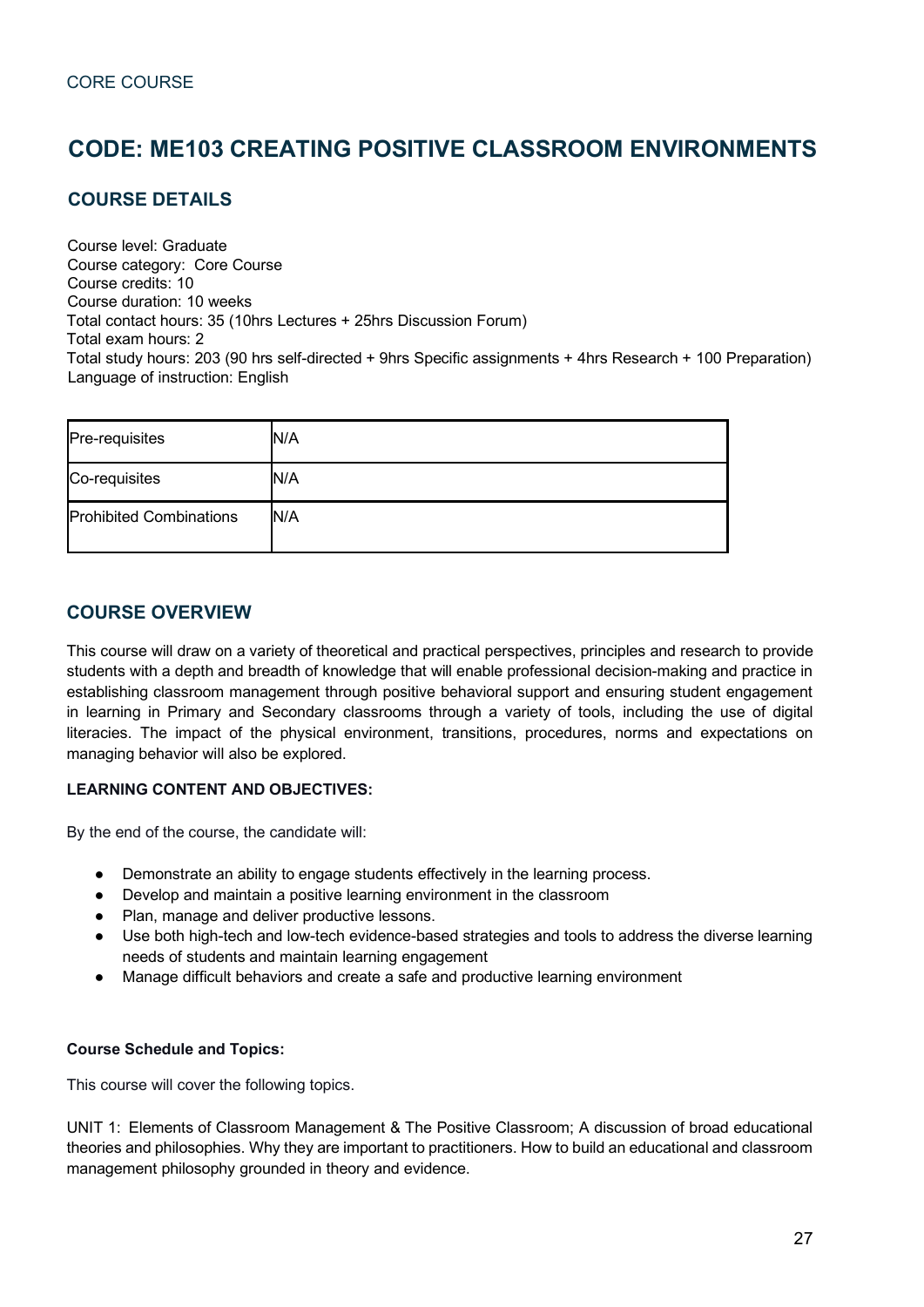UNIT 2: Creating & Implementing Rules & Procedures; Creating and sustaining an effective school-wide behavior system. Emphasis of a behavior system on preventing problems and providing a comprehensive, consistent structure. How these systems differ across primary and secondary schools. An example of one model and how it can be used to form a philosophy as well as an evidence-based system. Positive Learning Framework.

UNIT 3: Diversity Issues in the Classroom; Culturally responsive behavior management. How to include students who identify as ethnically diverse, migrant, refugee, indigenous, LGBTI, as well as those involved in out of home care.

UNIT 4: Communication, Collaboration, & Rapport; Quality of teacher-student relationships and school home communication. Underpinning values –ethics of care (care for learners/care about learning). Establishing a positive classroom climate/ethos. Role of teacher communication/discourse in expressing/constituting cooperative student relations. Building positive relationships, understanding childhood and adolescence, knowing your students.

UNIT 5: Curriculum, assessment, and pedagogy. Best practices (Bloom's Taxonomy), Understanding that meeting key student academic needs significantly increases student motivation, learning, and on-task behavior. Developing methods for ensuring these needs are met within your classroom. Bullying. Professional Reflexivity.

UNIT 6: Trauma informed practice. The neurosequential model. Social and pedagogical implications of ICT on personalized and group learning. Ethical use of and access to reputable material, and curation. Staying safe online, cyberbullying and plagiarism.

UNIT 7: Supporting students with intellectual disability and emotional and behavioral disabilities in the inclusive Primary and Secondary classroom settings.

UNIT 8: Discipline Challenges; Responding to students in regard to the escalation cycle. Tier 3 behavioral interventions.

UNIT 9: Understanding the place and significance of classroom organization in the development of best practice classroom management plans. Analyzing classroom organization strategies to identify their theoretical underpinnings. Recognizing and appreciating a diversity of classroom organization strategies.

UNIT 10: Professional Reflexivity Components of Classroom Management Plans.

|                | <b>Learning Outcomes:</b><br>On successful completion of the course the candidate will be able to:                                                                                      | Assessed in<br>this module? A | B |    |  |
|----------------|-----------------------------------------------------------------------------------------------------------------------------------------------------------------------------------------|-------------------------------|---|----|--|
| IL1            | Demonstrate an ability to engage students effectively in the<br>learning process.                                                                                                       | N                             | X | ΙX |  |
| L2             | Develop and maintain a positive learning environment in the<br>lclassroom.                                                                                                              | N                             |   | ΙX |  |
| L <sub>3</sub> | Plan, manage and deliver productive lessons.                                                                                                                                            | Υ                             |   | ΙX |  |
| L4             | Use both high-tech and low-tech evidence-based strategies and<br>tools to address the diverse learning needs of students and<br>maintain learning engagement.                           | Y                             |   | ΙX |  |
| L5             | Manage difficult behaviors and create a safe and productive<br>learning environment.<br>Knowledge and Understanding D. Intellectual Okille, C. Drestical Okille, D. Transforable Okilli | N                             |   |    |  |

A – Knowledge and Understanding B – Intellectual Skills C – Practical Skills D – Transferable Skills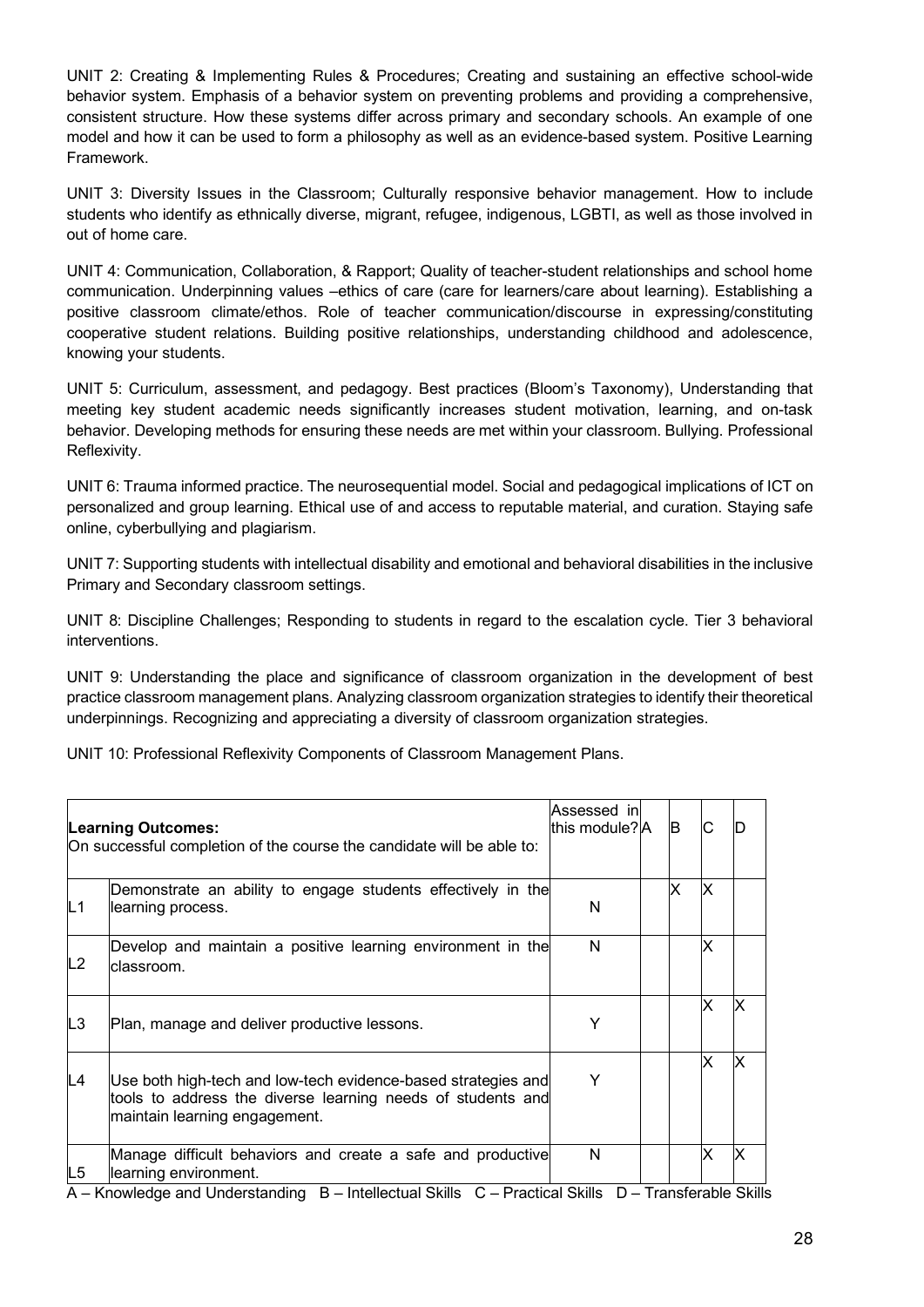## **Assessments.**

55% - Classwork (review questions, homework, essay, and other related activities) 5% - Merits 40% - Final Exam

# **BIBLIOGRAPHY**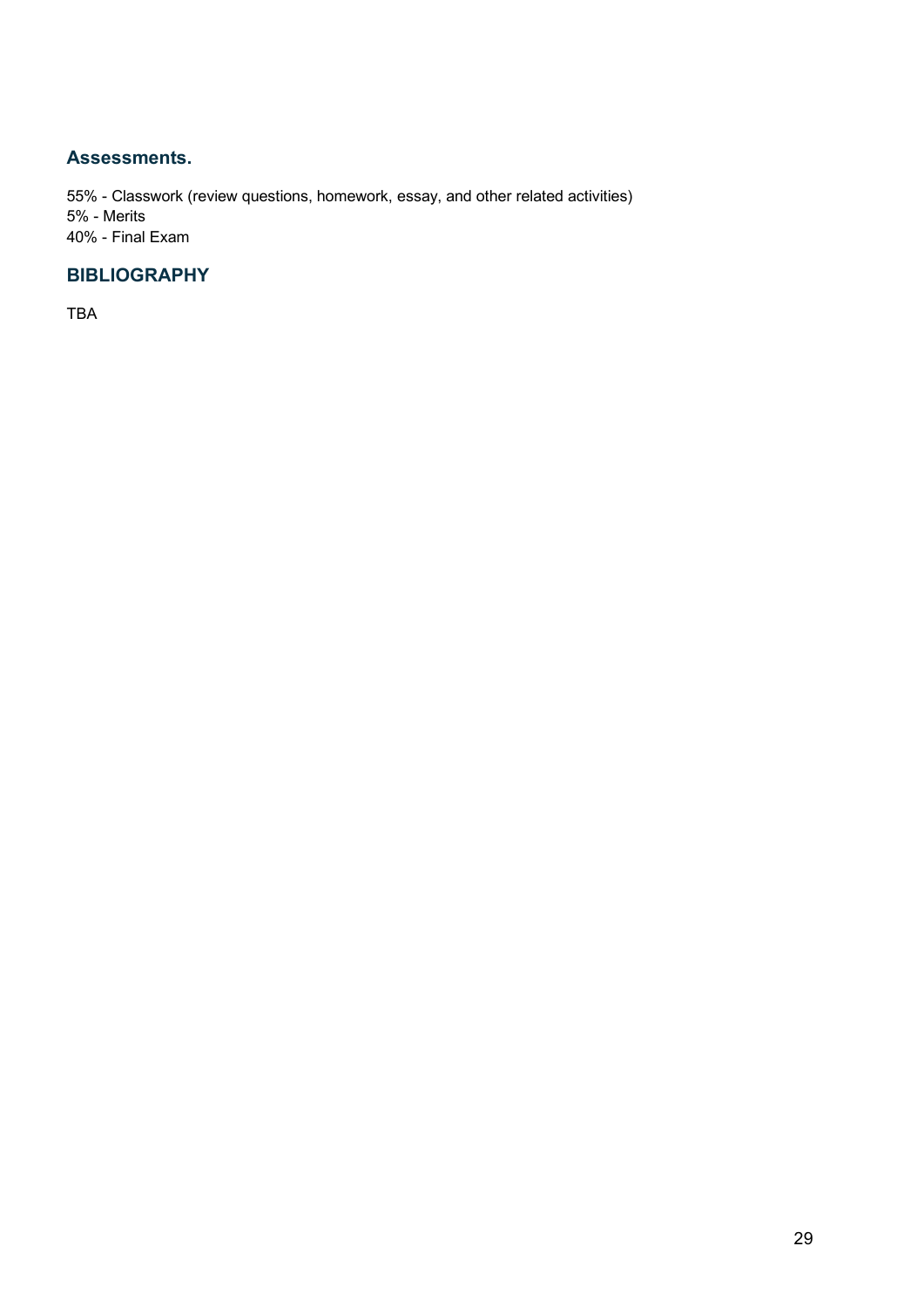# **CODE: ME202 INSTRUCTIONAL TECHNIQUES FOR THE PRIMARY AND MIDDLE SCHOOL CLASSROOM**

# **COURSE DETAILS**

Course level: Graduate Course category: Core Course Course credits: 10 Course duration: 10 weeks Total contact hours: 35 (10hrs Lectures + 25hrs Discussion Forum) Total exam hours: 2 Total study hours: 203 (90 hrs self-directed + 9hrs Specific assignments + 4hrs Research + 100 Preparation) Language of instruction: English

| <b>Pre-requisites</b>          | ME301 Curriculum Design and Instructional Decision Making |
|--------------------------------|-----------------------------------------------------------|
| Co-requisites                  | N/A                                                       |
| <b>Prohibited Combinations</b> | N/A                                                       |

# **COURSE OVERVIEW**

In this course, the primary focus is on development of a specific set of planning skills Primary and Secondary school teachers need to appropriately design, implement, manage, and assess student learning. Students in this course will study cognitive, physical, and intellectual development of the school child; factors influencing instructional decisions; motivational techniques; content selection and organization; the breakdown of academic content into facts, concepts, generalizations, principles, and rules; performance objectives and their importance in the instructional planning process; long- and short-term planning processes; roles of content area and professional teaching standards in professional teacher behaviors; accommodations for diverse student backgrounds, situations, and needs; basic classroom management and discipline techniques; use of media and technology in the instructional process; elements of effective instructional practice; measurement and evaluation of students and programs; legal issues affecting the teacher's decision-making process; and the role of reflectivity in continuous instructional improvement.

#### **LEARNING CONTENT AND OBJECTIVES:**

By the end of the course, the candidate will:

- Understand and appropriately apply teaching, learning, and adolescent development theories to lesson, unit, and course design and implementation;
- Understand and appropriately apply assessment/measurement theories in the creation, interpretation, selection, and effective use of assessment tools for the school classroom (including standardized testing instruments);
- Understand and appropriately apply and evaluate effective classroom management strategies for the primary and secondary school level;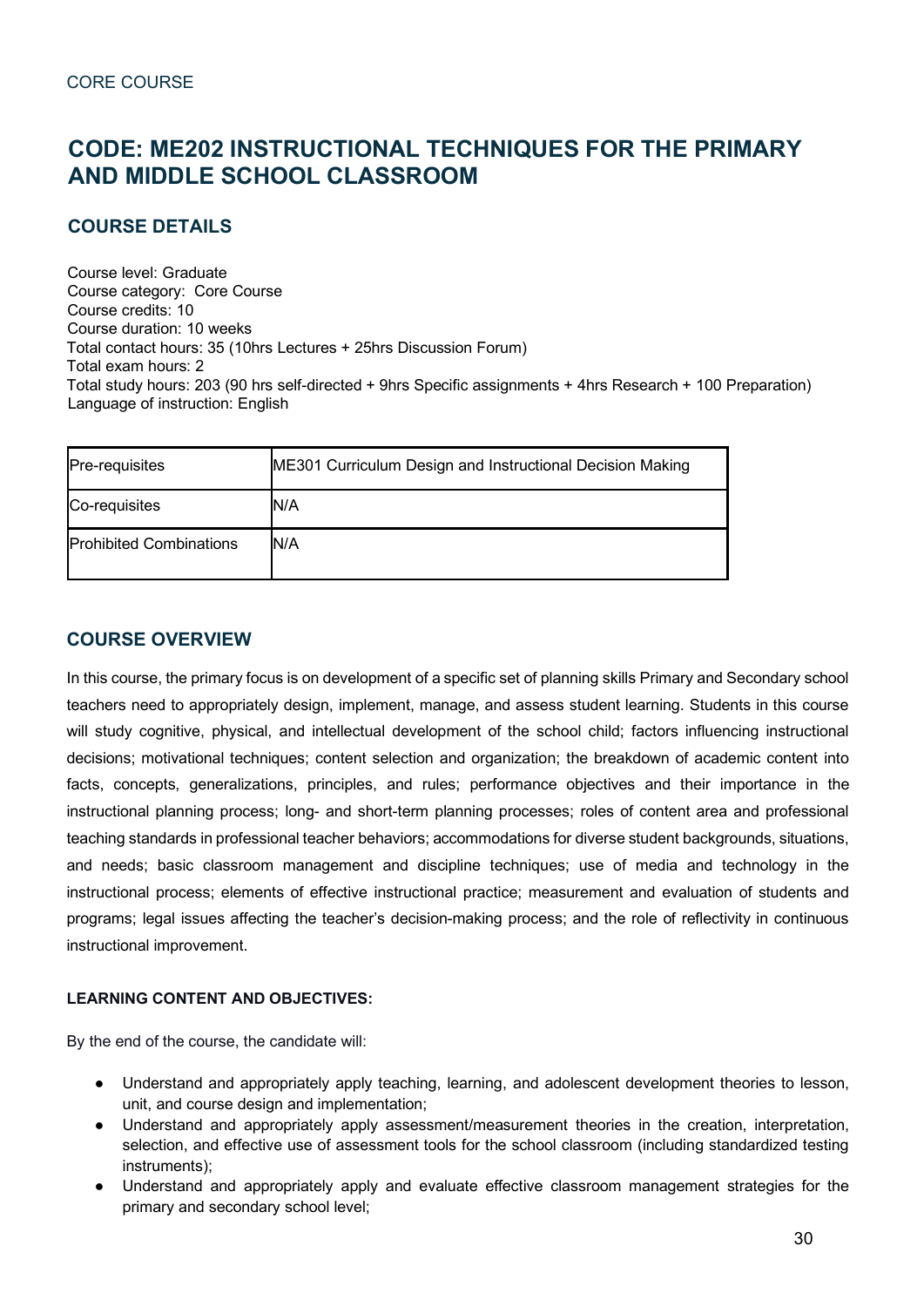- Understand, apply, and evaluate delivery skills and delivery systems appropriate in implementing instruction and assessment at the primary and secondary school level;
- Select, understand, and effectively apply and assess a variety of basic teaching models and strategies that are appropriate for the primary and secondary level classroom;
- Demonstrate through performance and effectively explain in their own words the importance of cognitive and student development theories in the application of teaching, learning, and assessment processes;
- Understand, analyze, evaluate, and apply national and state content area learning standards for teaching, learning, planning, and assessment purposes;
- Understand and apply task analysis procedures in lesson, unit, and course curriculum design; and
- Effectively employ reflective teacher practices in the design, delivery, assessment, and re-design of teaching, learning, curriculum design, evaluation, and assessment strategies.

#### **Course Schedule and Topics:**

This course will cover the following topics.

UNIT 1: Overview of the philosophical foundations of teaching and learning; Evaluate the Vygotskian foundations of optimal questioning and learning strategies; Compare contemporary models of teaching with constructivist ideals.

UNIT 2: Inquiry based learning; Apply cognitive principles to lesson planning; Describe the value of making learning experience authentic.

UNIT 3: Learning together; the social family of models, roles for all learners in cooperative settings. Assess the value of social learning versus individual learning. Explain potential role modifications to accommodate diversity and special needs learners in cooperative learning activities.

UNIT 4: Critical analysis of the applications of behaviorist instructional techniques. Evaluate the utility of directed instruction in the context of constructivist ideals. Critically assess the impact of high stakes testing on higher order learning.

UNIT 5: Guided instruction strategy, integration and holistic perspectives on learning; Describe strategies for integrating learning models for optimal learning. Evaluate problems in cognition that require hard scaffolding.

UNIT 6: Planning for diversity special needs students; Equality as a guiding paradigm. Analyze issues that may hinder or promote diversity in learning organizations. Describe methods for including the theme of equity as a cornerstone for planning effective instruction.

UNIT 7: Model programs, constructivism and real world classrooms; Evaluate constructivist examples with personal concepts of contemporary practice. Critique institutional paradigms that discourage constructivism in classroom practice.

#### UNIT 8: Thematic Planning. – Final Project

Application and evaluation of all course goals and objectives in a final project activity that assess the candidates understanding through the development of a thematic curricular unit, developed in a group planning context.

#### Final Project:

The major project for this course is the design of a series of lesson plans utilizing a combination of different teaching strategies.

The project must meet the following criteria:

- 1. There must be a minimum of five lesson plans in the series.
- 2. Each lesson plan should be designed to cover a 1 ½ hour block.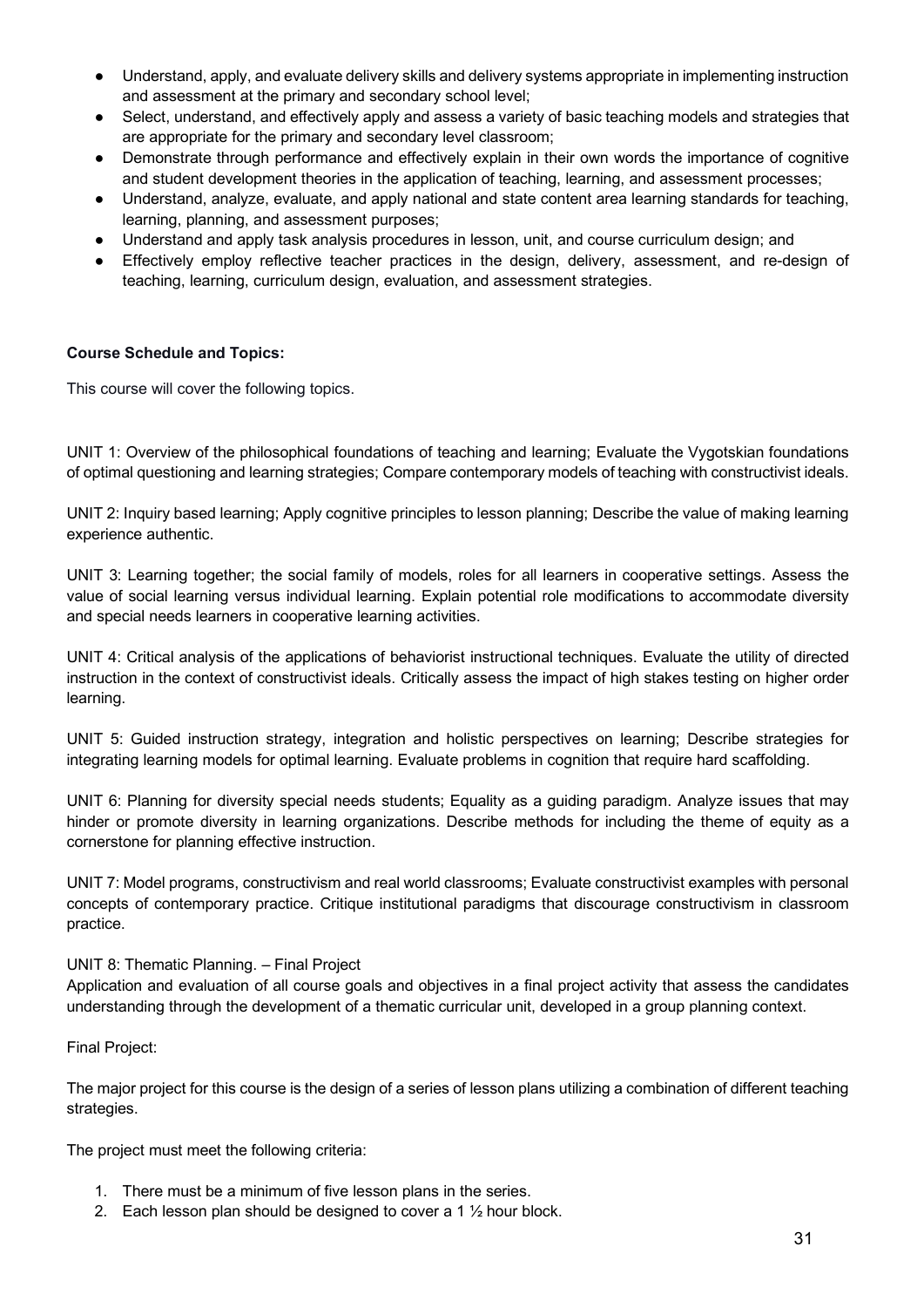- 3. All lesson plans must be related to a central topic or theme, which is to be clearly identified at the beginning of your plan. The topic or theme is a matter for your group to decide upon.
- 4. Objectives, methods, materials, information about your target audience and assessment strategy are to be included for each lesson plan. A unified assessment strategy for the entire series is perfectly acceptable. You are also encouraged to explore alternative assessment vehicles though it is not required.
- 5. A minimum of three teaching strategies are to be used in the lesson plan series.
- 6. Each lesson plan must include a discussion of the strategy used and why you believe it is the most appropriate for the topic or theme being addressed.
- 7. In your lesson plan must include web-based material
- 8. The Backward Design Model must be used to format all lesson plans.
- 9. Pedagogical applications of technology must be used at least twice.
- 10. The plan must include provisions for diversity and special needs learners.

| <b>Learning Outcomes:</b><br>On successful completion of the course the candidate will be able to:                                                                                                                                                                                                                                                                            | Assesse<br>d in this<br>module? | A  | B | C        | ID |
|-------------------------------------------------------------------------------------------------------------------------------------------------------------------------------------------------------------------------------------------------------------------------------------------------------------------------------------------------------------------------------|---------------------------------|----|---|----------|----|
| Understand and appropriately apply teaching, learning, and adolescent<br>L1 development theories to lesson, unit, and course design and<br>implementation;                                                                                                                                                                                                                    | N                               | X. | X | <b>X</b> |    |
| Understand and appropriately apply assessment/measurement theories<br>$\lfloor 2 \rfloor$ in the creation, interpretation, selection, and effective use of assessment<br>tools for the school classroom (including standardized testing<br>instruments)                                                                                                                       | $\mathsf{N}$                    | X  | X | X        |    |
| Understand and appropriately apply and evaluate effective classroom<br>$\vert$ L3 $\vert$ management strategies for the primary and secondary school level;                                                                                                                                                                                                                   | $\mathsf{N}$                    | X  | X | X        |    |
| Understand, apply, and evaluate delivery skills and delivery systems<br>$\mathsf{L}4$ appropriate in implementing instruction and assessment at the primary<br>and secondary school level;                                                                                                                                                                                    | Y                               | X  | X | X        |    |
| Select, understand, and effectively apply and assess a variety of basic<br>L5 teaching models and strategies that are appropriate for the primary and<br>secondary level classroom;                                                                                                                                                                                           | Y                               | X  | X | X        |    |
| L6 Demonstrate through performance and effectively explain in their own<br>words the importance of cognitive and student development theories in<br>the application of teaching, learning, and assessment processes;                                                                                                                                                          | N                               |    |   | X        |    |
| L7 Understand, analyze, evaluate, and apply national and state content area<br>learning standards for teaching, learning, planning, and assessment<br>purposes;                                                                                                                                                                                                               | Y                               | X  | X | X        |    |
| L8 Understand and apply task analysis procedures in lesson, unit, and<br>course curriculum design; and                                                                                                                                                                                                                                                                        | Y                               | X  |   | X        | X  |
| L9 Effectively employ reflective teacher practices in the design, delivery,<br>assessment, and re-design of teaching, learning, curriculum design,<br>evaluation, and assessment strategies<br>$\mathbf{1} \mathbf{Z}$ and $\mathbf{Z}$ are the set of $\mathbf{I}$ and $\mathbf{I}$ are the set of $\mathbf{I}$ and $\mathbf{I}$ are $\mathbf{I}$ and $\mathbf{I}$<br>1.0111 | Y                               |    |   | X        | X  |

A – Knowledge and Understanding B – Intellectual Skills C – Practical Skills D – Transferable Skills

# **Assessments.**

55% - Classwork (review questions, homework, essay, and other related activities)

5% - Merits

40% - Final Exam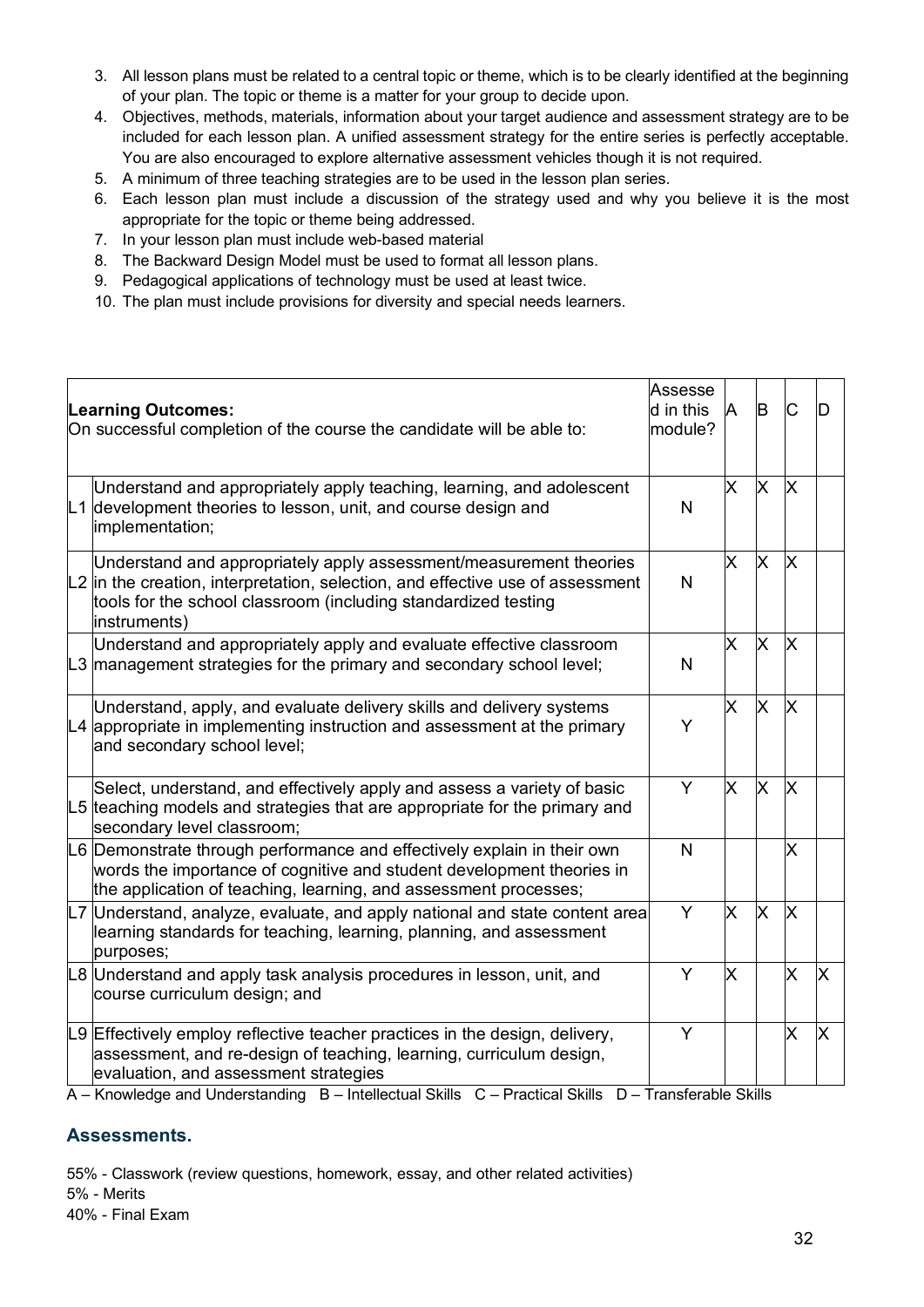# **BIBLIOGRAPHY**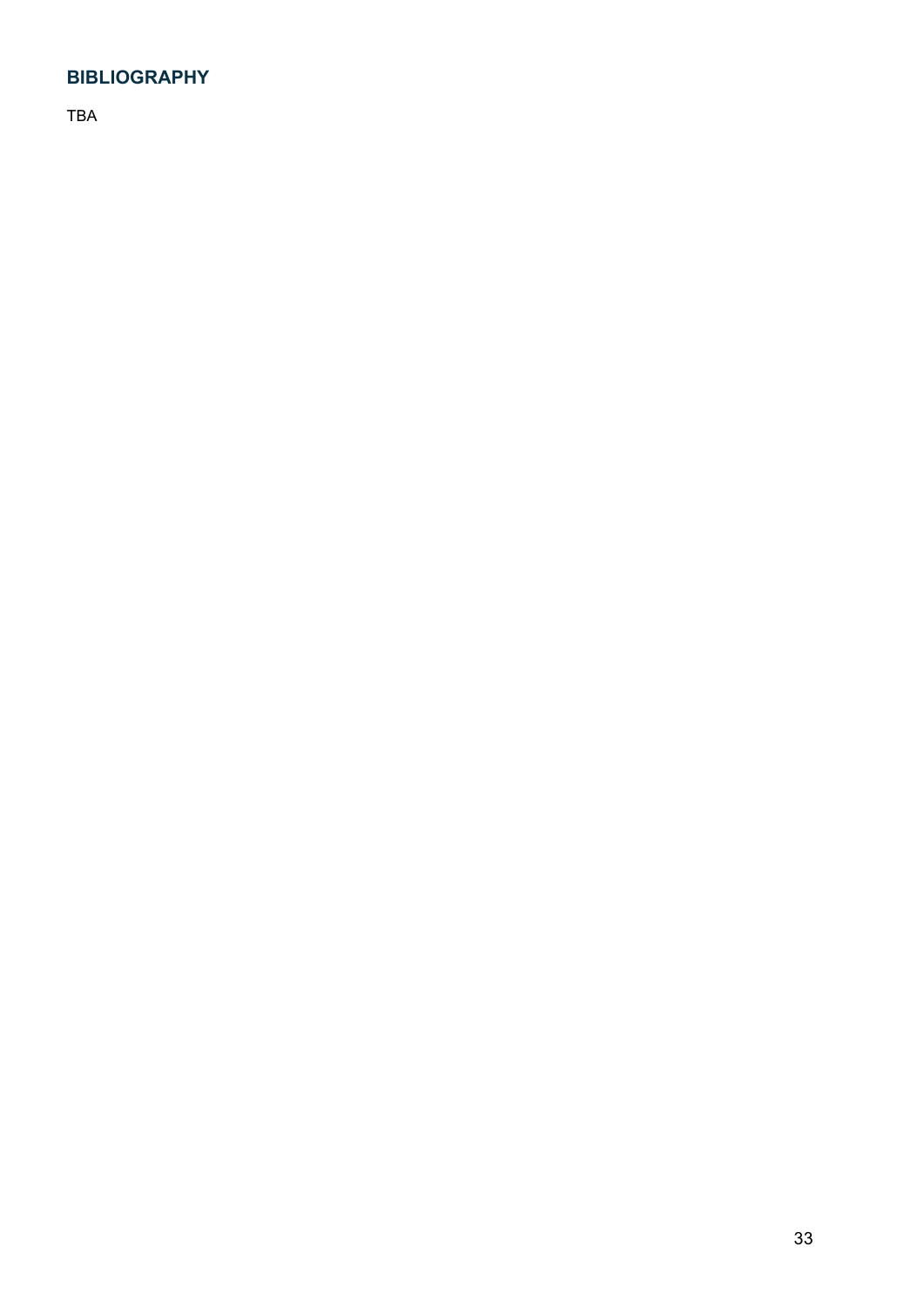# **CODE: ME203 SPECIAL EDUCATIONAL NEEDS: INCLUSIVE APPROACHES**

# **COURSE DETAILS**

Course level: Graduate Course category: Core Course Course credits: 10 Course duration: 10 weeks Total contact hours: 35 (10hrs Lectures + 25hrs Discussion Forum) Total exam hours: 2 Total study hours: 203 (90 hrs self-directed + 9hrs Specific assignments + 4hrs Research + 100 Preparation) Language of instruction: English

| Pre-requisites                 | N/A |
|--------------------------------|-----|
| Co-requisites                  | N/A |
| <b>Prohibited Combinations</b> | N/A |

# **COURSE OVERVIEW**

This course presents an overview of current special education issues as they relate to inclusive practices. Candidates will gain an understanding of the challenges faced by exceptional students and analyze the responsibilities of educational professionals in addressing these challenges. The philosophy of inclusion will be emphasized through identifying collaborative strategies, tools and approaches that will assist in making the general education classroom more inclusive for all students. Students will therefore learn how to identify and provide appropriate learning opportunities for children with diverse needs and become sensitive to social, emotional, behavioral, cognitive, and cultural differences; the need to work with families, and the importance of early intervention to prevent or ameliorate disability.

#### **LEARNING CONTENT AND OBJECTIVES:**

By the end of the course, the candidate will:

- 1. Demonstrate an understanding of laws, regulation, and policies that pertain to the development of educational programs for students with special needs, including major categories of disabilities.
- 2. Discuss the concept of least restrictive alternatives and examine the research and rationale(s) for inclusive education.
- 3. Demonstrate an understanding of the role and responsibilities of the general educator in the design of Individual Education Programs (IEP), including identification, referral, IEP development, and implementation.
- 4. Discuss principles of educational assessment for special populations, including testing bias, sensitivity to cultural and language factors, and the importance of adaptations for English Language Learners (ELL).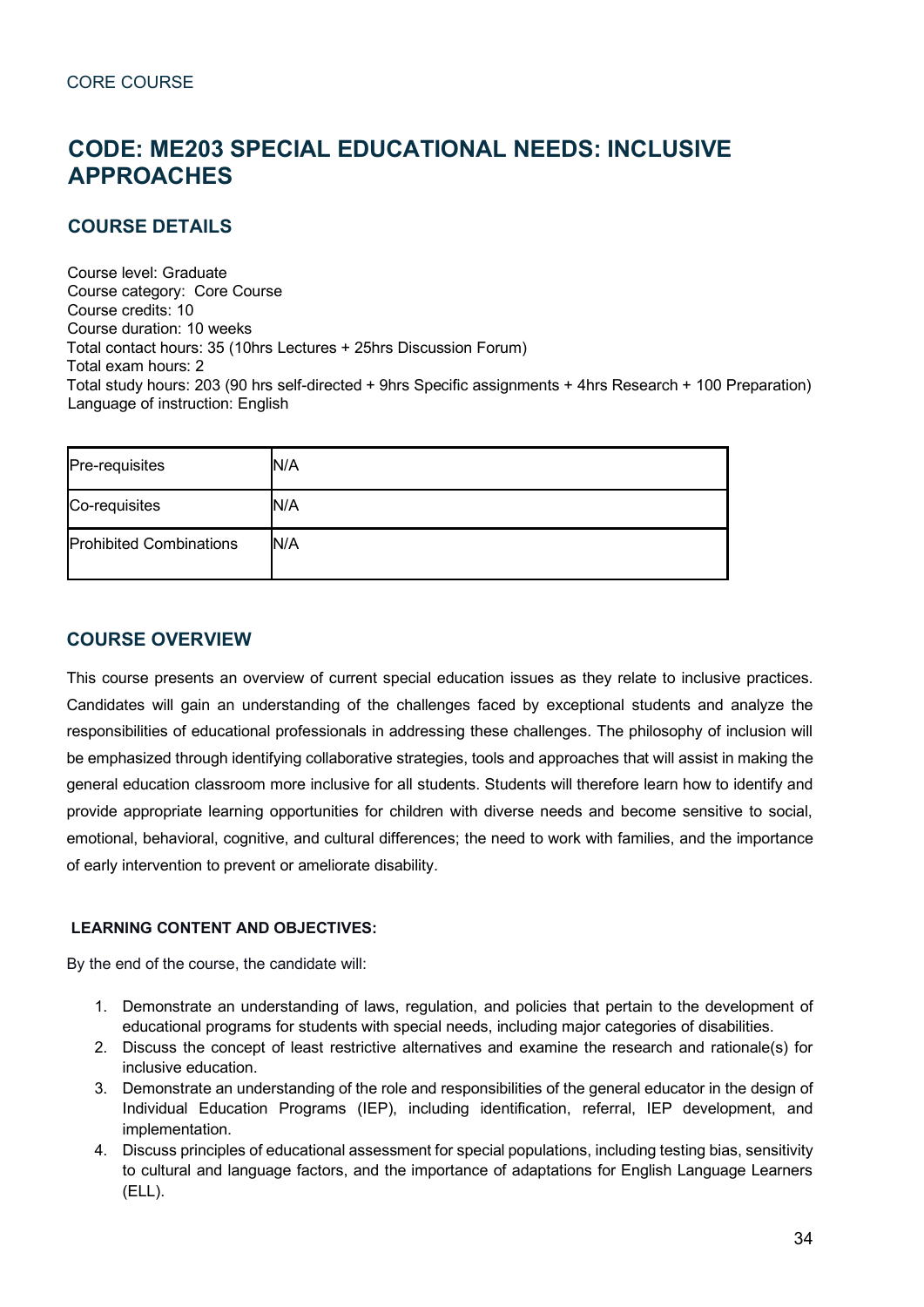- 5. Demonstrate an understanding of the characteristics and effective applications of collaboration, including working with families and paraprofessionals in the design and implementation of assessment and instructional programs for students with disabilities.
- 6. Analyze classroom and student needs in organizing and planning instruction for special populations, including the design of accommodations and the use of assistive technologies.
- 7. Demonstrate an understanding of appropriate instructional materials and methods for students with low incidence disabilities and the accommodations that can be made for them in general education classrooms.
- 8. Demonstrate an understanding of appropriate instructional materials and methods for students with high incidence disabilities and the accommodations that can be made for them in general education classrooms.
- 9. Describe effective curricular and instructional approaches and accommodations that ensure access to the content areas, including literacy, mathematics, science, and social studies.
- 10. Demonstrate an understanding of strategies for increasing students' positive behaviors and promoting the social integration of students with special needs in general education classrooms.

#### **Course Schedule and Topics:**

This course will cover the following topics.

UNIT 1: Foundations of Special Education: Inclusion as a philosophy for educating exceptional students in general education settings; Legal & Ethical Premise for teaching all students

UNIT 2: Special Education Referral & Assessment Special education identification process

UNIT 3: Collaboration Models; Creating Collaborative Relationships Comprehensive planning team through effective collaboration and communication strategies

UNIT 4: The Classroom Environment: Strategies for Classroom Organization and Management

UNIT 5: Low Incidence Disabilities Working with advanced students - Learning disabilities - ADHD - emotional & behavior challenges

UNIT 6: High Incidence Disabilities Autism & ASD Spectrum Disorders, Intellectual Disabilities - FASD/FASE

UNIT 7: Other Students with Special Needs Communication Disorders - Hearing loss - Vision & Blindness - Physical Disabilities

UNIT 8: Instructional Adaptations; Differentiating Instruction Strategies to enhance learning, motivation, and social development

UNIT 9: Evaluating Student Learning

Strategies for evaluating student progress in general, modifying the evaluation methods used to assess student progress, developing differentiated assessment practices, and using alternative grading practices.

UNIT 10 Strategies for Independent Living Working with Families of Students with Exceptionalities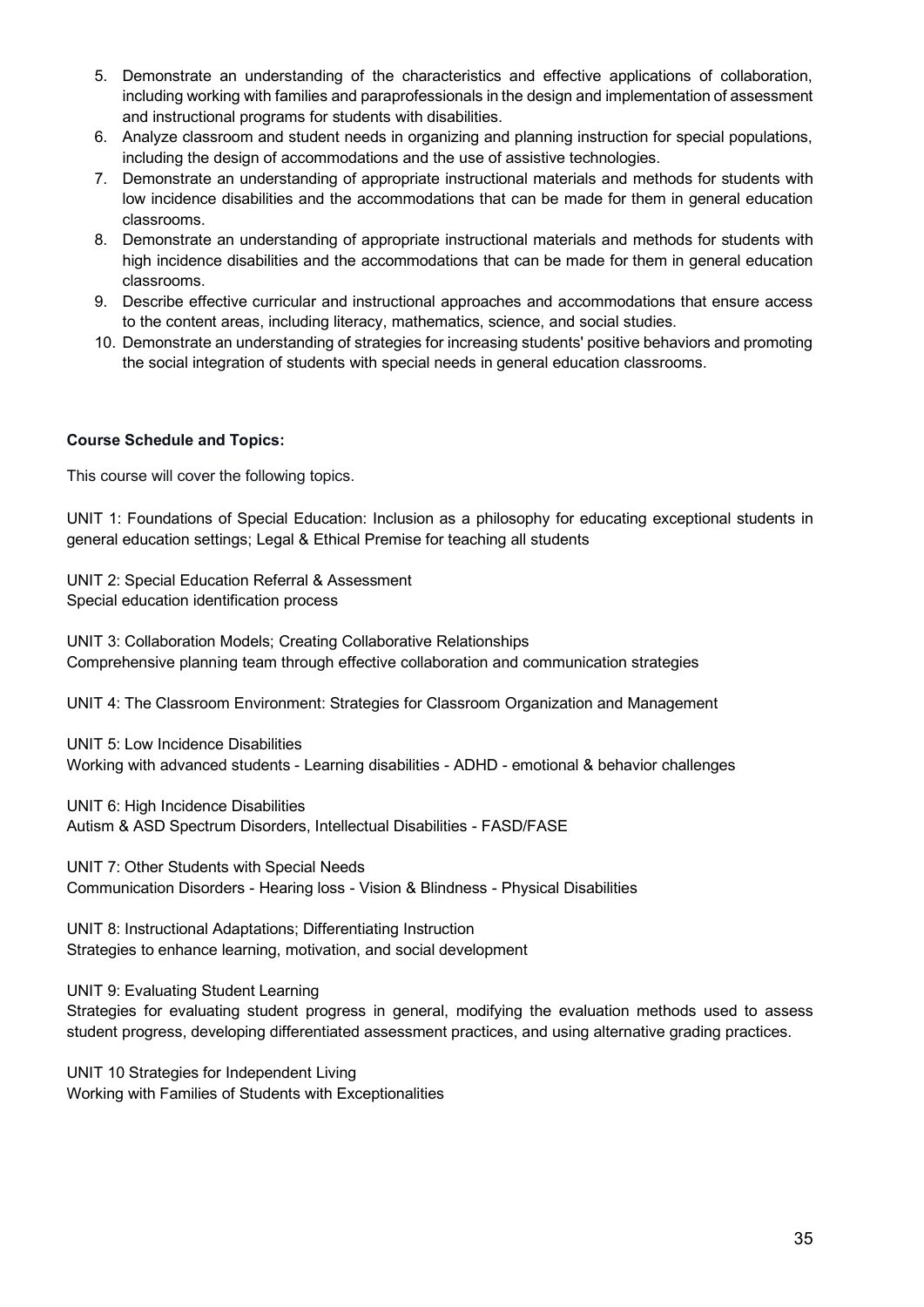|                |                                                                                                                                                                                                                                                                              | Assessed in    |   |          |   |   |
|----------------|------------------------------------------------------------------------------------------------------------------------------------------------------------------------------------------------------------------------------------------------------------------------------|----------------|---|----------|---|---|
|                | <b>Learning Outcomes:</b><br>On successful completion of the course the candidate will be able to:                                                                                                                                                                           | this module? A |   | B        | C | D |
| L1             | Demonstrate an understanding of laws, regulation, and<br>policies that pertain to the development of educational<br>programs for students with special needs, including major<br>categories of disabilities.                                                                 | N              |   | X        |   |   |
| L2             | Discuss the concept of least restrictive alternatives and<br>examine the research and rationale(s) for inclusive<br>education.                                                                                                                                               | N              |   | X.       |   |   |
| L <sub>3</sub> | Demonstrate an understanding of the role and<br>responsibilities of the general educator in the design of<br>Individual Education Programs (IEP), including<br>identification, referral, IEP development, and<br>implementation.                                             | N              | Χ | X        |   |   |
| L4             | Discuss principles of educational assessment for special<br>populations, including testing bias, sensitivity to cultural<br>and language factors, and the importance of adaptations<br>for English Language Learners (ELL).                                                  | N              | Х | X        |   |   |
| L <sub>5</sub> | Demonstrate an understanding of the characteristics and<br>effective applications of collaboration, including working<br>with families and paraprofessionals in the design and<br>implementation of assessment and instructional programs<br>for students with disabilities. | N              | X | X        |   |   |
| L <sub>4</sub> | Analyze classroom and student needs in organizing and<br>planning instruction for special populations, including the<br>design of accommodations and the use of assistive<br>technologies.                                                                                   | Y              |   | $\times$ | X |   |
| L <sub>5</sub> | Demonstrate an understanding of appropriate<br>instructional materials and methods for students with low<br>incidence disabilities and the accommodations that can<br>be made for them in general education classrooms.                                                      | Υ              | X | X        | X |   |
| L <sub>6</sub> | Demonstrate an understanding of appropriate<br>instructional materials and methods for students with high<br>incidence disabilities and the accommodations that can<br>be made for them in general education classrooms.                                                     | Υ              | X | X        | X |   |
| L7             | Describe effective curricular and instructional approaches<br>and accommodations that ensure access to the content<br>areas, including literacy, mathematics, science, and social<br>studies.                                                                                | Y              |   | X        | X | х |
| L8             | Demonstrate an understanding of strategies for<br>increasing students' positive behaviors and promoting the<br>social integration of students with special needs in<br>general education classrooms.                                                                         | Y              | Χ | X        | X | Χ |

A – Knowledge and Understanding B – Intellectual Skills C – Practical Skills D – Transferable Skills

# **Assessments.**

55% - Classwork (review questions, homework, essay, and other related activities)

5% - Merits

40% - Final Exam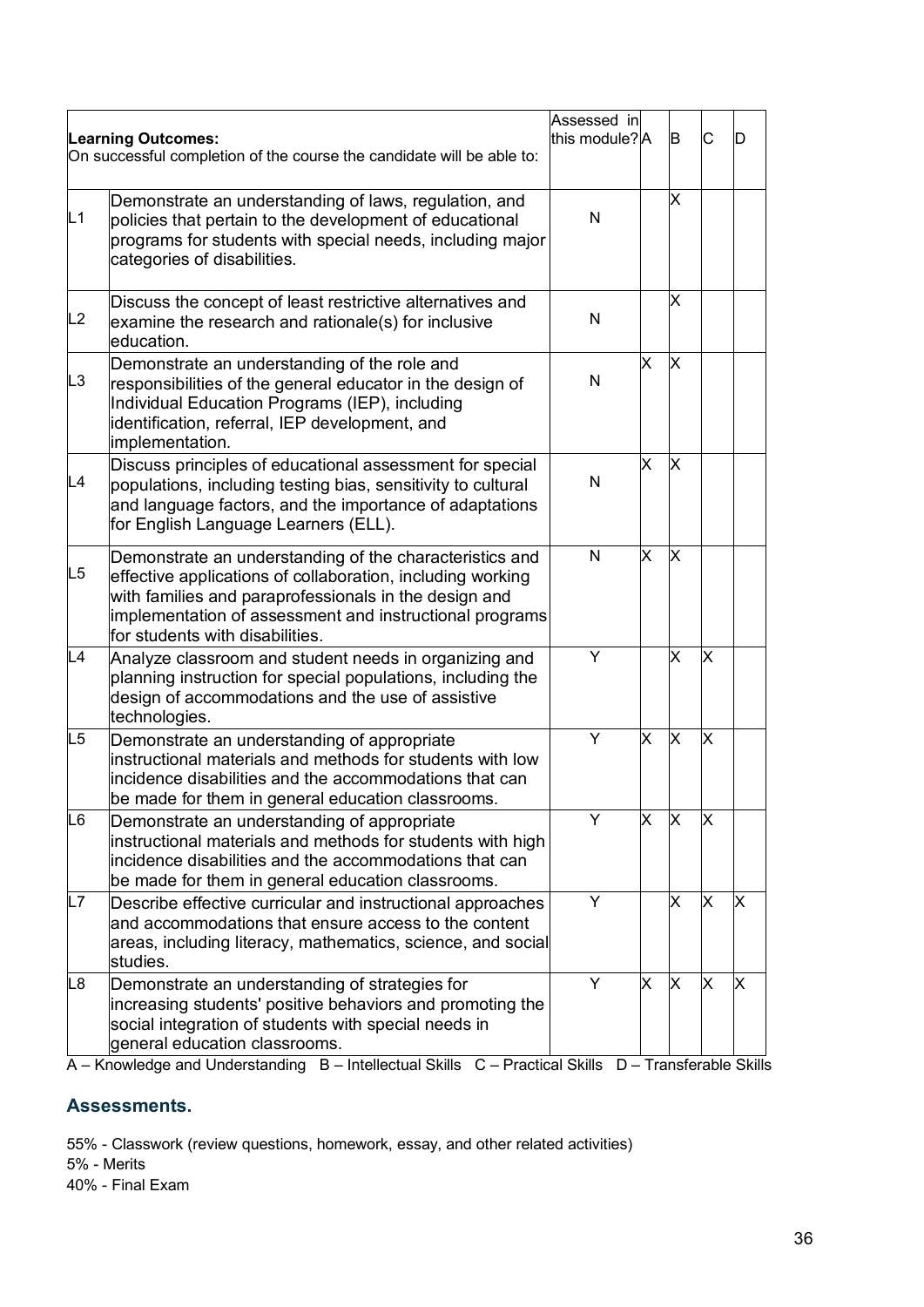# **BIBLIOGRAPHY**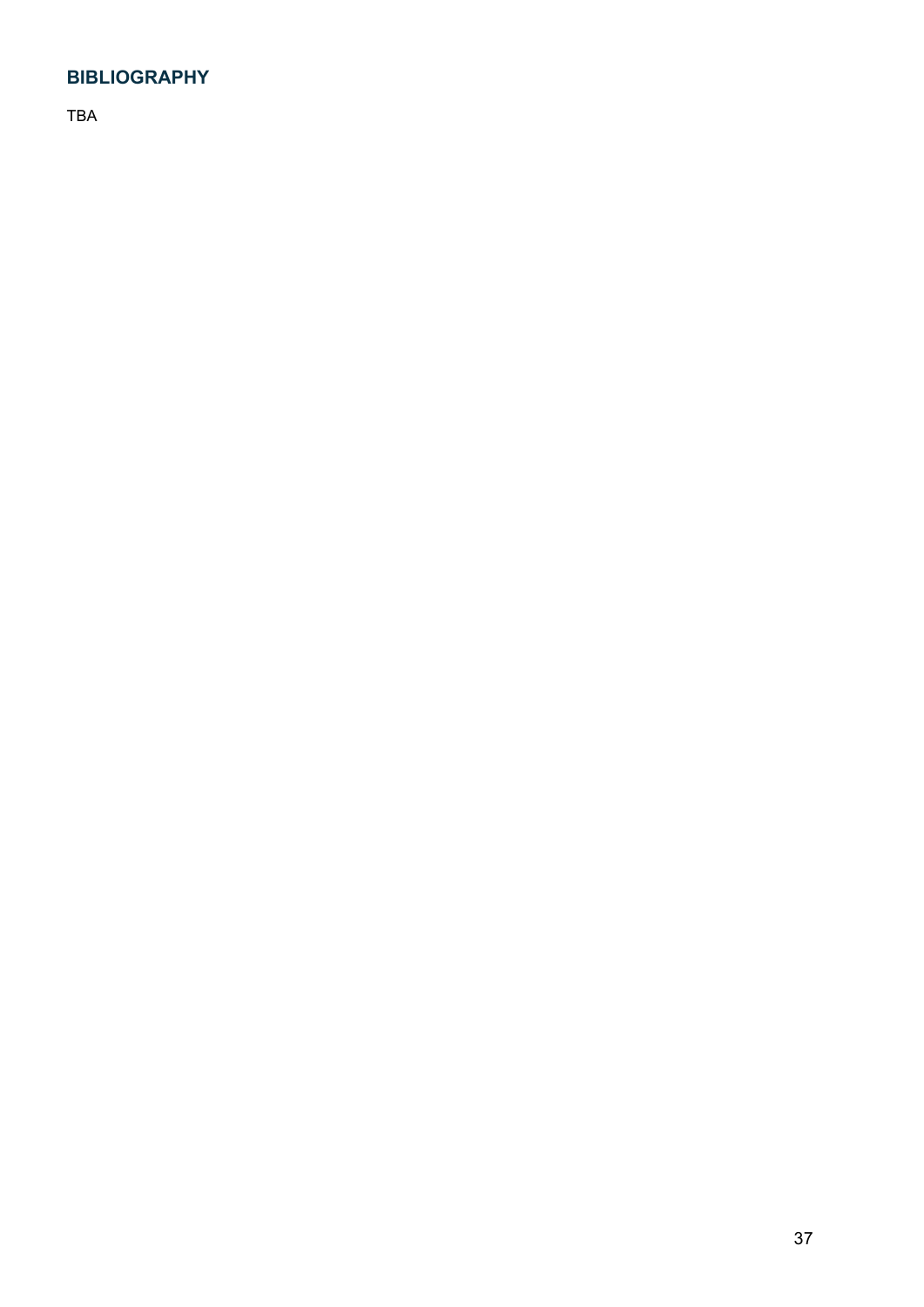# **CODE: ME302 INTEGRATION OF LEARNING TECHNOLOGY**

# **COURSE DETAILS**

Course level: Graduate Course category: Core Course Course credits: 10 Course duration: 10 weeks Total contact hours: 35 (10hrs Lectures + 25hrs Discussion Forum) Total exam hours: 2 Total study hours: 203 (90 hrs self-directed + 9hrs Specific assignments + 4hrs Research + 100 Preparation) Language of instruction: English

| Pre-requisites                 | ME201 Learning Theory and Implications for Instruction |
|--------------------------------|--------------------------------------------------------|
| Co-requisites                  | N/A                                                    |
| <b>Prohibited Combinations</b> | N/A                                                    |

# **COURSE OVERVIEW**

This course is designed to provide students with knowledge, skills and experience in implementing educational technology into a pedagogically sound learning environment. This course also emphasizes the critical evaluation and pedagogical design aspects of integrating technology in instruction. Students will develop and use digital and nondigital teaching- learning resources using technology tools appropriate in various subject areas in the Primary and Secondary level. Further, the course will provide opportunities for students to use technology tools to develop project-based collaborative activities and share resources among communities of practice.

#### **LEARNING CONTENT AND OBJECTIVES:**

By the end of the course, the candidate will:

- Use technology to facilitate and inspire student learning
- Achieving and maintaining expertise in the use of educational technology
- Develop project/problem-based/inquiry-based collaborative plans and activities using technology tools
- Use open-ended tools to support the development of the project-based collaborative activities in subject specific application.
- Produce learning resources using technology tools in various subject areas.
- Evaluate the relevance and appropriateness of ICT tools and resources based on the learning context.
- Use technology tools to collaborate and share resources among communities of practice.
- Model digital-age work and learning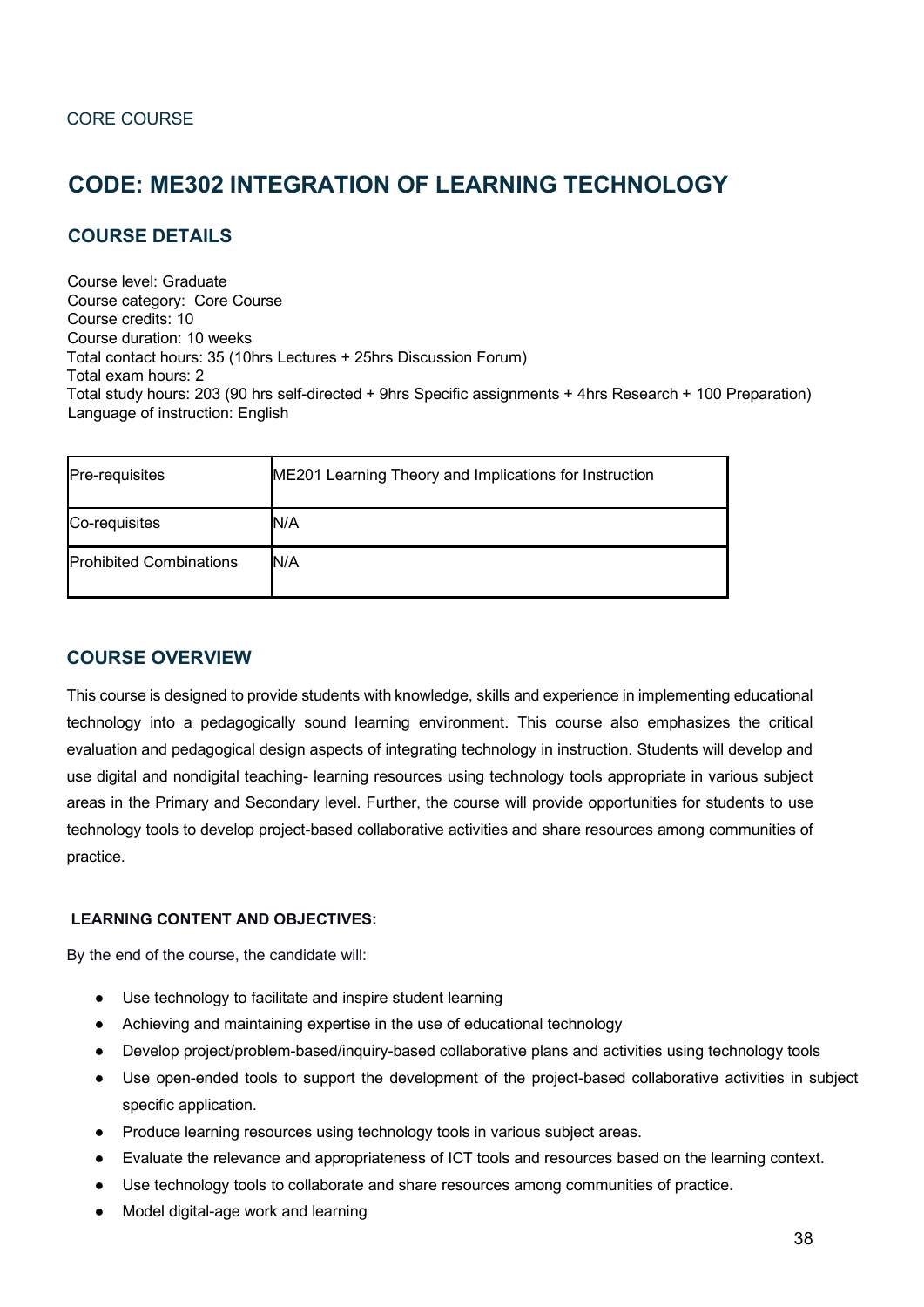- Promote and model digital citizenship and responsibility
- Recognize the importance of continued professional growth and leadership in

#### **Course Schedule and Topics:**

This course will cover the following topics.

UNIT 1: Overview of course; History of Educational Technology, Standards Connecting Curriculum and Technology;

UNIT 2: Theory and Practice: Foundations for Effective Technology Integration Promoting Digital Citizenship, Copyright and Plagiarism; Planning & Implementation for Technology Integration

UNIT 3: Technology Integration Planning (TIP) Model; Learning Theory Instructional Software; Learning Theories (Background to Question Model)

UNIT 4: Educational Games continued Instructional Software for 21st Century Teaching

UNIT 5: Technology Tools for 21st Century Emerging Technologies; Technology Integration for Diverse Learners

UNIT 6: Teaching: The Basic Suite

Characteristics of ICT resources and their relevance and appropriateness

UNIT 7: Introduction to Distance Education: Online & Blended Environments

UNIT 8: Ethics, Copyright and Professional Responsibilities

UNIT 9: Online Tools, Uses & Web-based Development, Virtual Reality/QR Codes Human and non-human learning resources

UNIT 10: Assistive Learning Tools Differentiated Instruction Digital Storytelling Video, Webcams, and Virtual Field Trips

| <b>Learning Outcomes:</b><br>On successful completion of the course the candidate will be able to: |                                                                                                                                      | Assessed inl<br>this module?A | <b>B</b> |    |  |
|----------------------------------------------------------------------------------------------------|--------------------------------------------------------------------------------------------------------------------------------------|-------------------------------|----------|----|--|
| IL <sub>1</sub>                                                                                    | Use technology to facilitate and inspire student learning                                                                            | N                             |          | x  |  |
| L2                                                                                                 | Achieving and maintaining expertise in the use of<br>educational technology                                                          | N                             |          | χ  |  |
| L3                                                                                                 | Develop project/problem-based/inquiry-based<br>collaborative plans and activities using technology tools                             | Y                             |          | х  |  |
| L4                                                                                                 | Use open-ended tools to support the development of the<br>project-based collaborative activities in subject specific<br>application. | N                             |          | ΙX |  |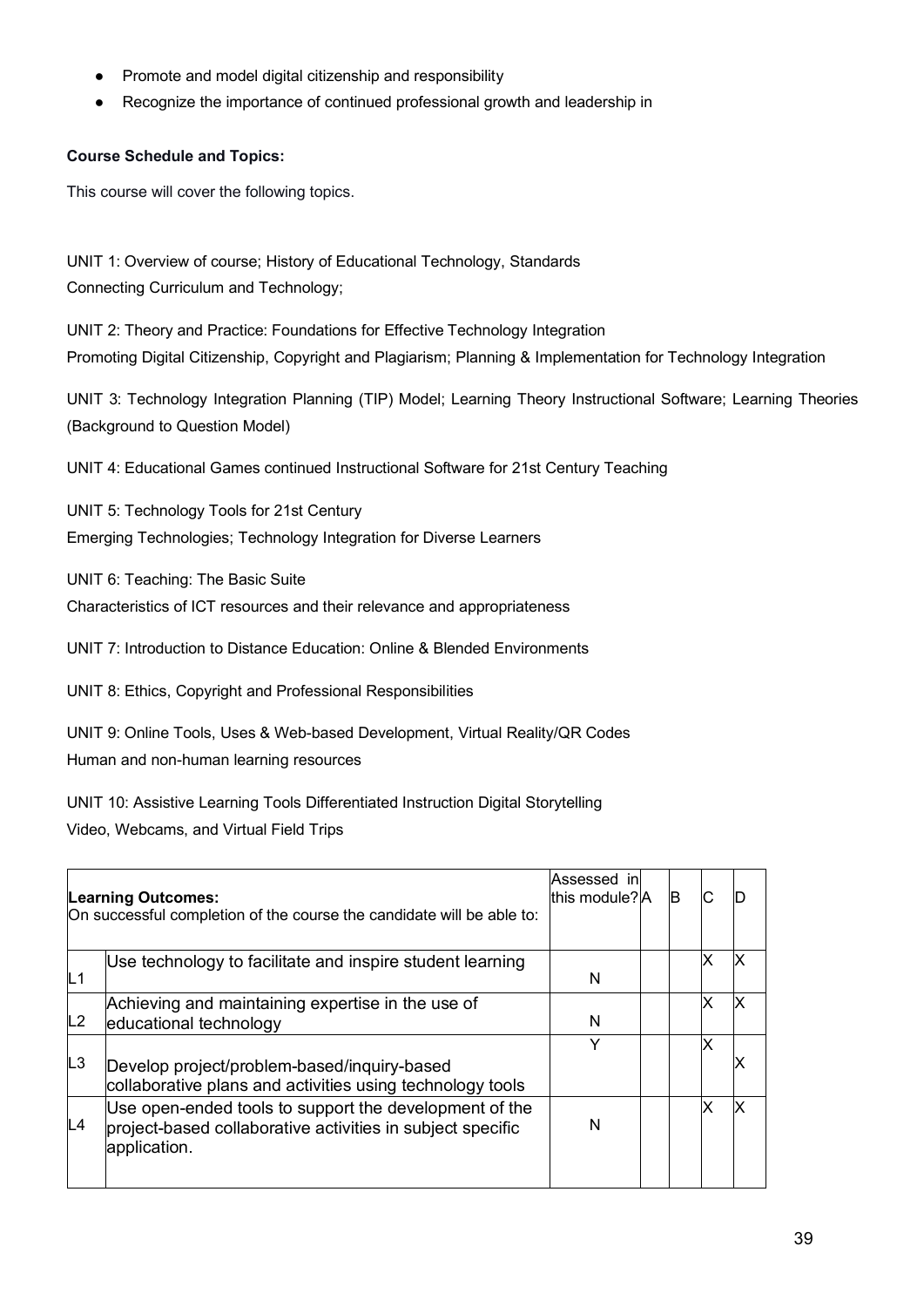| L <sub>5</sub> | Produce learning resources using technology tools in<br>various subject areas.                          |   |   |    |  |
|----------------|---------------------------------------------------------------------------------------------------------|---|---|----|--|
| L6             | Evaluate the relevance and appropriateness of ICT tools<br>and resources based on the learning context. | Υ | x |    |  |
| L7             | Use technology tools to collaborate and share resources<br>among communities of practice.               | N |   |    |  |
| L8             | Model digital-age work and learning                                                                     | N |   |    |  |
| L9             | Promote and model digital citizenship and responsibility                                                | N |   |    |  |
| L10            | Recognize the importance of continued professional<br>growth and leadership in                          | N | X | ΙX |  |

A – Knowledge and Understanding B – Intellectual Skills C – Practical Skills D – Transferable Skills

# **Assessments.**

55% - Classwork (review questions, homework, essay, and other related activities) 5% - Merits 40% - Final Exam

# **BIBLIOGRAPHY**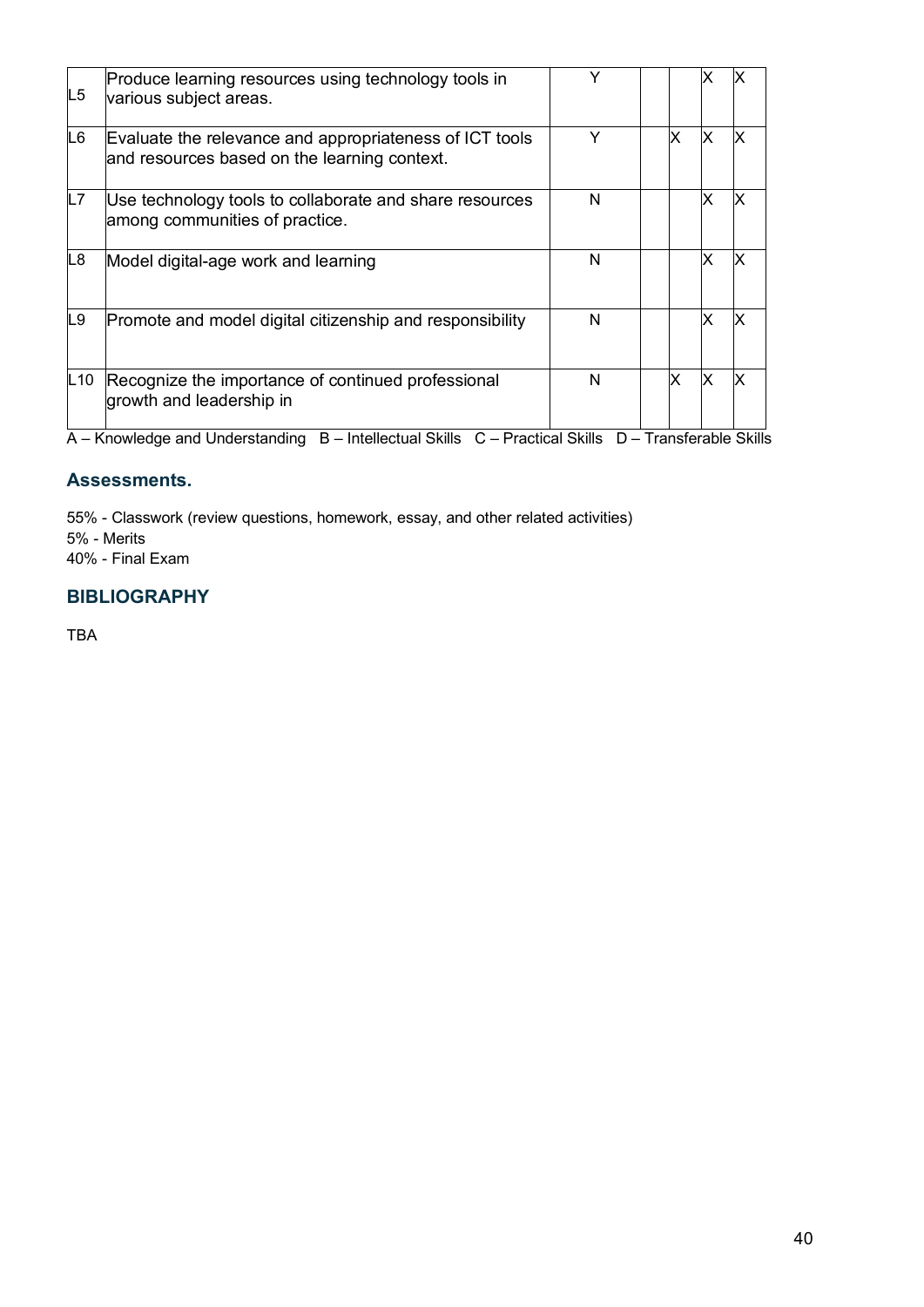# **CODE: ME303 ADVANCED PRACTICES FOR TEACHING THE STEM FIELDS**

# **COURSE DETAILS**

Course level: Graduate Course category: Core Course Course credits: 10 Course duration: 10 weeks Total contact hours: 35 (10hrs Lectures + 25hrs Discussion Forum) Total exam hours: 2 Total study hours: 203 (90 hrs self-directed + 9hrs Specific assignments + 4hrs Research + 100 Preparation) Language of instruction: English

| Pre-requisites                 | N/A |
|--------------------------------|-----|
| Co-requisites                  | N/A |
| <b>Prohibited Combinations</b> | N/A |

# **COURSE OVERVIEW**

This course will help students facilitate learning in the science, technology, engineering and math (STEM) fields. Students will discuss and explore principles of teaching and learning, and use constructive alignment to plan, deliver and evaluate teaching and learning activities. This course will also explore how to plan learning outcomes and goals, evaluate forms of assessment, and select appropriate student-centered learning activities and methods to support student development in a cohesive way. Students will learn to use assessment for learning, use writing and discussions to support deep learning and critical thinking skills for students, and reflect on the role of the learning environment and how to include diverse students in your teaching. The course also includes an intense overview of the history, science, methods, and theories of integrated STEM education.

#### **LEARNING CONTENT AND OBJECTIVES:**

By the end of the course, the candidate will:

- Develop (by integrating class readings, class discussions, personal use of technology and personal educational philosophy) a theoretically sound argument for embedding mathematical and scientific thinking strategies in the curricula
- Teaching basic knowledge of national standards in the fields of science, mathematics and technology teaching
- Demonstrate the ability to synthesize relevant information about the use of STEM thinking in primary or secondary education
- Use the vocabulary, key concepts, definitions and models that apply to STEM education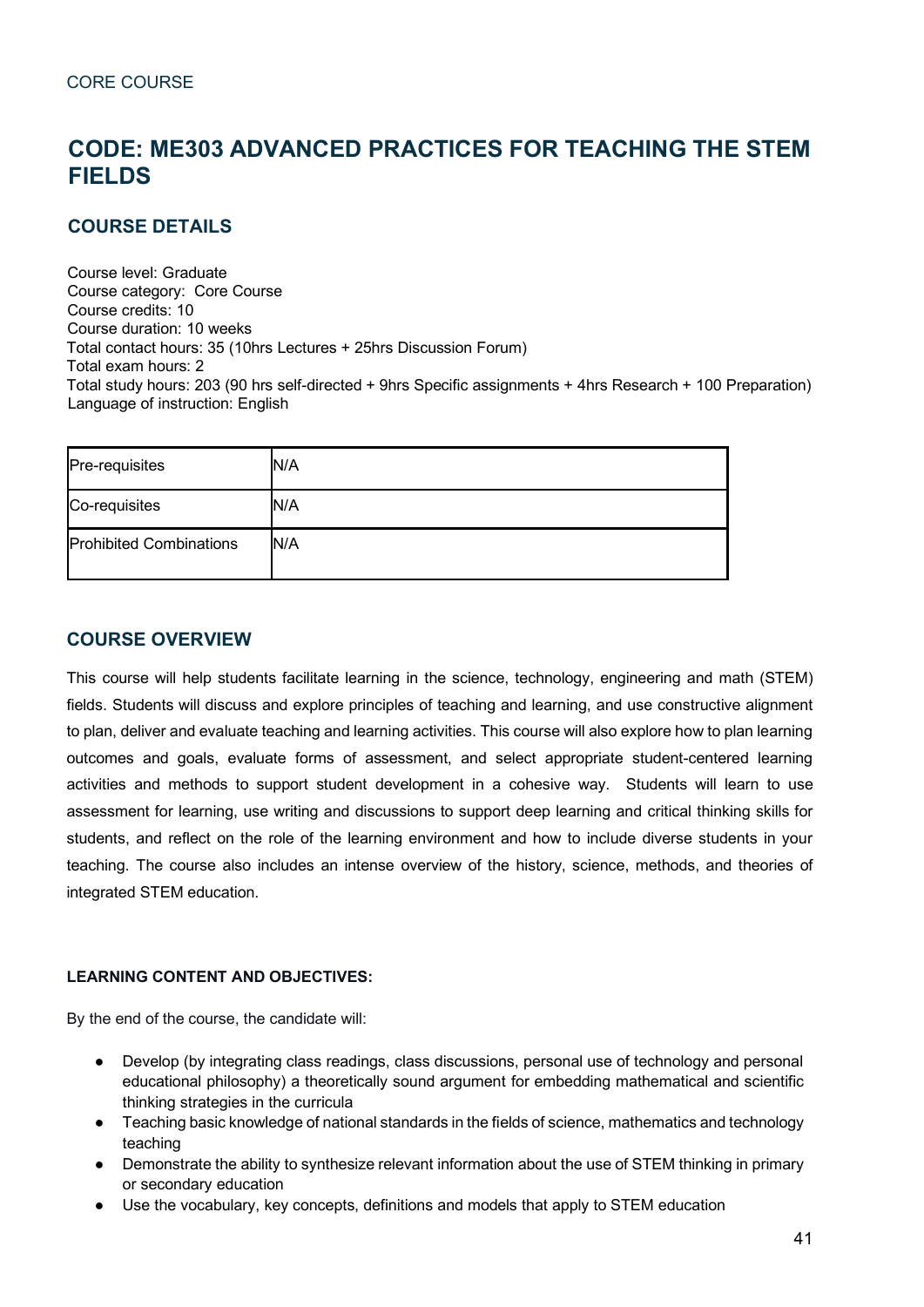- Demonstrate the ability to collect, evaluate, synthesize and share real world data relevant to primary or secondary curricula
- Demonstrate problem-solving skills, evaluate the effectiveness of possible solutions, and discuss strategies and processes required for effective problem-solving
- Demonstrate the ability to work in collaborative design teams to meet specified criteria and solve design problems
- Development of innovative and alternative teaching methods and learning activities to promote STEM education
- Apply cognitive STEM tools (i.e. scientific model, design loop, etc.) and resources to solve human and environmental problems
- Demonstrate the ability to use different pedagogical strategies to improve STEM thinking in elementary or secondary school students
- Analyze characteristics, strengths, and weaknesses of current STEM education programs and initiatives
- Show proof of knowledge of the historical background and the development of the natural sciences, mathematics, technical education and engineering

#### **Course Schedule and Topics:**

This course will cover the following topics.

- 1. Background and history of the STEM movement
	- a. What is the role of science, mathematics, technology, and engineering?
	- b. What is the difference between science and technology?
	- c. Why is STEM important?
		- i. The demand for skills
		- ii. National rankings and current trends
		- iii. The elementary gap
	- d. How is STEM different than traditional science and math
	- e. The role of problem solving and design
	- f. Barriers to STEM education
	- g. Strategies for effective STEM education
	- h. Problem-based learning
	- i. Performance based teaching and learning
- 2. The power and promise of STEM education
	- a. Active learning and engagement
	- b. The role of the standards
	- c. Understanding by design--backwards design
	- d. STEM and 5E teaching
	- e. The relationship between the standards and engineering
	- f. Delivering the standards through engineering and design
	- g. Using standards to develop curriculum
- 3. Science as a way of knowing
	- a. Inquiry-based teaching and learning
	- b. How does science work
	- c. Position of science in the modern world
	- d. History and nature of science
	- e. Unifying concepts
	- f. Science, technology, and engineering
- 4. Mathematics as a way of knowing
	- a. Position of mathematics in the modern world
	- b. Mathematics as a way of knowing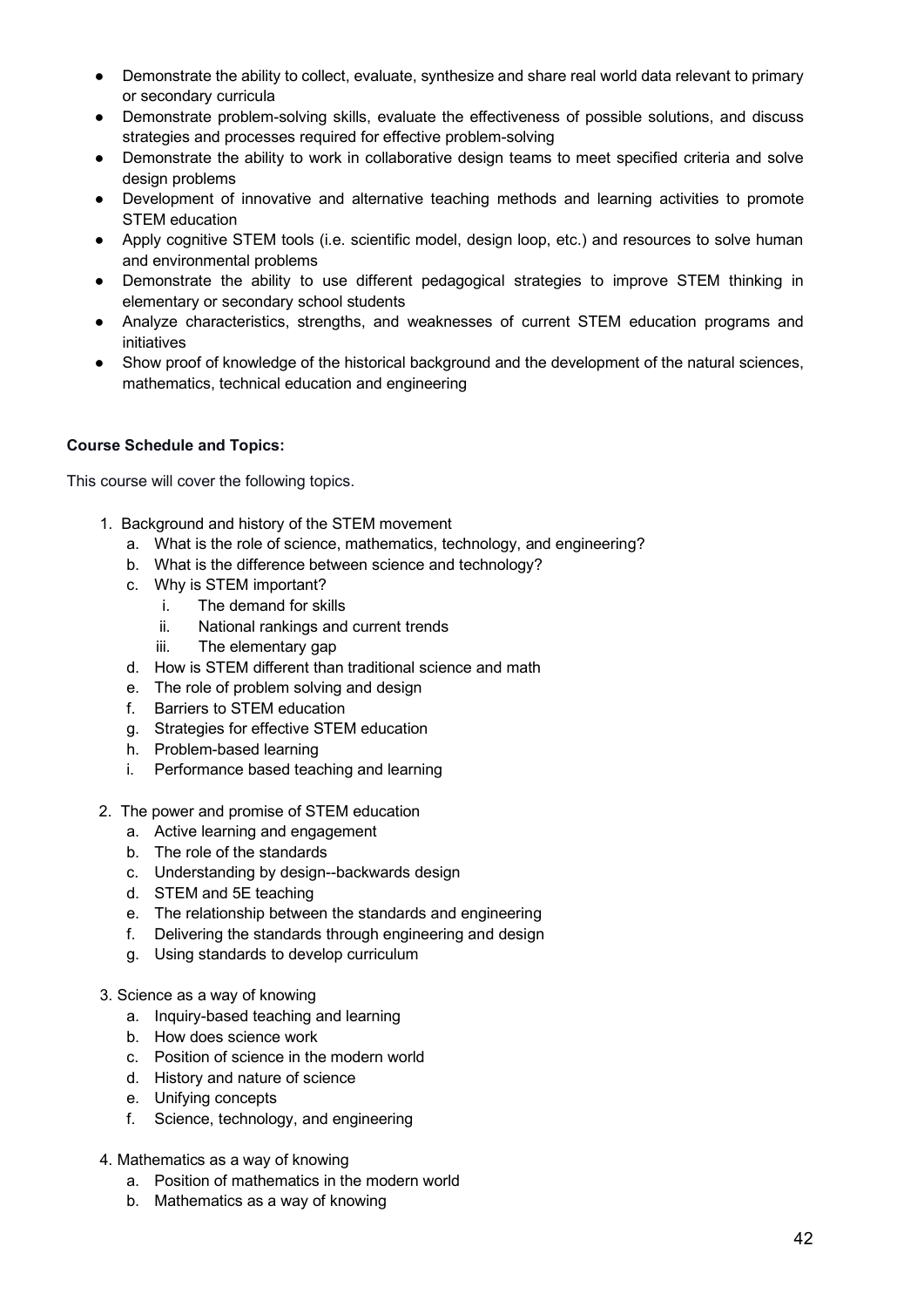- c. Mathematical focal points
	- i. Mathematical thinking
	- ii. Mathematical importance
	- iii. Mathematical fit
	- iv. Mathematical Connections
- 5. Technology and engineering
	- a. Foundational concepts
	- b. The engineering design loop
	- c. Adhering to design parameters and constraints
	- d. Technological assessment

#### 6. Integrative STEM

- a. Disciplinary, interdisciplinary, and trans-disciplinary strategies
- b. Questioning/clarifying the problem
- c. Identifying constraints/limitations
- d. Gathering research
- e. Quantifying/mental modeling
- f. Visioning and graphic representation
- g. Drawing and modeling (including software usage)
- h. Prototyping and assessment
- i. Artifact development
- j. Communicating the results of engineering/design

## 7. Teaching integrative STEM

- a. Teaching with the end in mind
- b. The role of design and engineering in the classroom
- c. Curricular assessment procedures, tools, and techniques
- d. Developing curriculum and activities
- e. Instructional methods for teaching STEM
- f. Collaboration strategies and resources

| <b>Learning Outcomes:</b><br>On successful completion of the course the candidate will be able to: |                                                                                                                                                                                                                                                   | lAssessed<br>thislA<br>lın<br>module? | B |    |  |
|----------------------------------------------------------------------------------------------------|---------------------------------------------------------------------------------------------------------------------------------------------------------------------------------------------------------------------------------------------------|---------------------------------------|---|----|--|
| L1                                                                                                 | Develop (by integrating class readings, class discussions,<br>personal use of technology and personal educational<br>philosophy) a theoretically sound argument for embedding<br>mathematical and scientific thinking strategies in the curricula | N                                     | X | ΙX |  |
|                                                                                                    | Teaching basic knowledge of national standards in the fields<br>$ L2 $ of science, mathematics and technology teaching                                                                                                                            | N                                     |   | x  |  |
| L <sub>3</sub>                                                                                     | Demonstrate the ability to synthesize relevant information<br>about the use of STEM thinking in primary or secondary<br>leducation                                                                                                                | Y                                     |   | ΙX |  |
| L4                                                                                                 | Use the vocabulary, key concepts, definitions and models<br>that apply to STEM education                                                                                                                                                          | N                                     | x | ΙX |  |
| L5                                                                                                 | Demonstrate the ability to collect, evaluate, synthesize and<br>share real world data relevant to primary or secondary<br>curricula                                                                                                               | N                                     | x | ΙX |  |